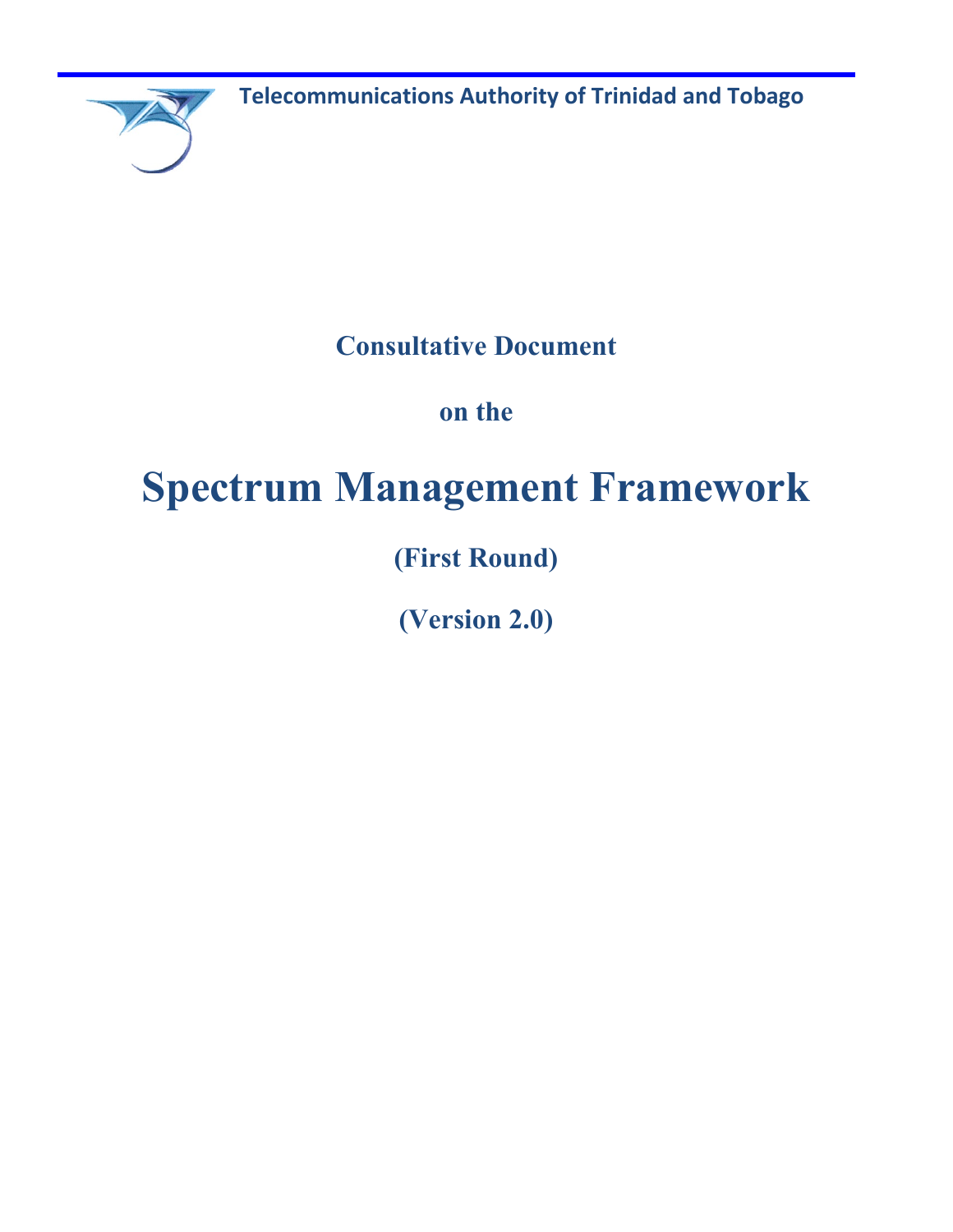| <b>Maintenance History</b> |                                                                                                                                                                                    |                |
|----------------------------|------------------------------------------------------------------------------------------------------------------------------------------------------------------------------------|----------------|
| Date                       | <b>Change Details</b>                                                                                                                                                              | <b>Version</b> |
| March 31, 2005             | First draft                                                                                                                                                                        | 0.1            |
| June 1, 2005               | Includes comments from McCarthy Tétrault                                                                                                                                           | 0.2            |
| June 14, 2005              | First consultative document for the first round of<br>public consultation                                                                                                          | 0.3            |
| September 27, 2005         | Second consultative document for first round of<br>public consultation                                                                                                             | 0.4            |
| November 21, 2005          | Approved version                                                                                                                                                                   | 1.0            |
| May 25, 2021               | Revised version - plan updated based on changes<br>in the industry, to allow for the introduction of<br>new spectrum management policies for public<br>telecommunications services | 1.1            |
| September 08, 2021         | First consultative document for the first round of<br>public consultation                                                                                                          | 2.0            |

© Telecommunications Authority of Trinidad and Tobago 2021

All rights reserved. No part of this publication may be reproduced or transmitted in any form or by any means or stored in any retrieval system of any nature without the prior written permission of the Telecommunications Authority of Trinidad and Tobago, except for permitted fair dealing under the Copyright Act of Trinidad and Tobago Chapter 82:80 or in accordance with any permission granted by the Authority in respect of photocopying and/or reprographic reproduction. Full acknowledgement of author and source must be given when citing this publication.

This document may be cited as: Telecommunications Authority of Trinidad and Tobago (TATT 2021). *Spectrum Management Framework* (September 2021). Barataria, Trinidad and Tobago.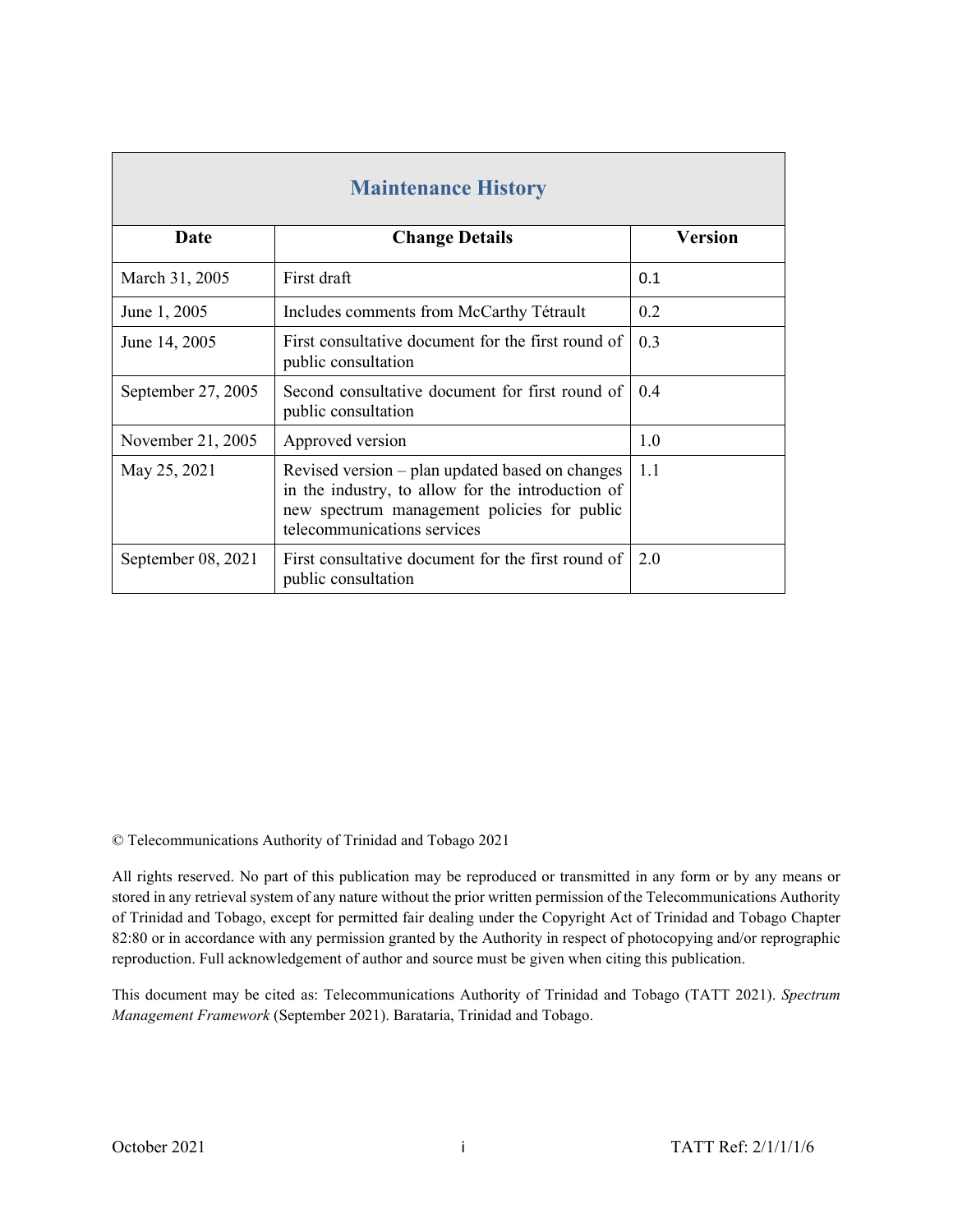# **Table of Contents**

| $\mathbf{1}$   |       |                                                                                    |  |
|----------------|-------|------------------------------------------------------------------------------------|--|
|                | 1.1   |                                                                                    |  |
|                | 1.2   |                                                                                    |  |
|                | 1.3   |                                                                                    |  |
|                | 1.4   |                                                                                    |  |
|                | 1.5   |                                                                                    |  |
|                | 1.6   |                                                                                    |  |
|                | 1.7   |                                                                                    |  |
|                | 1.8   |                                                                                    |  |
| $\overline{2}$ |       |                                                                                    |  |
|                | 2.1   |                                                                                    |  |
|                | 2.2   |                                                                                    |  |
|                | 2.2.1 |                                                                                    |  |
|                | 2.2.2 |                                                                                    |  |
|                | 2.3   |                                                                                    |  |
|                | 2.3.1 |                                                                                    |  |
|                | 2.3.2 |                                                                                    |  |
|                | 2.3.3 |                                                                                    |  |
|                | 2.3.4 |                                                                                    |  |
|                | 2.3.5 |                                                                                    |  |
|                | 2.4   |                                                                                    |  |
| 3              |       | Current and Emerging Trends in Wireless Technologies - New Demands for Spectrum 18 |  |
|                | 3.1   |                                                                                    |  |
|                | 3.1.1 |                                                                                    |  |
|                | 3.1.2 |                                                                                    |  |
|                | 3.1.3 |                                                                                    |  |
|                | 3.1.4 |                                                                                    |  |
|                | 3.1.5 |                                                                                    |  |
|                | 3.1.6 |                                                                                    |  |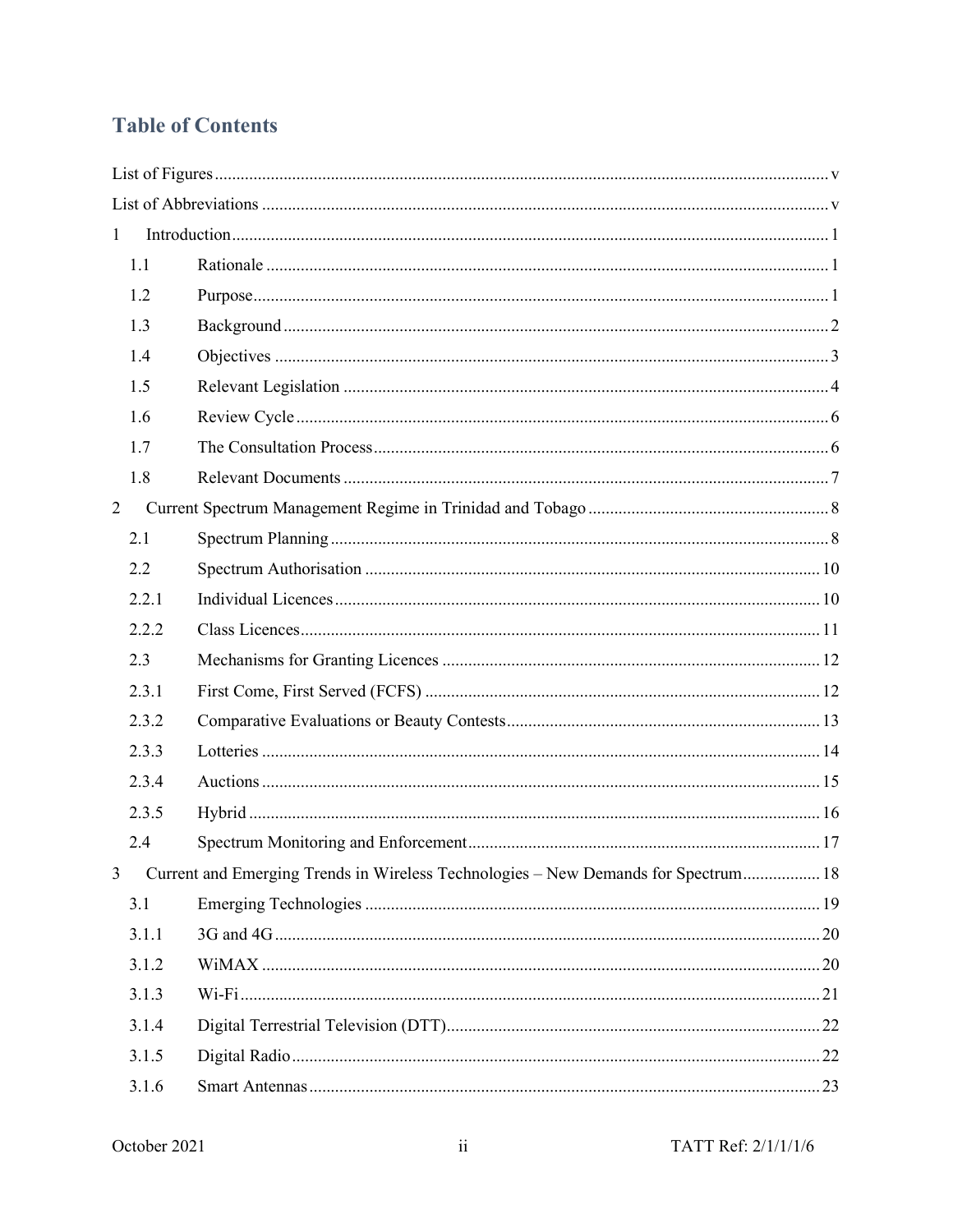|   | 3.1.7  |                                                                                           |  |
|---|--------|-------------------------------------------------------------------------------------------|--|
|   | 3.1.8  |                                                                                           |  |
|   | 3.1.9  |                                                                                           |  |
|   | 3.1.10 |                                                                                           |  |
|   | 3.1.11 |                                                                                           |  |
|   | 3.1.12 |                                                                                           |  |
|   | 3.1.13 |                                                                                           |  |
| 4 |        |                                                                                           |  |
|   | 4.1    |                                                                                           |  |
|   | 4.1.1  |                                                                                           |  |
|   | 4.1.2  |                                                                                           |  |
|   | 4.2    |                                                                                           |  |
|   | 4.2.1  |                                                                                           |  |
|   | 4.2.2  |                                                                                           |  |
|   | 4.3    |                                                                                           |  |
|   | 4.3.1  |                                                                                           |  |
|   | 4.3.2  |                                                                                           |  |
| 5 |        |                                                                                           |  |
|   | 5.1    |                                                                                           |  |
|   | 5.2    |                                                                                           |  |
|   | 5.3    |                                                                                           |  |
|   | 5.4    |                                                                                           |  |
|   | 5.5    | Balance the Cost of Interference Against the Benefits of Greater Spectrum Utilisation  38 |  |
|   | 5.6    | Harmonise Spectrum Use with International and Regional Allocations and Standards38        |  |
| 6 |        |                                                                                           |  |
|   | 6.1    |                                                                                           |  |
|   | 6.1.1  | Spectrum to Support National Socioeconomic Development Objectives41                       |  |
|   | 6.1.2  | Spectrum for National Security, Law Enforcement and Emergency Services 42                 |  |
|   | 6.1.3  | Spectrum to Facilitate Public Telecommunications (Radiocommunications) Services 43        |  |
|   | 6.1.4  |                                                                                           |  |
|   | 6.1.5  |                                                                                           |  |
|   | 6.1.6  |                                                                                           |  |
|   | 6.1.7  |                                                                                           |  |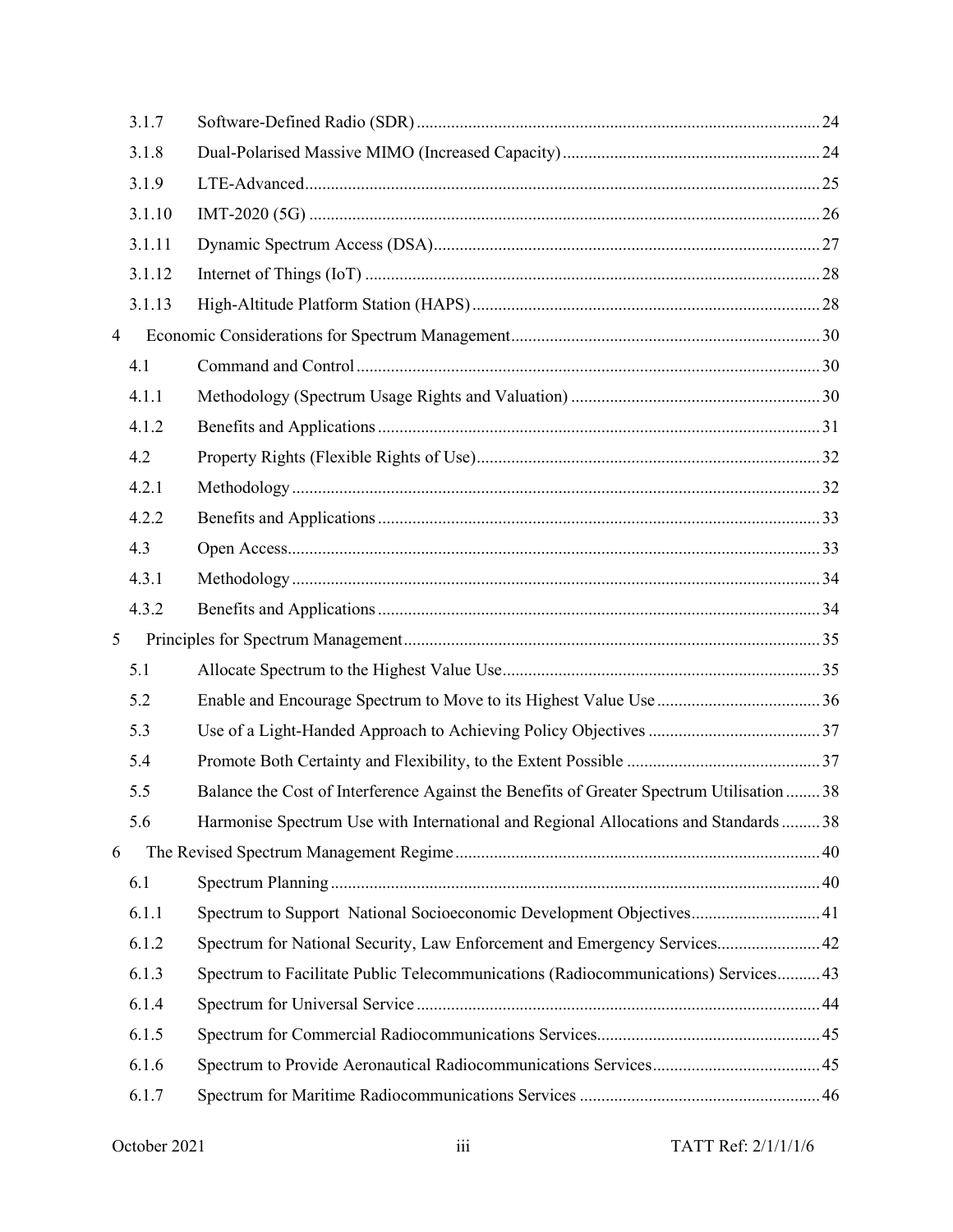| 6.1.8   |                                                                     |
|---------|---------------------------------------------------------------------|
| 6.1.9   | Spectrum for Private Non-commercial Radiocommunications Services 48 |
| 6.1.10  |                                                                     |
| 6.2     |                                                                     |
| 6.2.1   |                                                                     |
| 6.2.1.1 |                                                                     |
|         |                                                                     |
|         |                                                                     |
| 6.2.1.2 |                                                                     |
|         |                                                                     |
|         |                                                                     |
|         |                                                                     |
| 6.2.1.3 |                                                                     |
|         |                                                                     |
| 6.2.2   |                                                                     |
| 6.3     |                                                                     |
| 6.3.1   |                                                                     |
| 6.3.2   |                                                                     |
|         |                                                                     |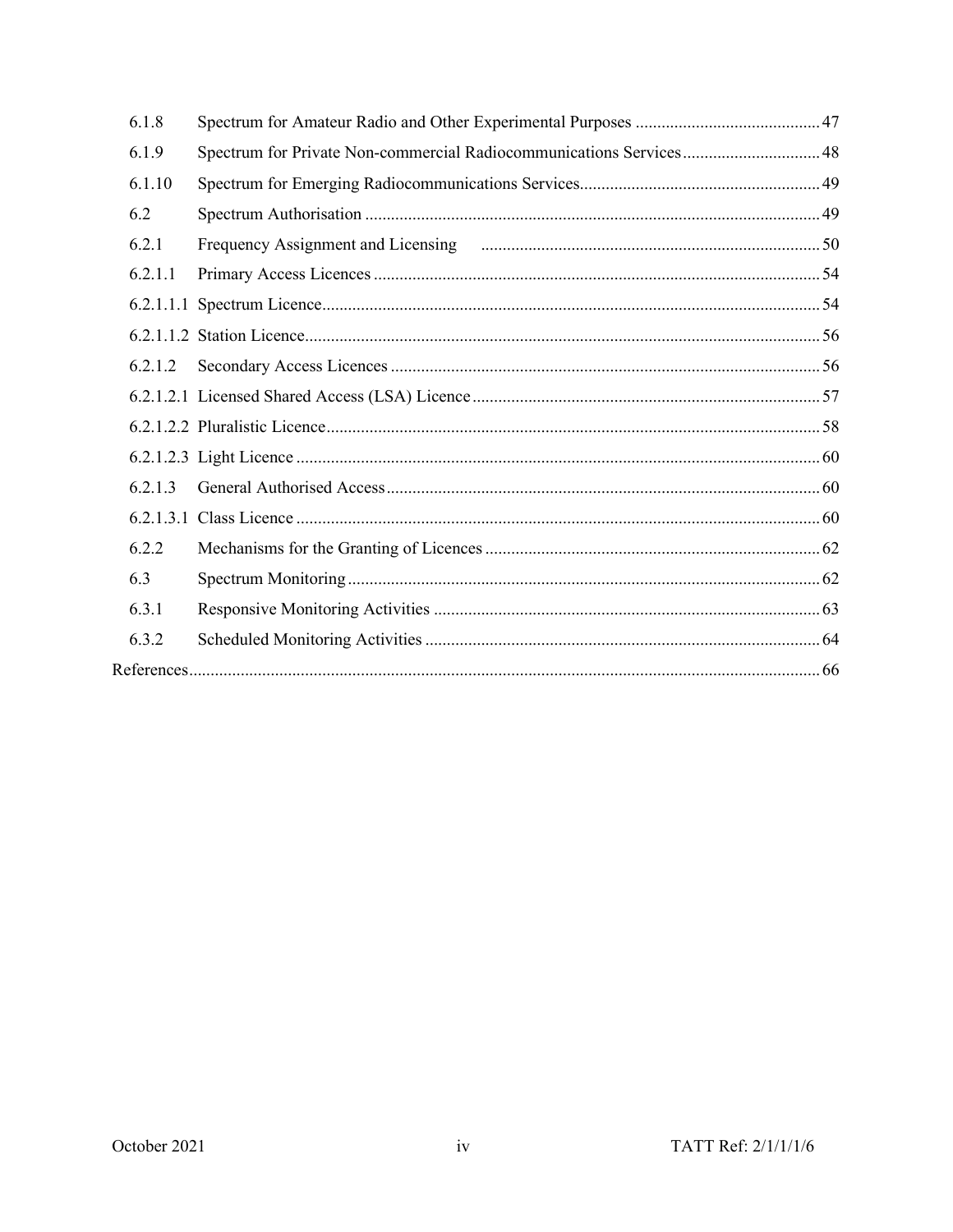# **List of Figures**

| Figure 3: Hierarchical view of the new authorisation approach (Source – US PCAST report 2012)53 |  |
|-------------------------------------------------------------------------------------------------|--|
|                                                                                                 |  |
|                                                                                                 |  |

# **List of Abbreviations**

| <b>ACMA</b> | Australian Communications and Media Authority       |
|-------------|-----------------------------------------------------|
| <b>BWA</b>  | broadband wireless access                           |
| <b>DTT</b>  | digital terrestrial television                      |
| <b>GHz</b>  | gigahertz                                           |
| <b>IMT</b>  | International Mobile Telecommunications             |
| <b>ITU</b>  | International Telecommunication Union               |
| kHz         | kilohertz                                           |
| <b>MHz</b>  | megahertz                                           |
| <b>NSP</b>  | National Spectrum Plan                              |
| <b>TATT</b> | Telecommunications Authority of Trinidad and Tobago |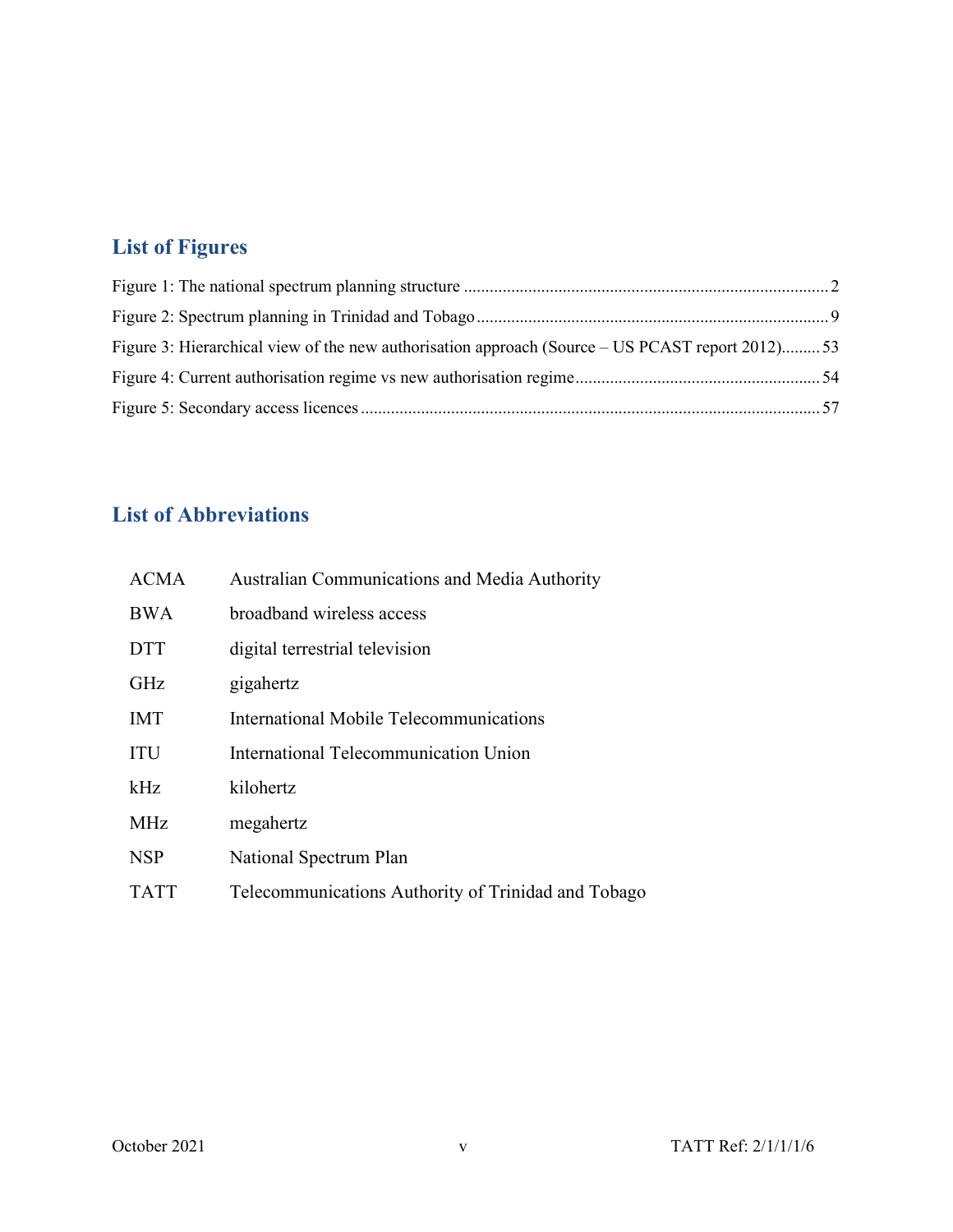# **1 Introduction**

#### **1.1 Rationale**

Since 2015, the Government of the Republic of Trinidad and Tobago (GORTT) has implemented a series of initiatives that, collectively, seek to further develop and transform the national economy, leading to the development of an information society and the attainment of developed country status. The aim is to support the *National Development Strategy (NDS) 2016–2030,* also known as Vision 2030, which outlines the country's aspiration to attain "first world nation status" by 2030.

One of the major initiatives undertaken was the drafting of a *National Information and Communications Technology Plan* (NICT) for the period 2018 to 2022, branded as the ICT Blueprint, in which several programmes aimed at the development of the information and communications technology (ICT) sector were identified.

The pertinent thematic area of the ICT Blueprint: Improving Connectivity focuses on advancing the deployment of ICT infrastructure to support securely connected people, businesses and government. The need to manage the radio frequency spectrum efficiently and effectively, consistent with the objects of the Telecommunications Act, Chap. 47:31 (the Act), aligns with this thematic area.

Consequently, a key regulatory framework of the Telecommunications Authority of Trinidad and Tobago (the Authority) is the *Spectrum Management Framework* (the Framework), to guide the planning, authorisation and monitoring of the national spectrum resource.

#### **1.2 Purpose**

The Framework:

- i. identifies the new and emerging technologies that promote the efficient and effective use of the spectrum.
- ii. identifies the spectrum that is to be made available for the constantly evolving radio spectrum needs, and the spectrum management system.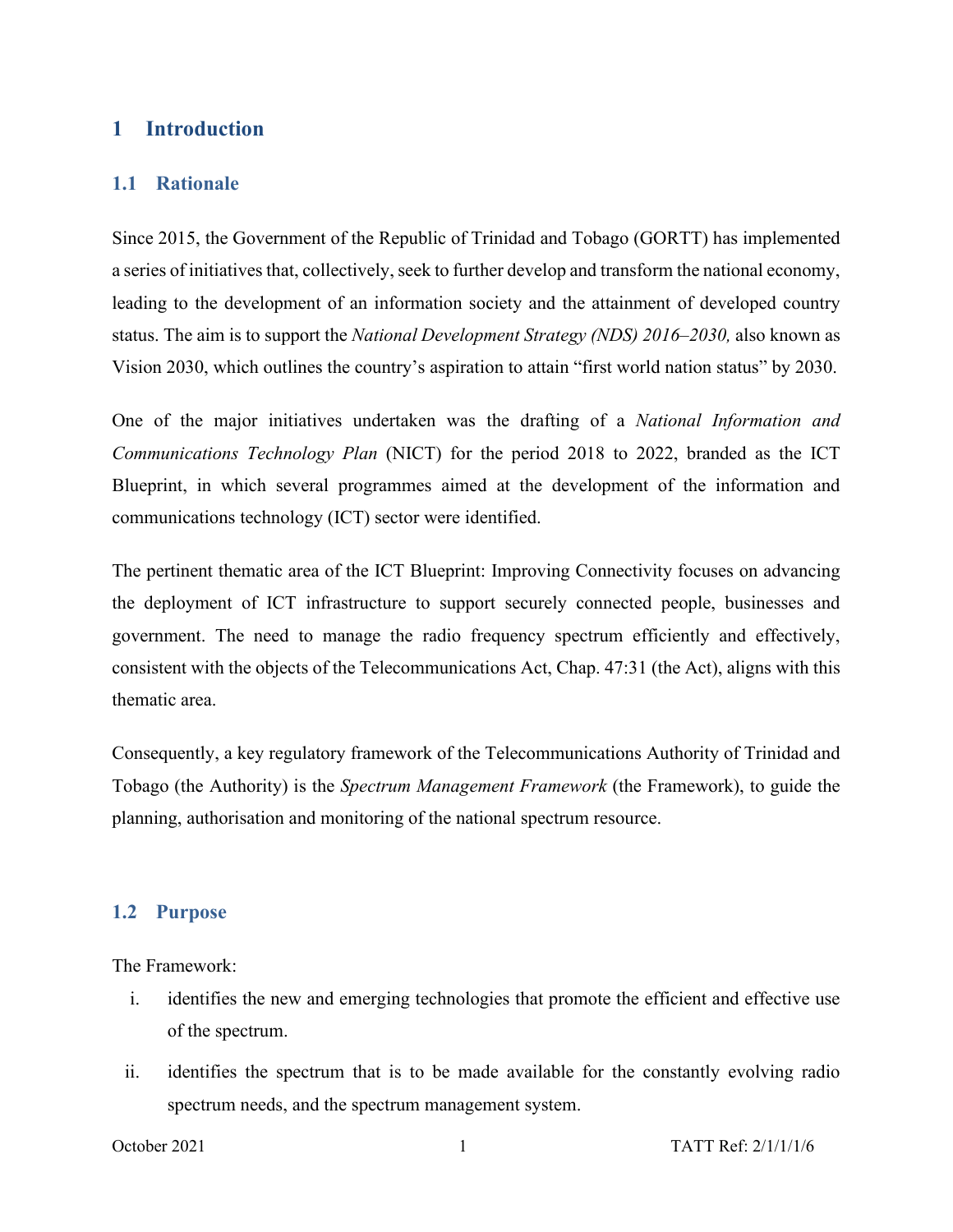iii. determines the optimal spectrum policies, rules and regulations for the planning, authorisation and monitoring of the national spectrum resource.

This Framework sits above the *National Spectrum Plan* (NSP) and provides the foundation for the NSP. The NSP offers a framework for the regulation of the spectrum, in an orderly and efficient manner, as outlined in figure 1, in accordance with the Authority's mandate.



Figure 1: The national spectrum planning structure

# **1.3 Background**

The radio frequency spectrum (hereafter called spectrum) is a scarce national resource that is essential to the provision of a wide range of activities, including national defence, public safety, air, land and sea transportation, broadcasting and commercial telecommunications services. Careful management of the spectrum is essential to ensure that the unique social and economic benefits that it provides are fully realised.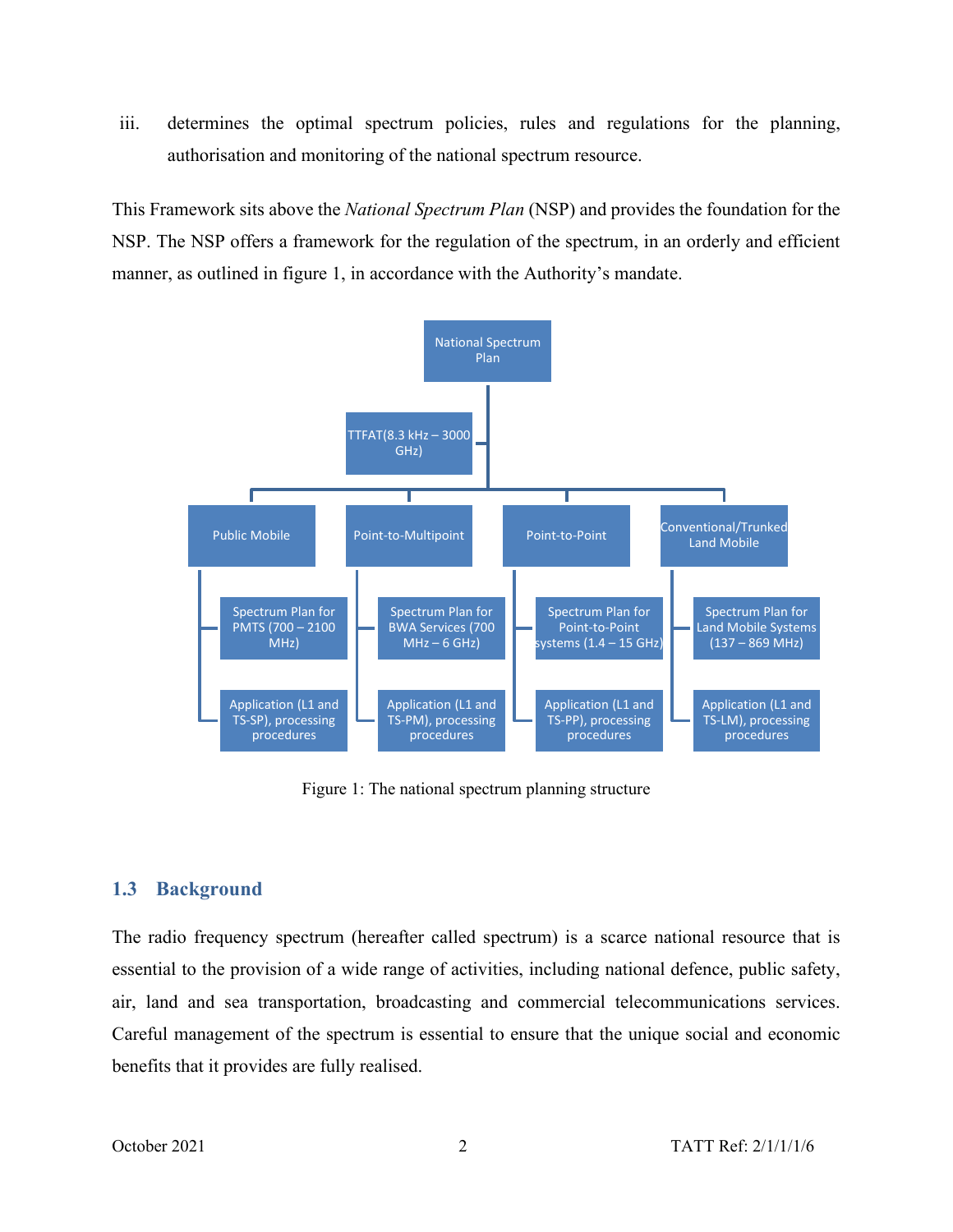Under the Act, spectrum is defined as "the continuous range of electromagnetic wave frequencies used for telecommunications". The allocated radio spectrum, as defined in the International Telecommunication Union (ITU) Radio Regulations, covers the frequency range from 8.3 kHz to 3,000 GHz.

The use of the spectrum is indispensable for the provision of a wide range of telecommunications services. Over the past few years, developments in telecommunications technologies and the demand for new telecommunications services have placed an even greater demand on the use of the spectrum. The importance of mobility whilst communicating and "cutting the cord" for connecting devices are also driving the exponential use of the spectrum.

Some of the telecommunications services facilitated through the use of the spectrum include voice, data and multimedia services and other services such as national security, public safety, disaster warning, weather forecasts, aeronautical and marine communications.

It is widely acknowledged that the availability of a good telecommunications infrastructure and high-quality, cost-effective telecommunications services are essential to the social and economic development of a country. It is therefore imperative that the radio spectrum resource is effectively managed, to optimise the delivery of telecommunications services in Trinidad and Tobago, and facilitate the achievement of the country's social and economic goals.

ITU defines spectrum management as "the combination of administrative, scientific and technical procedures necessary to ensure efficient operation of radio communication services without causing harmful interference".

# **1.4 Objectives**

The primary objectives of this Framework are to:

i. derive an effective mechanism for the management of the spectrum in an era of converged technologies and telecommunications services, so that a wide range of services can be made available to the public.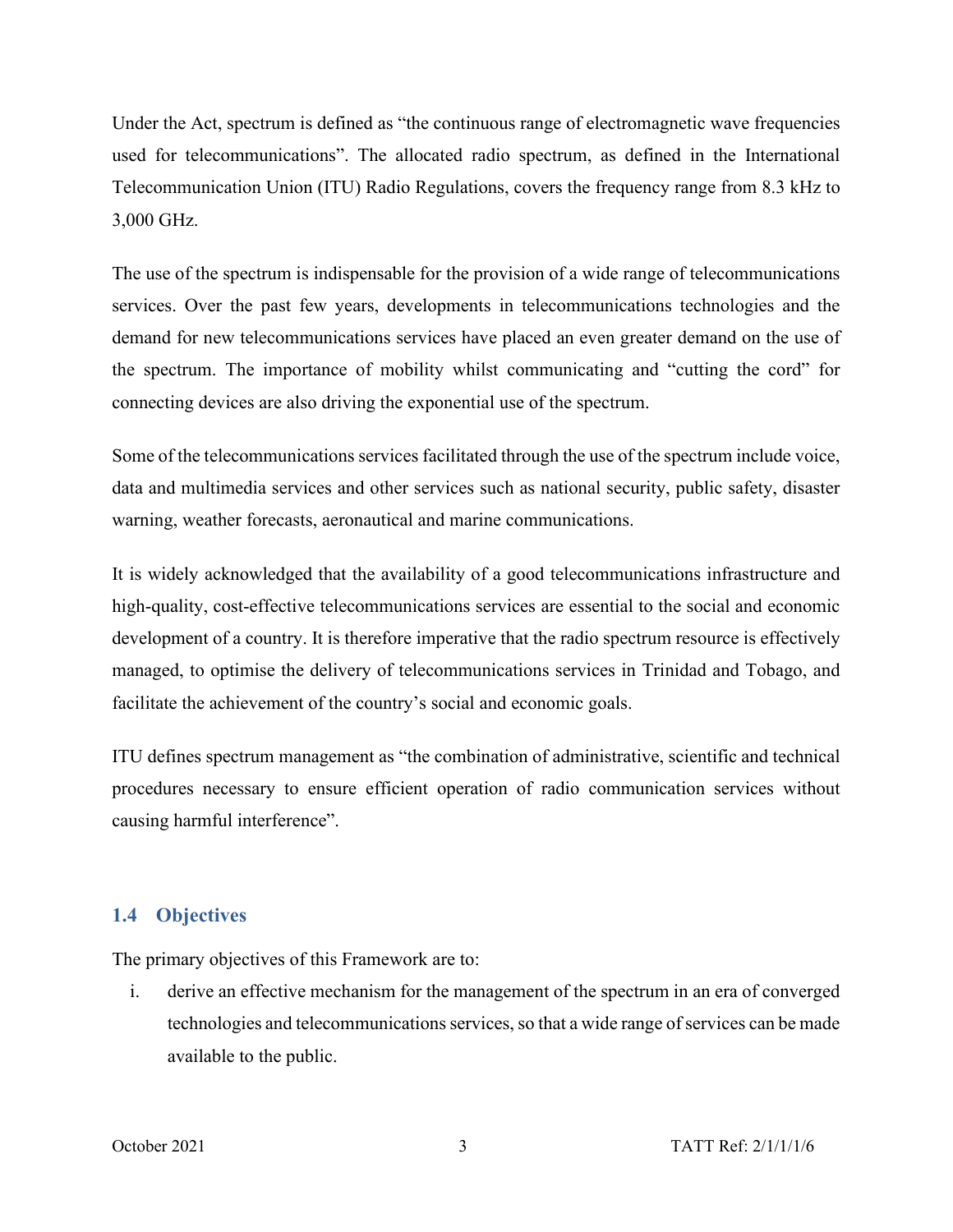- ii. provide a responsive, effective and flexible approach to meeting the needs of users of the spectrum.
- iii. ensure there is adequate provision of spectrum for national security, law enforcement and emergency services.
- iv. promote the economic and orderly utilisation of the spectrum for the operation of all means of telecommunications.
- v. allocate spectrum resources for the provision of telecommunications services in an effective and efficient manner.
- vi. recover the cost incurred in the management of the spectrum and realise an adequate economic benefit to the country for the use of the spectrum resources.
- vii. provide an efficient, equitable and transparent system for the establishment of the fee regime for the use of the spectrum, taking into account both the commercial and noncommercial use of the spectrum.
- viii. promote the country's interest at regional and international fora with respect to the use of the spectrum.

# **1.5 Relevant Legislation**

The relevant sections of the Act which were taken into consideration in the drafting of the Framework are stated hereunder.

"Section  $18(1)(i)$ :

"Subject to the provisions of this Act, the Authority may exercise such functions and powers as are imposed on it by this Act and in particular –

- *(i)* plan, supervise, regulate and manage the use of the radio frequency spectrum, including–
	- *(i)* the licensing and registration of radio frequencies and call signs to be used by all stations operating in Trinidad and Tobago or on any ship, aircraft, or other vessel or satellite registered in Trinidad and Tobago;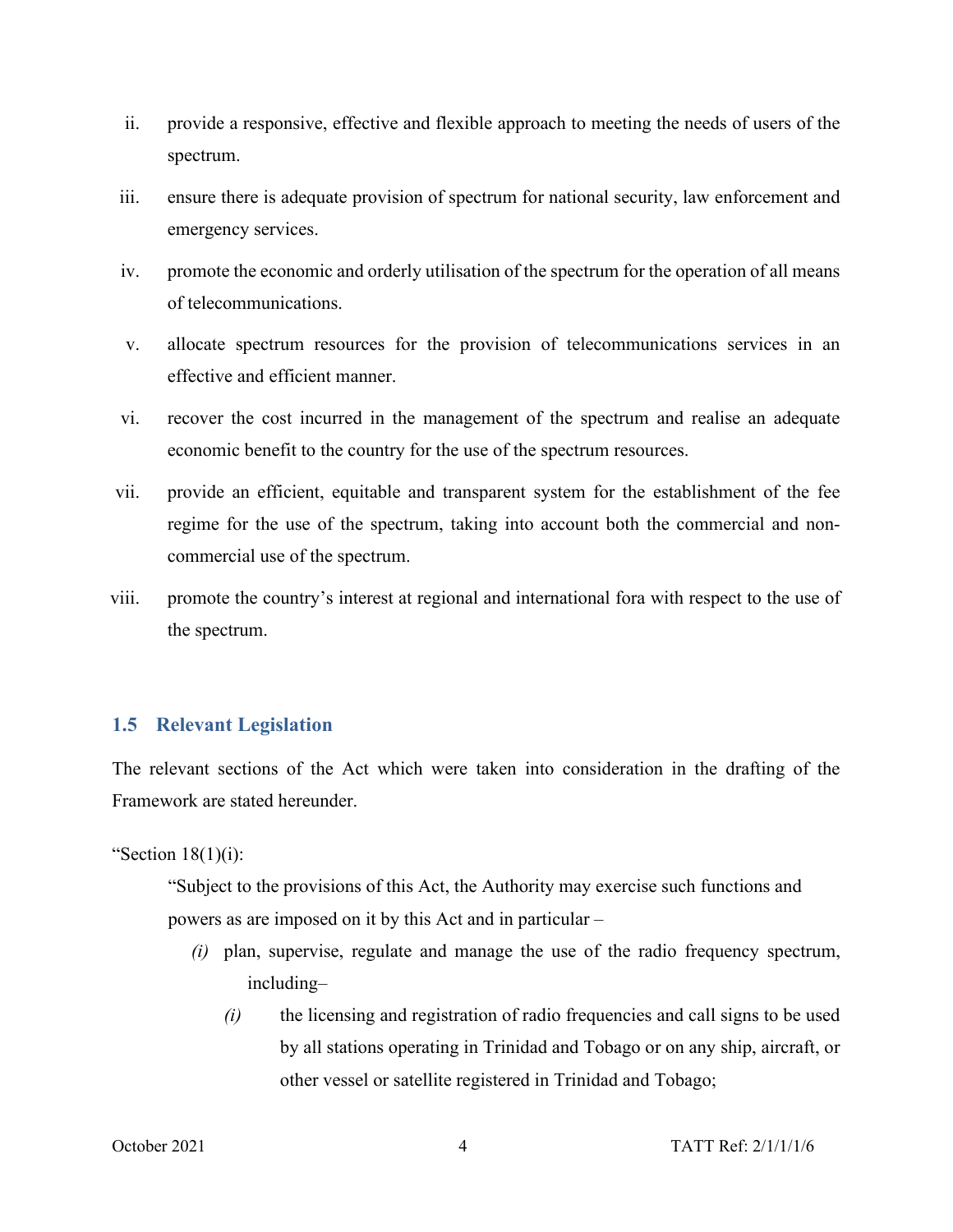*(ii)* the allocation, assignment and reallocation or reassignment of frequency bands where necessary.

Section 36(1):

Subject to subsection  $(2)$ , no person shall –

- (a) establish, operate or use a radio-communication service;
- (b) install, operate or use any radio transmitting equipment; or
- (c) establish, operate or use any radio-communication service on board any ship, aircraft, or other vessel in the territorial waters or territorial airspace of Trinidad and Tobago, other than a ship of war or a military aircraft or satellite registered in Trinidad and Tobago

without a licence granted by the Authority.

Section 41:

- (1) The Authority shall regulate the use of the spectrum in order to promote the economic and orderly utilisation of frequencies for the operation of all means of telecommunications and to recover the cost incurred in the management of the spectrum.
- (2) The Authority shall develop a spectrum plan in order to regulate the use of the spectrum.
- (3) The National Spectrum Plan shall be made available to the public in the manner prescribed by the Authority.
- (4) The National Spectrum Plan shall state how the spectrum shall be used and the procedures for licensing frequency bands.
- (5) The procedures referred to in subsection (4) may include, but are not limited to
	- (a) procedures for licensing frequency bands by auction;
	- (b) procedures for licensing frequency bands by tender;
	- (c) procedures for licensing frequency bands at a fixed price; or
	- (d) procedures for licensing frequency bands on stated criteria.

Section 42: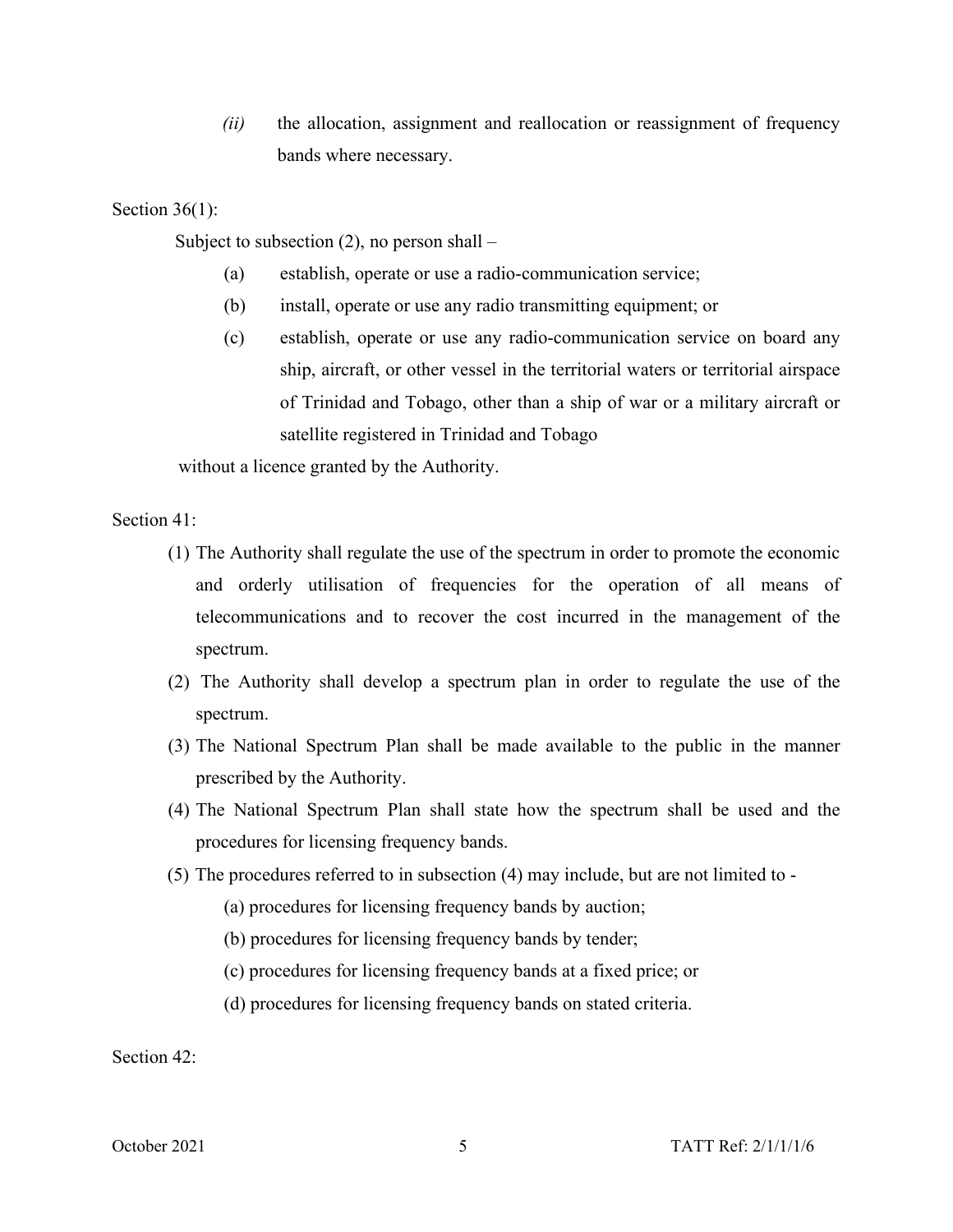- (1) Subject to subsection (2), the Authority may, in accordance with the spectrum plan allocate and re-allocate frequency bands.
- (2) In the allocation or assignment and re-allocation or reassignment of frequency bands by the Authority priority shall be given to the needs of the State in respect of matters of national security.

#### Section 43:

The Authority, in exercising the functions under Sections 36 to 42, shall take into account-

- a) the objects of the Act;
- b) the impact of the spectrum plan on existing and future use;
- c) the efficient use of the spectrum;
- d) the Convention;
- e) applicable international standards, conventions and other agreements; and
- f) any other relevant matters having regard to the circumstances of the case."

#### **1.6 Review Cycle**

This Framework will be modified as deemed necessary by the Authority to adapt to the needs of the telecommunications industry and to meet changing circumstances. When the need for modification is identified, the Authority will announce its intention to review the Framework and any interested party or entity in the telecommunications sector or any appropriate industry forum may suggest changes to the Framework. Questions or concerns regarding the maintenance of this Framework may be directed to the Authority via e-mail [consultation@tatt.org.tt.](mailto:consultation@tatt.org.tt)

#### **1.7 The Consultation Process**

In accordance with its *Procedures for Consultation in the Telecommunications Sector of Trinidad and Tobago (ver. 2.0, 2010)*, the Authority sought the views of the general public and other stakeholders regarding the proposals made in this Framework.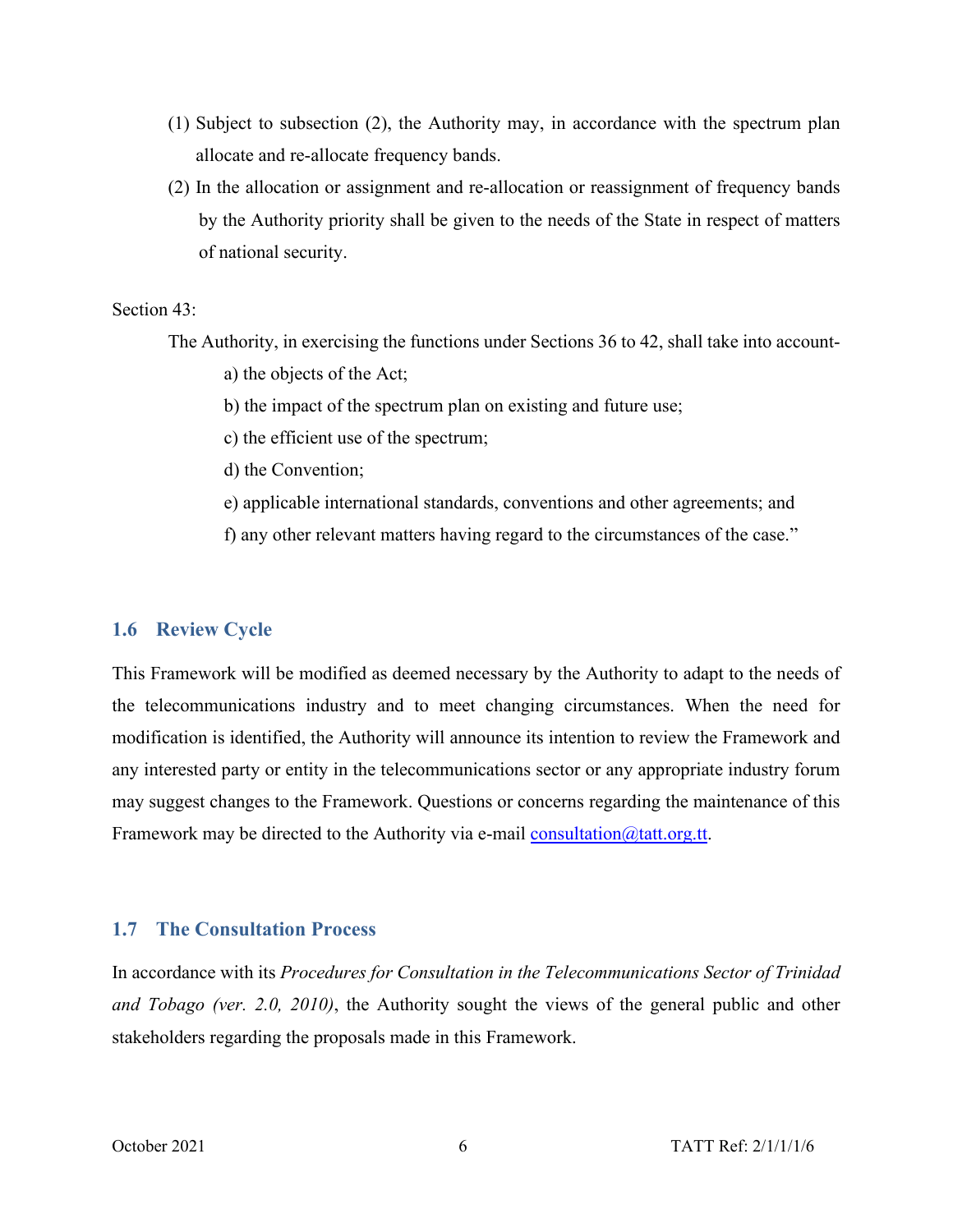Versions 0.3 and 0.4 of the Framework were released for public consultation in June 2005 and September 2005, respectively. In revising the document, the comments and recommendations received during both rounds of consultation were considered. In November 2005, the Framework (version 1.0) was approved and published in the form of a recommended spectrum management policy to support spectrum management regulations and submitted to the Authority's line Ministry -- the then Ministry of Public Administration and Digital Transformation.

In May 2021, the Framework was revised based on changes in the industry for the introduction of new spectrum management policies for public telecommunications services. The revised consultative document (version 2.0) will be made available for the first round of public consultation on October 8, 2021, for a period of four weeks.

#### **1.8 Relevant Documents**

This Framework is prescribed alongside other policies, plans and regulations prepared by the Authority, including the following:

- i. *Authorisation Framework for the Telecommunications and Broadcasting Sectors of Trinidad and Tobago.*
- ii. *Radio Spectrum Regulations.*
- iii. *Trinidad and Tobago Frequency Allocation Table.*
- iv. *Price Regulation Framework for Telecommunications Services in Trinidad and Tobago.*
- v. *Telecommunications (Fees) Methodology.*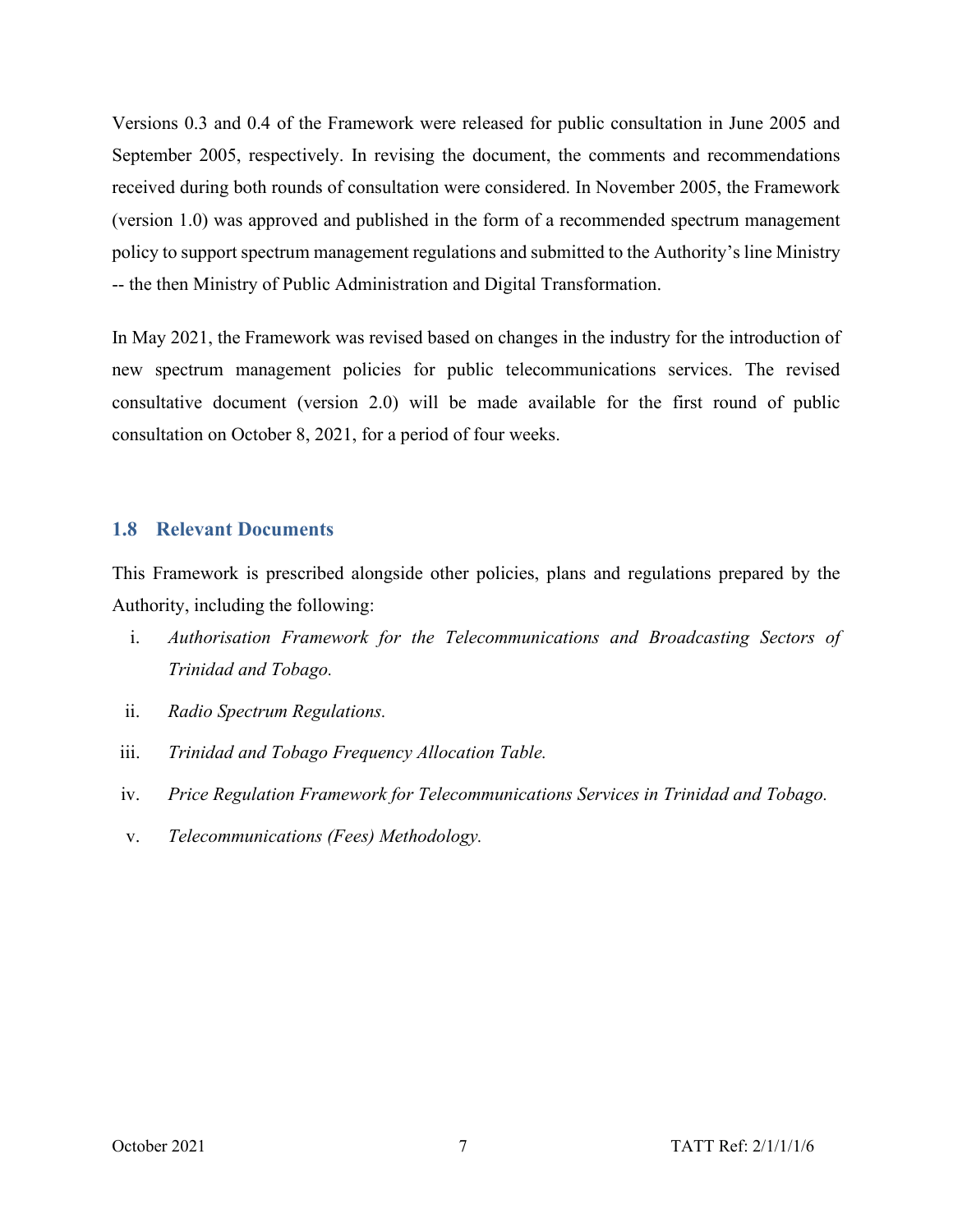# **2 Current Spectrum Management Regime in Trinidad and Tobago**

The radio spectrum continues to play a vital role in the provision of a broad variety of radiocommunications services – public, private and governmental. Effective management of the spectrum is closely associated with national law, policy statements, radio regulations and having a long-term spectrum plan.

Following the proclamation of the Act, the general procedural framework adopted for spectrum management in Trinidad and Tobago was generally in conformity with the *Table of Frequency Allocations* established by ITU and, except in certain cases, specifically in accordance with the allocations for Region 2.

# **2.1 Spectrum Planning**

The Authority has developed the [NSP](https://tatt.org.tt/AboutTATT/SpectrumManagement/SpectrumPlanning.aspx) as the framework for regulating the use of the spectrum and allowing its efficient use in an orderly manner. The NSP serves as an umbrella document for the various spectrum plans, commencing with the *Trinidad and Tobago Frequency Allocation Table* (TTFAT) that governs the use of the radio spectrum for specific radio services and/or public telecommunications networks and services based on established spectrum management policies<sup>[1](#page-13-0)</sup>.

Trinidad and Tobago is classified by ITU under Region 2, which covers the Americas and some of the eastern Pacific Islands. From the ITU Radio Regulation *Table of Frequency Allocations* for Region 2, the Authority decides for each frequency band which service(s) to adopt based on national requirements and priority. Inputs to the spectrum planning process are shown in figure 2.

<span id="page-13-0"></span><sup>1</sup> <https://tatt.org.tt/AboutTATT/SpectrumManagement/SpectrumPlanning.aspx>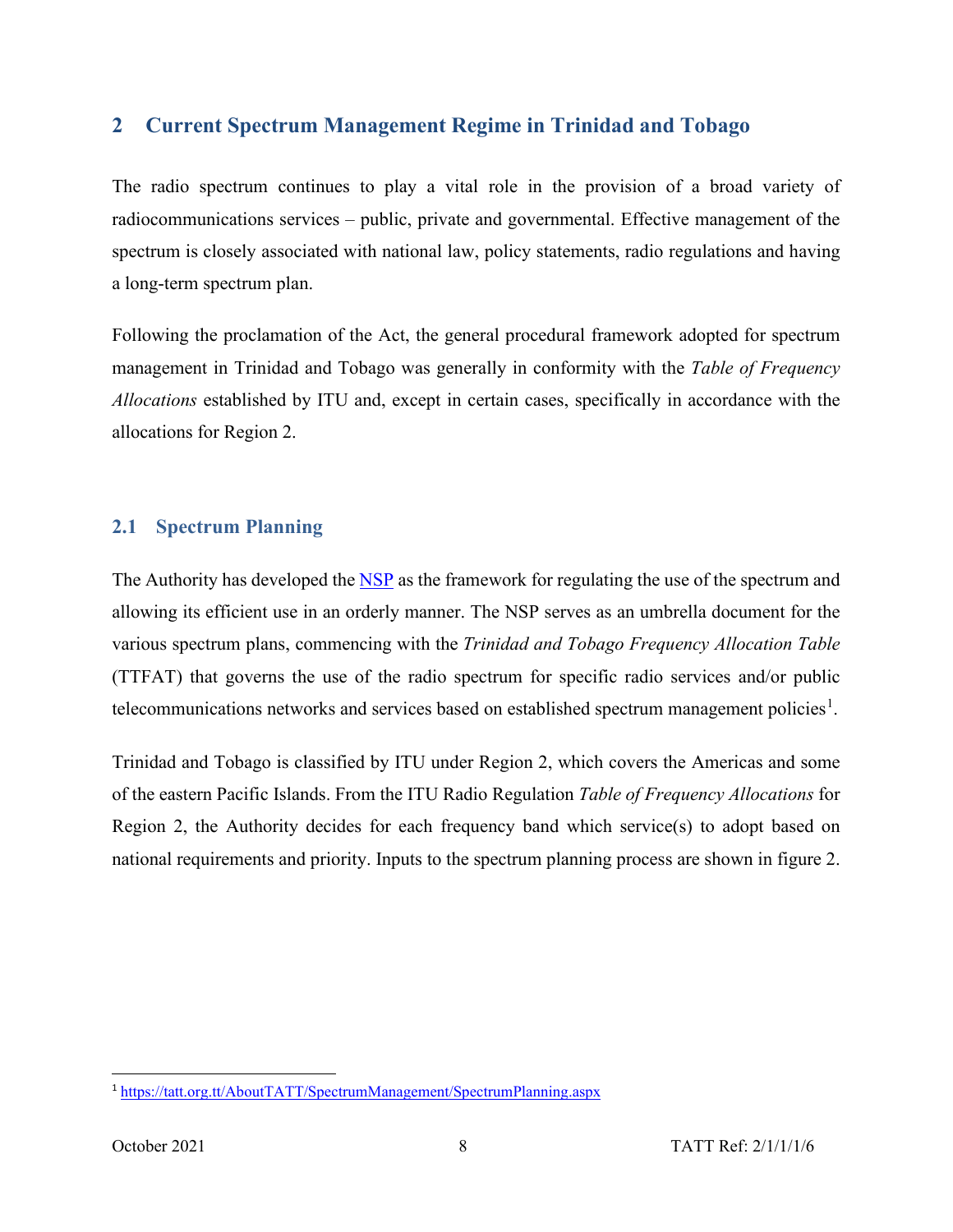

Figure 2: Spectrum planning in Trinidad and Tobago

Other spectrum plans developed by the Authority to regulate specified radiocommunications services include:

- i. *Spectrum Plan for the Accommodation of Point-to-Point Radiocommunications Systems*
- ii. *Spectrum Plan for the Accommodation of Land Mobile Radiocommunications Systems*
- iii. *Spectrum Plan for the Accommodation of Broadband Wireless Access Services*
- iv. *Spectrum Plan for the Accommodation of Public Mobile Telecommunications Services*
- v. *Spectrum Plan for the Accommodation of Radio and Television Broadcast Auxiliary Services*

For the purpose of assignment, the spectrum plans are further divided into a number of channels to develop the channelling plans. Once the necessary border coordination has been successfully carried out, the frequencies or channels are then assigned to eligible users.

The spectrum assigned to wireless apparatus<sup>[2](#page-14-0)</sup> for the provision of telecommunications and broadcasting services is based generally on the Region 2 allocations, on a "first come, first served" basis.

<span id="page-14-0"></span><sup>&</sup>lt;sup>2</sup> "Wireless apparatus" means any apparatus, appliance, or instrument used or capable of use in wireless communications.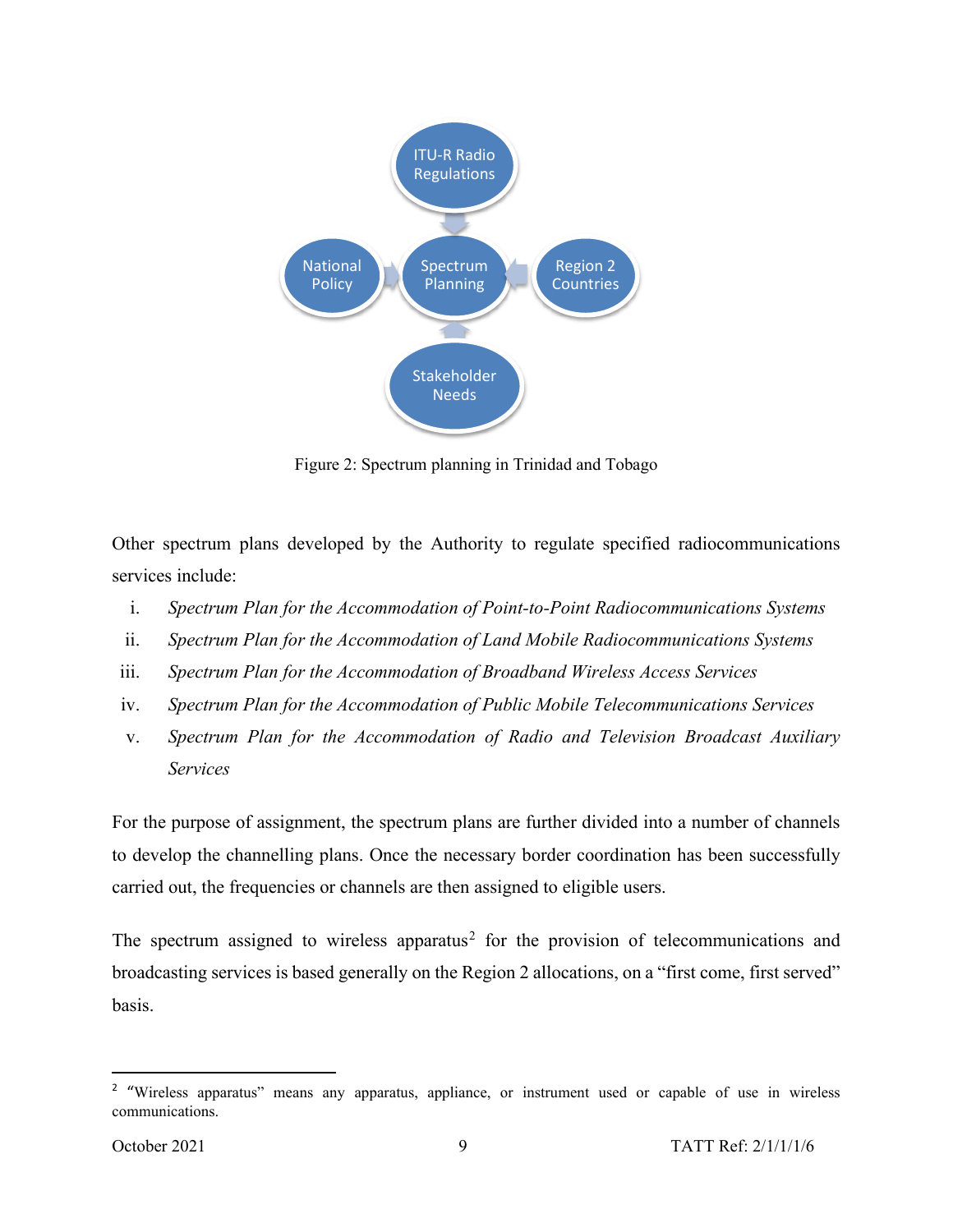#### **2.2 Spectrum Authorisation**

Since 2004, spectrum authorisation or licensing in Trinidad and Tobago has been traditionally classified according to the following two approaches, in accordance with the *Authorisation Framework for the Telecommunications and Broadcasting Sectors of Trinidad and Tobago, 2005*, namely, individual licences and class licences.

#### **2.2.1 Individual Licences**

The individual licence approach to spectrum authorisation gives exclusive right to the use of the spectrum, in addition to the right via administrative process (comparative selection), market mechanisms (auction), or the right to trade spectrum in secondary markets. Under this approach, licensees follow the rules established by the Authority.

Individual licences are generally customised and detailed, with the Authority requiring that telecommunications and/or broadcasting services are provided in a particular manner by a particular service provider. Individual licences granted by the Authority are station licences and spectrum licences.

A station licence is also known as the "command and control" approach to spectrum authorisation and is issued for a particular transmitter at a particular location for a particular use. The licence gives "first in time" priority to the holder of the licence against any other entity in relation to any disputes over interference. Stations licences are normally acquired "over the counter" and tend to be short term in nature, typically between three and five years. An administrative pricing arrangement usually applies, often in the form of annual fees plus an up-front application fee. Station licences do not confer exclusivity, so they have little intrinsic value (except providing a right to operate a particular transmitter).

Commonly referred to as the "property rights" approach to spectrum authorisation, a spectrum licence was created to allow licensees, or in some cases, persons authorised by a licensee, to operate radiocommunications devices within a specified frequency band (and/or time and/or geographic area, as required). There is flexibility with respect to changing equipment, such as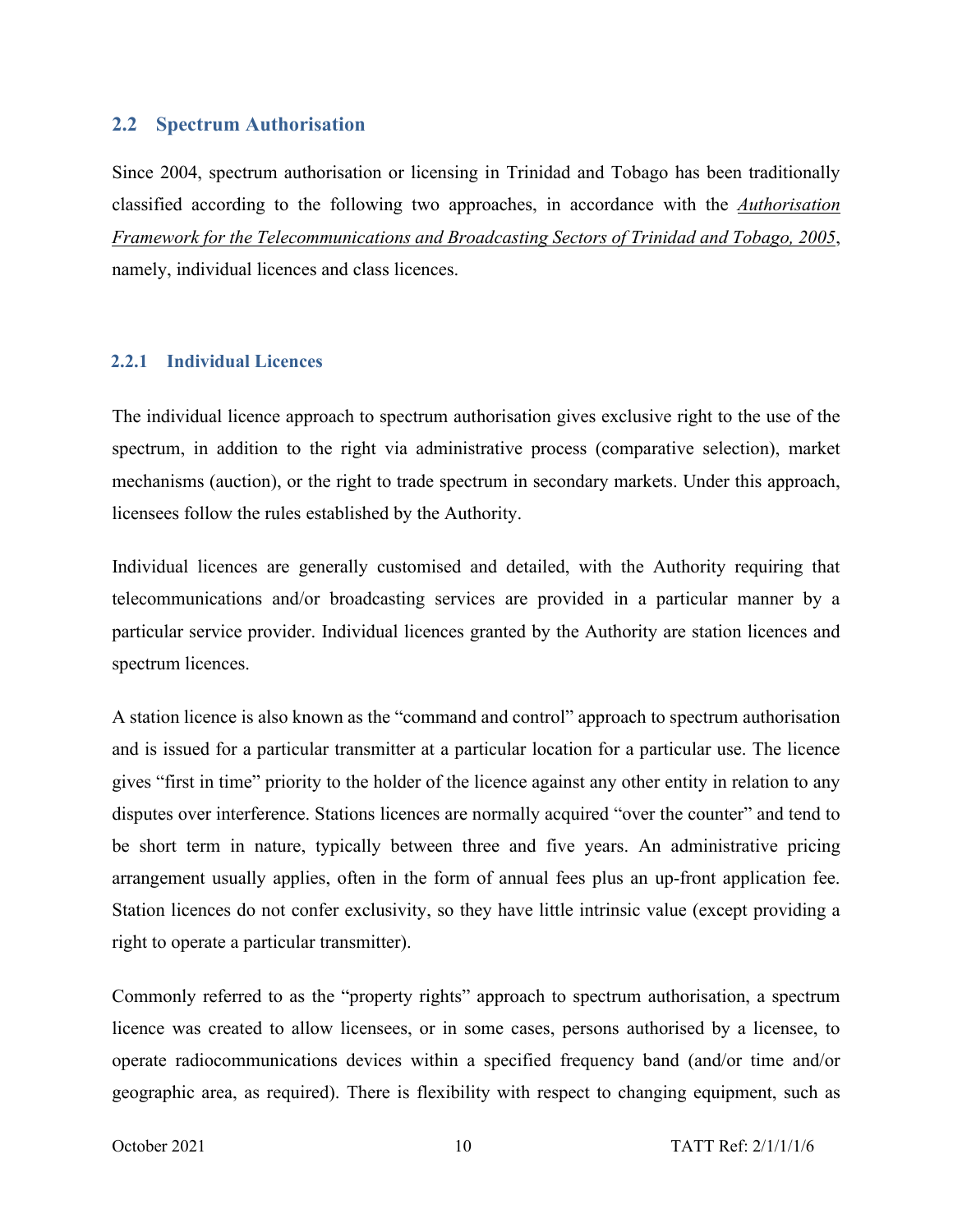antennas. This type of licence is seen as technology-neutral, subject to compliance with certain technical limits in order to avoid harmful interference. Spectrum licences give the holder of the licence the exclusive right to use and manage the frequency band in a pre-determined geographic area – typically for mobile networks. These licences are long term in duration, i.e., 10 to 20 years. They are intended to correspond with the expected life of a mobile network.

## **2.2.2 Class Licences**

Class licences allow the use of specific radiocommunications devices, as long as they operate within specific technical and operational parameters. This type of licensing applies to low-power, mass consumer market devices, such as cordless telephones, cellular mobile handsets and citizen's band two-way radios, which do not need to be individually co-coordinated to minimise the potential for interference to other systems and services.

In some jurisdictions, class-licensed frequency bands may also be referred to as "unlicensed" bands or open authorisation, which is effectively exemption from the need for an individual licence, or "right of use". There is an increasing trend towards global allocations of the spectrum for such systems (e.g., 2.4 GHz and 5 GHz).

Interference is a common problem for class-licensed devices, although technologies are evolving towards devices that employ digital signal processing which enables coexistence without interference.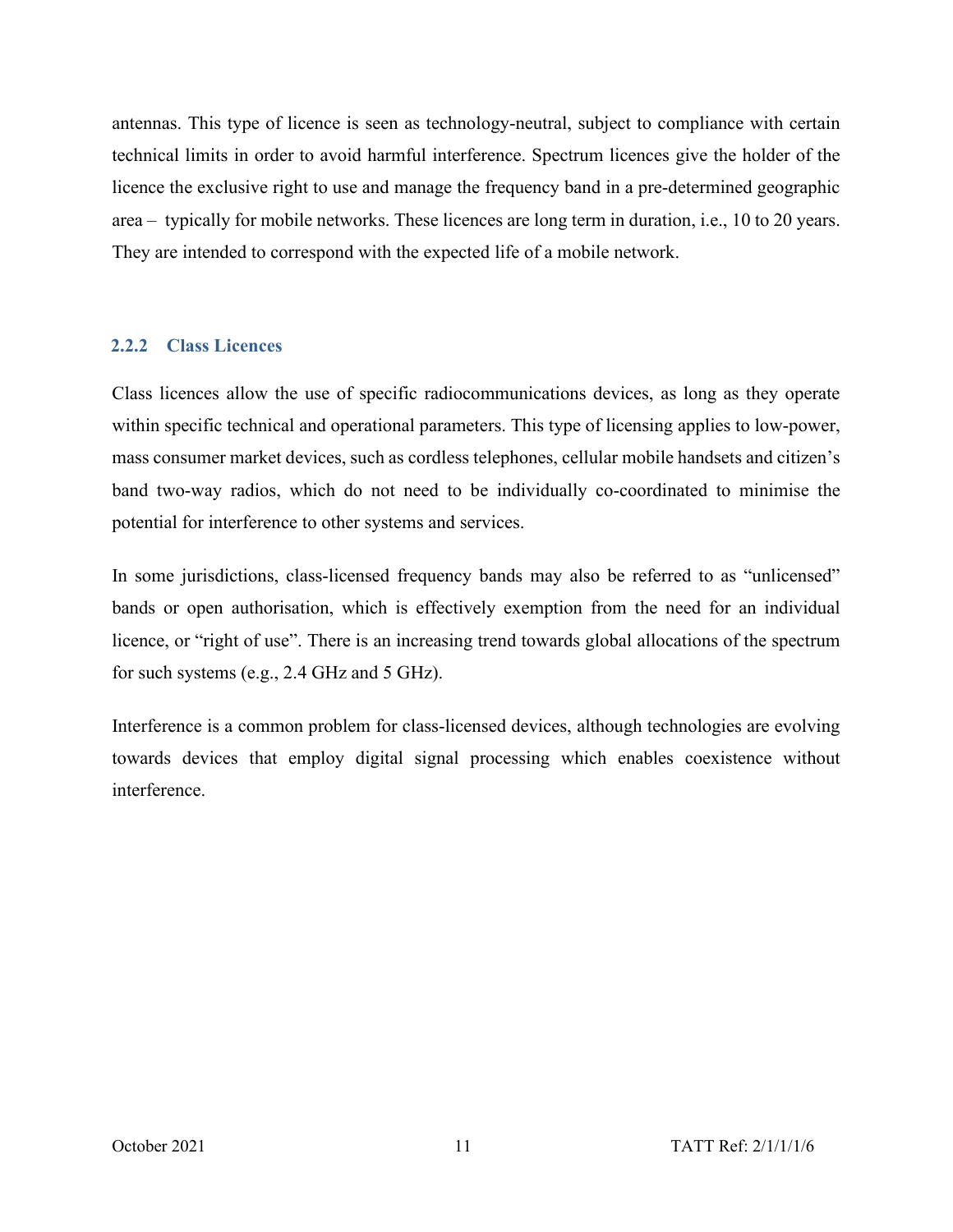# **2.3 Mechanisms for Granting Licences**

Different spectrum licensing mechanisms are necessary for dealing with the distinct needs of individual radio users and the time period that a frequency band may be open for licensing (ITU-R 2015).

The mechanisms used for authorising telecommunications services, networks and resources on the national and international levels, include:

- i. First come, first served
- ii. Comparative valuation or "beauty contest"
- iii. Lotteries
- iv. Auctions
- v. Hybrid

# **2.3.1 First Come, First Served (FCFS)**

The first come, first served (FCFS) mechanism is a process by which the first request that is received is served. Spectrum is assigned in the order of receipt of applications, on the basis of the availability of the frequency, the appropriate spectrum management functions being completed, and the applicant meeting the application criteria.

The FCFS method is appropriate when there is no shortage of spectrum and it has to be assigned to a potentially large number of users or over a long period. This is most commonly used with national budget financing or spectrum usage fees and is likely to remain the most effective for the foreseeable future, although it may be linked (with or without cost recovery) to methods for regulating demand (e.g., administrative pricing).

#### Advantages of FCFS:

- i. Simple and least burdensome of all methods
- ii. Fast, practical and inexpensive
- iii. Little subjectivity is involved, therefore the opportunity for favouritism is minimised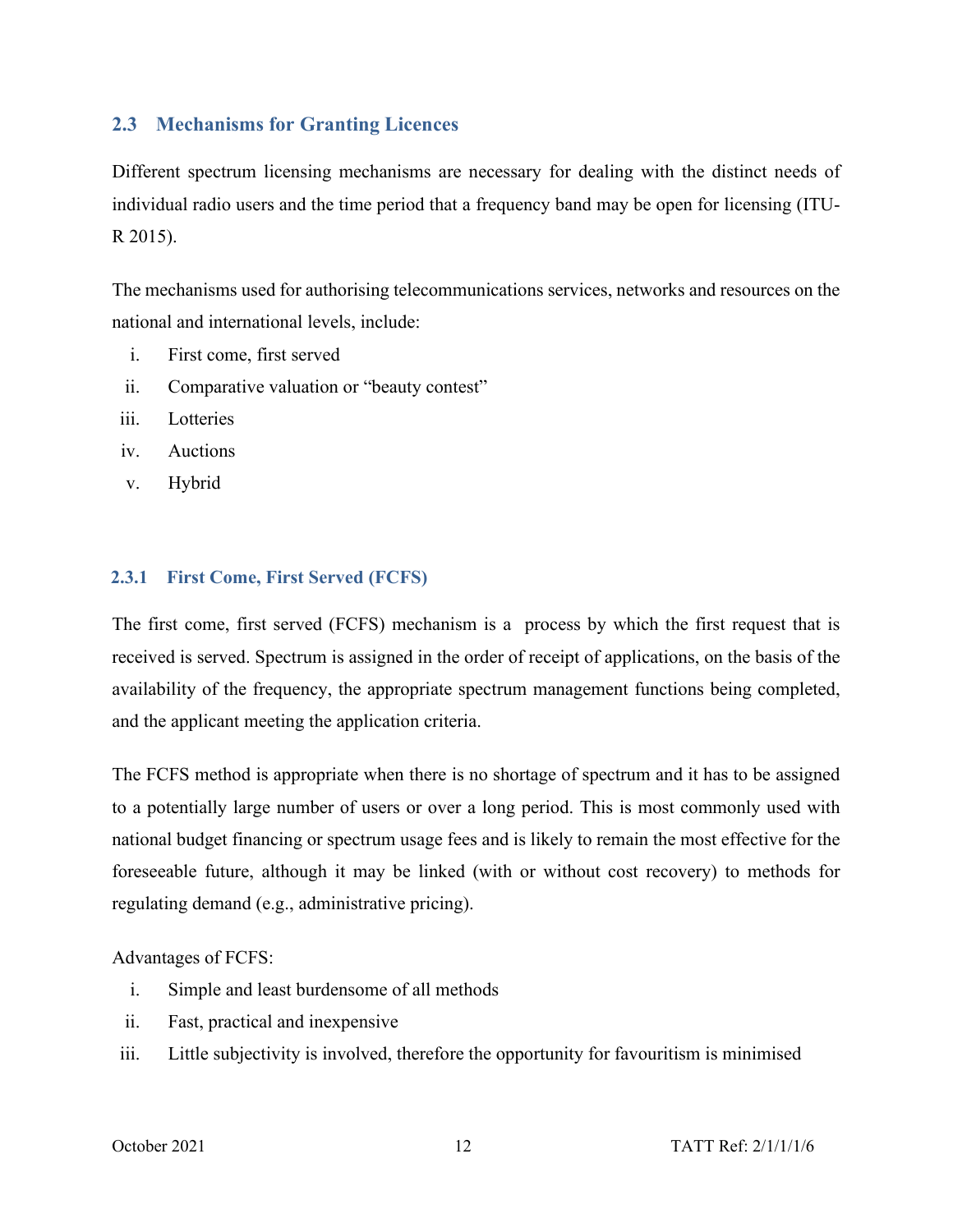Disadvantages of FCFS:

- i. Successful applicants may not be the entities that would most value economically the authorisation.
- ii. Not appropriate for competitive or economically desirable markets

# **2.3.2 Comparative Evaluations or Beauty Contests**

The comparative evaluation or "beauty contest" method of authorisation involves an assessment of competitive applicants based on predetermined criteria and public objectives. Each criterion is weighted, and the weightings are made known to the applicants prior to selection. Applicants are selected based on their rank after evaluation.

Competing applicants' proposals would typically include information on population coverage, quality of service, speed of implementation, and the operator's business plan. For broadcasting, there would be information on programmes such as the number of hours of children's programmes; educational programming and news services. Proposals are usually prepared in response to the criteria established and published by the regulatory authority.

The review of the proposals can be time consuming and resource intensive, and the decisionmaking process may not be transparent. The review might be subjective and, unless the reasons for the rejection of the losing applicants are clear and conform to the published criteria, those applicants may apply for a judicial review. Any legal challenge can have a significant impact on the general timescales for starting the service and may require a repeat of the whole tendering process.

This method of authorisation is most suitable when there are a small number of applicants for a limited number of licences.

Advantages of a Beauty Contest:

i. Ensures that the successful applicant will make the best use of the opportunity – socially, financially and technically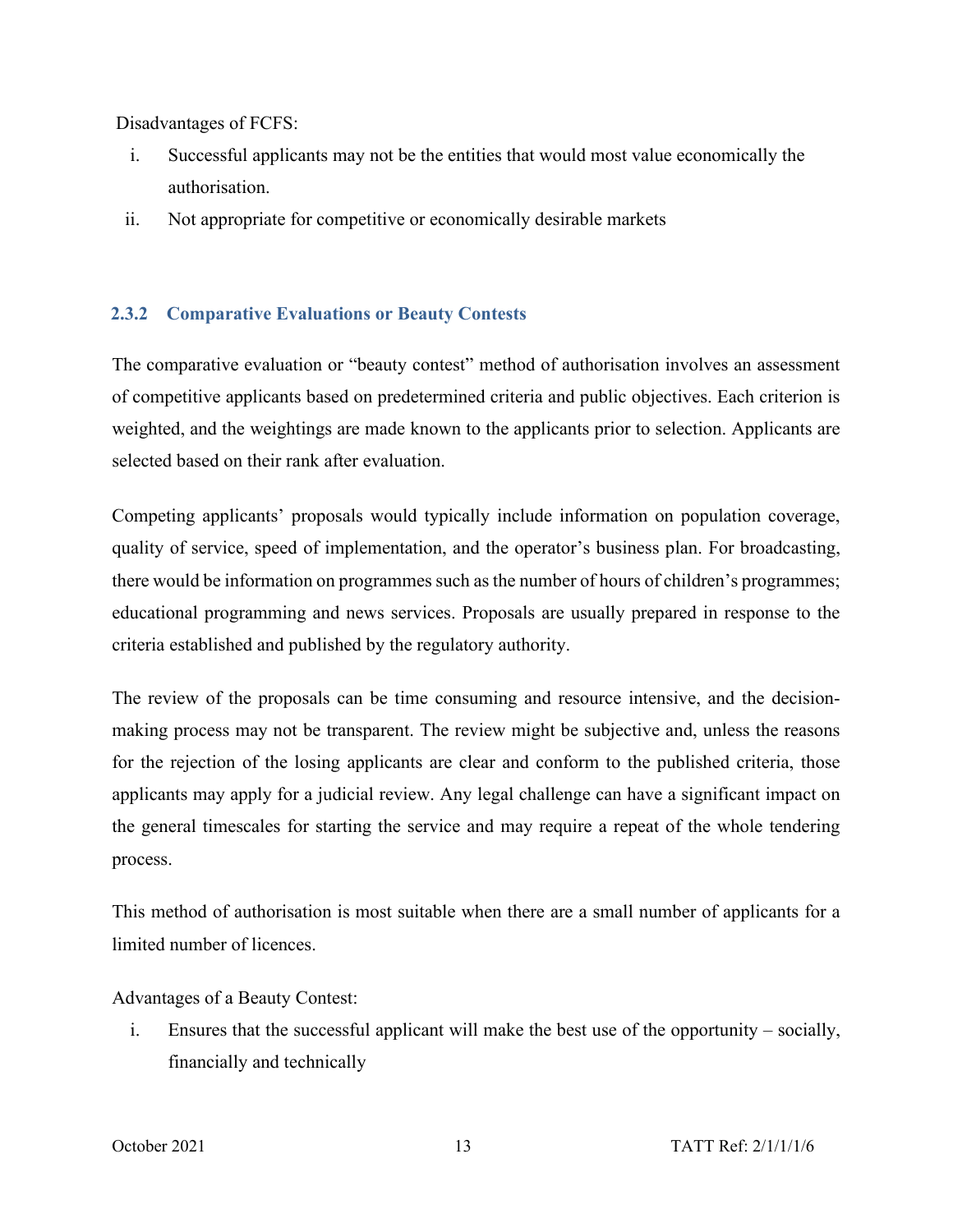- ii. Keeps spectrum costs low compared to an auction, ensuring lower service prices for consumers
- iii. Enables policymakers to utilise specific requirements in the evaluation process to achieve social goals

Disadvantages of a Beauty Contest:

- i. Can be a slow and costly process if a proper mechanism is not put in place to deal with complex applications and the effort involved in objectively evaluating applications.
- ii. Subjective, may give rise to problems of transparency. The regulator's capacity to identify the best proposal is limited, it's difficult to justify the selection of best proposals and there is a possibility for political or other interferences.
- iii. Successful applicants may not be able to fulfil the proposals made in applications.
- iv. Does not provide a clear way of choosing between two applicants who are equal in quality
- v. Applicants may propose systems that appear appealing or innovative but may not be well suited to the marketplace, resulting in higher prices for consumers.

### **2.3.3 Lotteries**

This method of authorisation involves a very large number of applicants and is based on selecting the winners at random from the competing applicants. In its simplest form, a lottery is quick and transparent but the spectrum may be assigned to someone who does not value it.

As there is no subjective decision required in the assignment of the spectrum and no need to review the applicants, there is little possibility of a legal challenge to the decision.

Regulators may decide to impose a fee for entry to the lottery, and possibly other entry criteria, to ensure the winning applicant is capable of providing the service. These additional constraints may restrict the number of applicants and may also recover some of the value of the spectrum. The mechanism of lotteries has not been used much.

Advantages of a Lottery:

i. Fast, inexpensive and transparent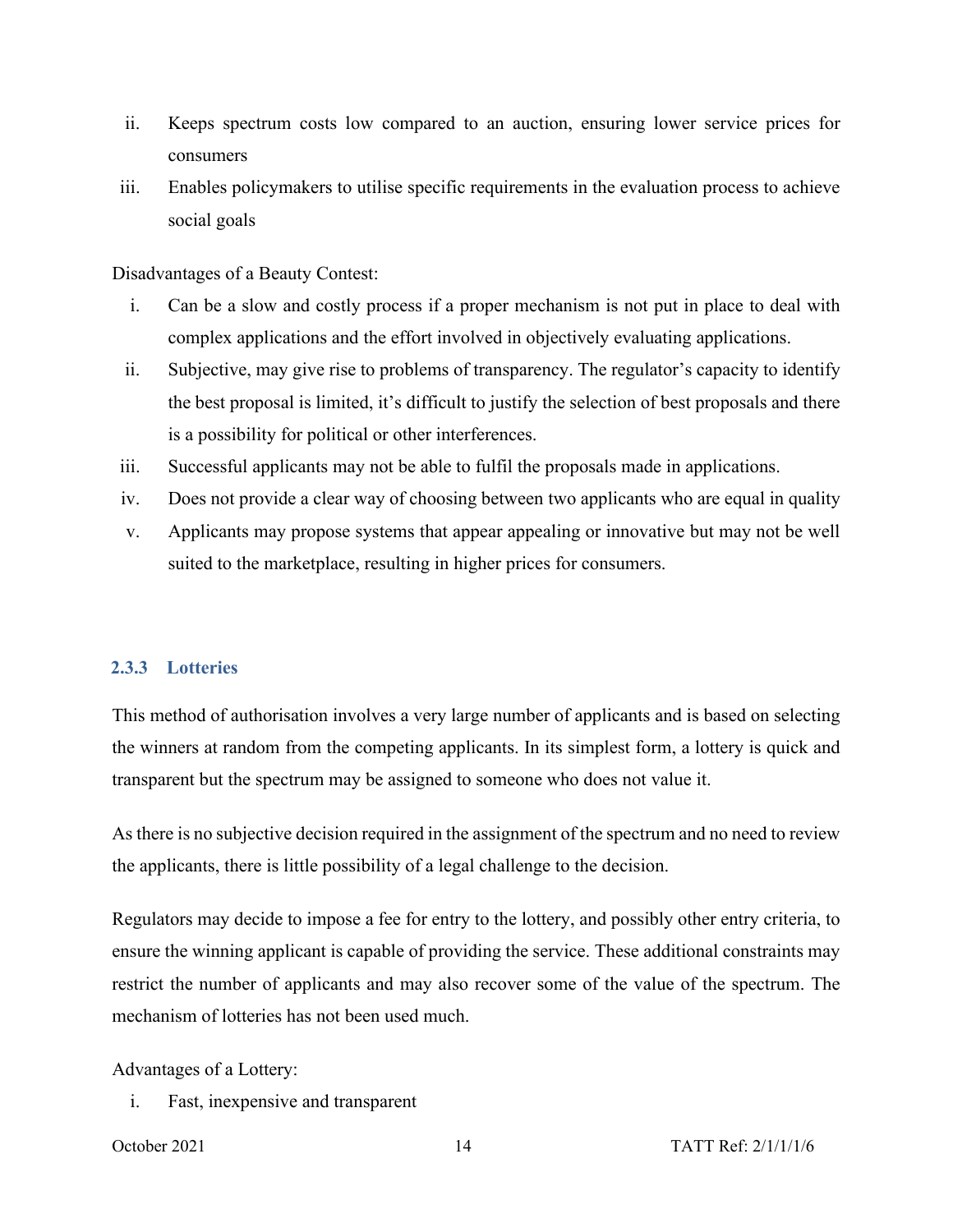ii. Fair for selecting among applicants of substantially equal standing

Disadvantages of a Lottery:

i. Will not guarantee that the best service provider is awarded the licence/concession. The regulator can minimise this risk by using a pre-qualification process. However, this adds to the time, complexity and cost of the process, thereby negating the principal advantages of the lottery.

# **2.3.4 Auctions**

Auctions are an authorisation method where, at the end, the applicants determine the amount of money to be paid. In this way, the eventual price of the spectrum is determined by market forces and the frequencies are assigned to the winning bidder.

Allocation of spectrum through auction leads to efficiency, as the spectrum is sold to those who value it the most. It can be an open or closed single-round auction or a multi-round auction that can be held consecutively or simultaneously.

In most cases, the regulatory authority would set criteria for applicants to enter the auction. These criteria may be similar to the types of entry conditions set in comparative bidding or lottery. Selection is then made from a list of qualified applicants, based on their willingness and capability to pay for the spectrum resource.

The main advantages of an auction, which explain the widespread adoption of this method, are as follows:

- i. Provides an efficient, transparent and objective means of awarding spectrum licences to bidders who most value the resource
- ii. Can be conducted quickly and efficiently in the assignment of the spectrum compared to traditional tender procedures or comparative bidding
- iii. Can accommodate large numbers of applicants and can be considered an objective and transparent licensing procedure
- iv. Provides information on the economic value of resources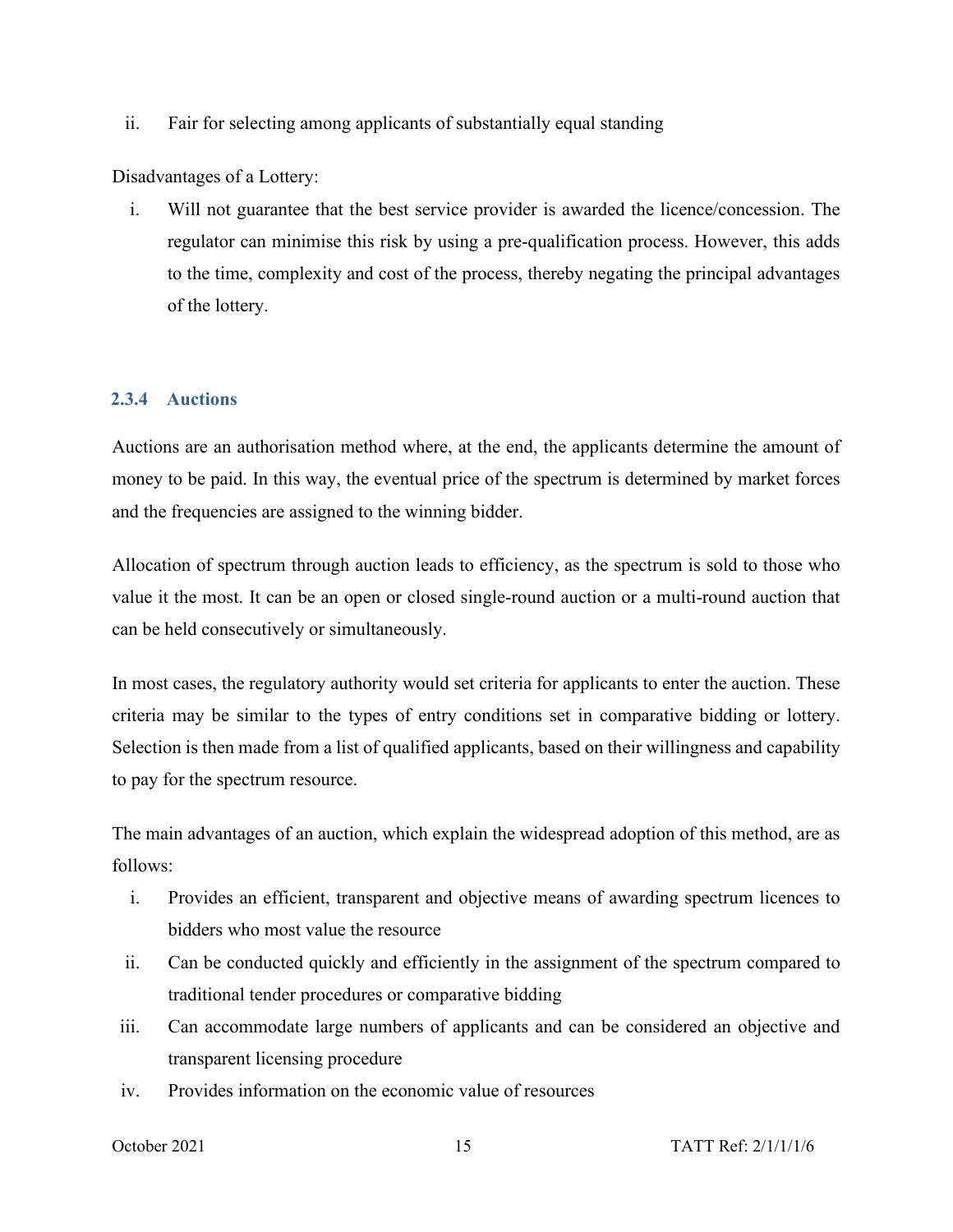- v. Excess revenues generated can be used by the government to fulfil universal and other social objectives
- vi. Discourages spectrum hoarding
- vii. Reduces the opportunity for favouritism. Transparency of the process reduces the possibility of a legal challenge.

Disadvantages of an Auction:

- i. The more criteria or conditions the process contains, the more it affect the value of the licences (auction price may go down).
- ii. Due to the high fees paid, it may be harder to roll out the network as quickly as proposed.
- iii. Smaller players may be discouraged to enter the market.
- iv. High costs may be passed on to the consumer, which can result in reduced service penetration.
- v. Governments can exploit the process for revenue purposes only, without taking into consideration the policy impacts.
- vi. Auction designs can be complex, depending on the nature of the award. An improper design can yield results that do not maximise economic benefits.

# **2.3.5 Hybrid**

This is a mixture of one or more of the above.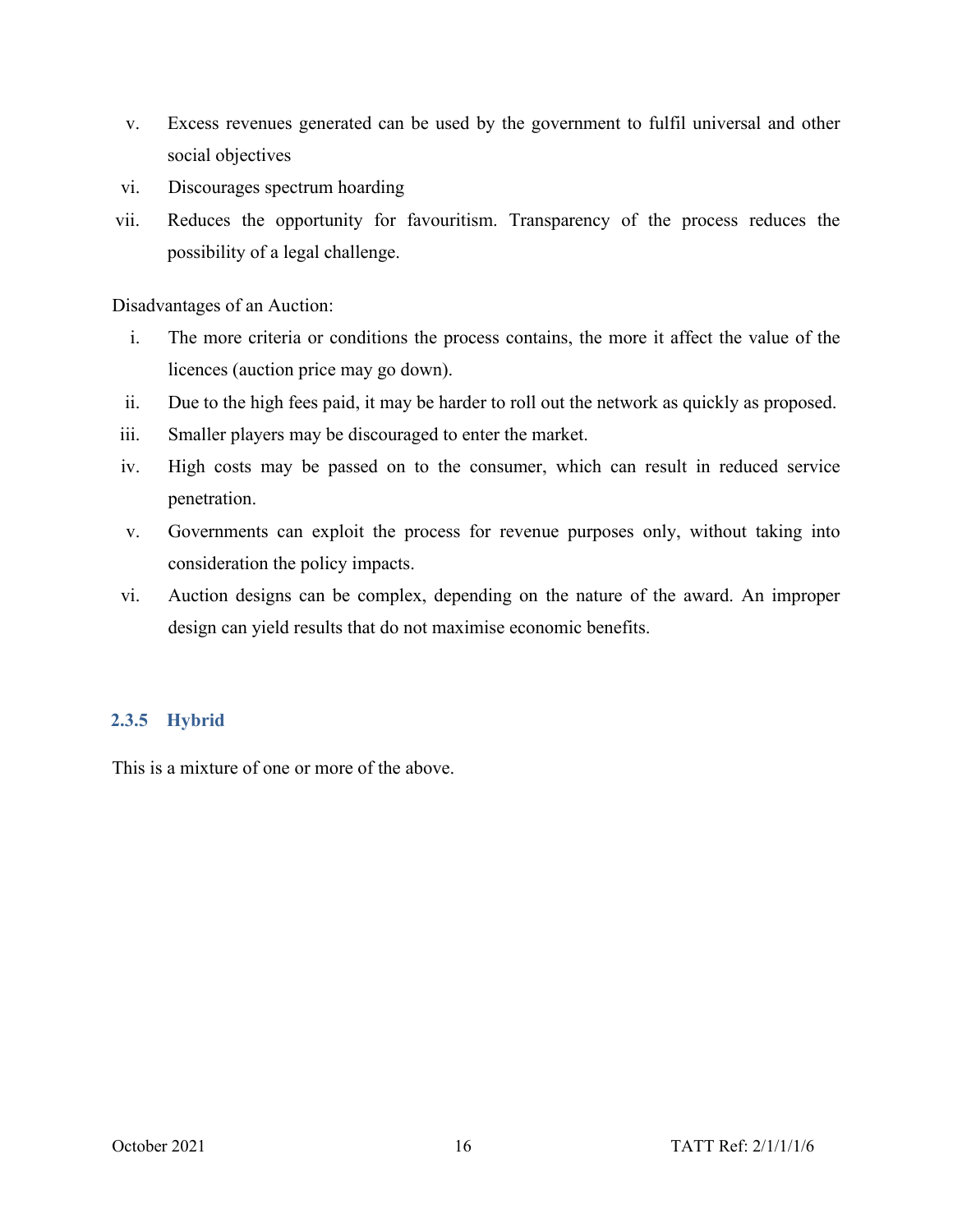# **2.4 Spectrum Monitoring and Enforcement**

Spectrum monitoring supports the Authority's spectrum management process, including frequency assignment, spectrum planning and enforcement of licensed operating conditions such as radio frequency (RF) output power, modulation, and frequency accuracy.

Spectrum monitoring, consisting of spectrum occupancy measurements, enables the Authority, inter alia, to:

- i. correlate the actual level of use associated with the assignment registers records (e.g., channel occupancy and band congestion).
- ii. verify proper technical and operational characteristics of transmitted signals and the detection and identification of illegal transmitters.
- iii. assist in the resolution of electromagnetic spectrum interference, whether on a local, regional or global scale, so that radio services and stations may coexist compatibly.
- iv. assist in ensuring an acceptable quality of radio and television reception by the general public.

The Authority carries out routine frequency monitoring, spectrum audits and tracing of unauthorised radiocommunications transmissions. The unauthorised use of the spectrum is identified and regularised before stricter enforcement actions are considered.

Interference complaints are treated in accordance with the guidelines outlined in the *Technical Coordination Manual*. This ensures an interference-free environment for licensed RF users.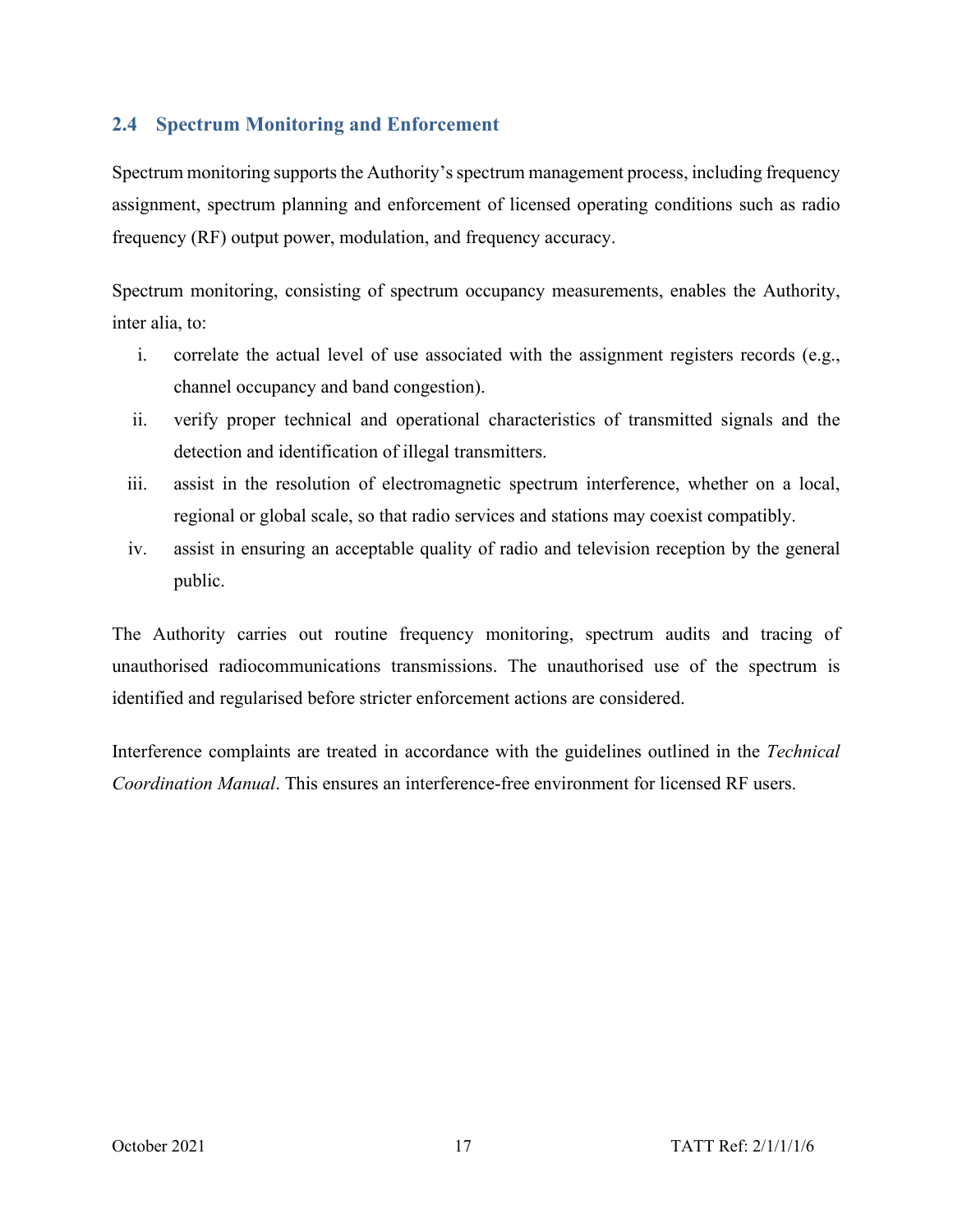# **3 Current and Emerging Trends in Wireless Technologies – New Demands for Spectrum**

The development of wireless technologies and the associated services are influencing the way spectrum is allocated and reallocated regionally, globally and within national borders. However, technology is only one element in the complex process of spectrum management. The development of technologies and the associated policy and regulatory regimes that govern their use are closely coupled.

Wireless technology plays a key role in today's communications, and new forms of it will become central to emerging economies around the world and to technologies such as robots, drones, selfdriving vehicles and new medical devices.

Traditional wireless technologies offer several distinct advantages when compared to wired networks. The primary and most obvious advantage of using wireless technology is the mobility it offers (portability and freedom of movement). While the underlying core of the Internet remains wired, several alternative forms of Internet access utilise wireless technologies to connect homes and businesses, for example, public Wi-Fi networks and satellite Internet.

New and emerging technologies such as IMT-2020 and agile radios show great promise with respect to enabling more effective use of the spectrum. These evolving technologies are making RF communications much more efficient and spectrum policy will need to be adjusted, so that the benefits from these new technologies can be realised.

The relatively less demanding infrastructure requirements of wireless technologies support the use of these technologies to provide backhaul and last-mile access in less densely populated areas at a lower cost than fixed wireline networks.

As personal wireless communications and related data services are improved, the demand for spectrum to be used by individuals and devices shall continue to increase. To meet this growing demand, spectrum management authorities (SMAs) in developing countries have started to update their spectrum management approach in support of shared spectrum use, dynamic spectrum access, harmonising of regional and global spectrum standards, etc. Spectrum sharing among different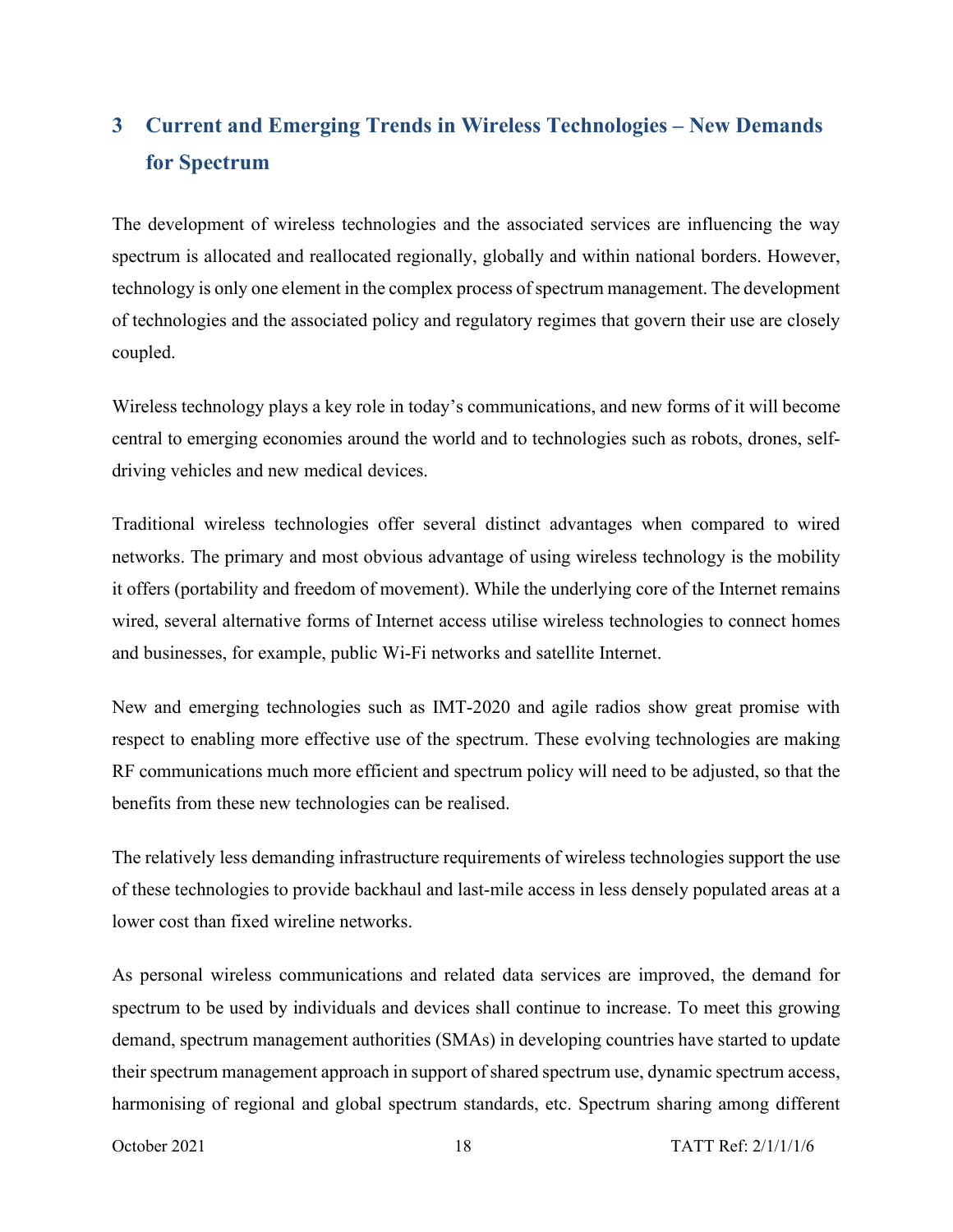services is now a common practice and is implemented by SMAs adopting regulations consistent with ITU Radio Regulations and ITU-R Recommendations, and through technical solutions developed in partnership with industry and international standards organisations.

Additionally, significant policy changes in recent decades reflect efforts to adjust to new technologies and to decrease reliance on a centralised spectrum management system.

## **3.1 Emerging Technologies**

The trend is clear: technological innovation will continue to increase at an even faster rate in the future. This is particularly true in communications as RF technology becomes ubiquitous in daily life. RF engineering is incorporated into almost everything that transmits or receives a radio wave across the whole RF spectrum in Trinidad and Tobago (8.3 kHz to 3000 GHz), including mobile phones, radios, Bluetooth and Wi-Fi.

Some of the main wireless technologies and associated services that are influencing the way spectrum is allocated and reallocated within national borders include:

- i. Contemporary technologies increased processing power in radio receivers:
	- a. 3G and 4G
	- b. WiMAX
	- c. Wi-Fi
	- d. DTT
	- e. Digital radio
	- f. Smart antennas
- ii. Emerging technology improved spectrum utilisation:
	- a. Software-defined radio (SDR)
	- b. Dual-polarised massive MIMO
	- c. LTE-Advanced
	- d. IMT-2020 (5G)
	- e. Dynamic spectrum access (DSA)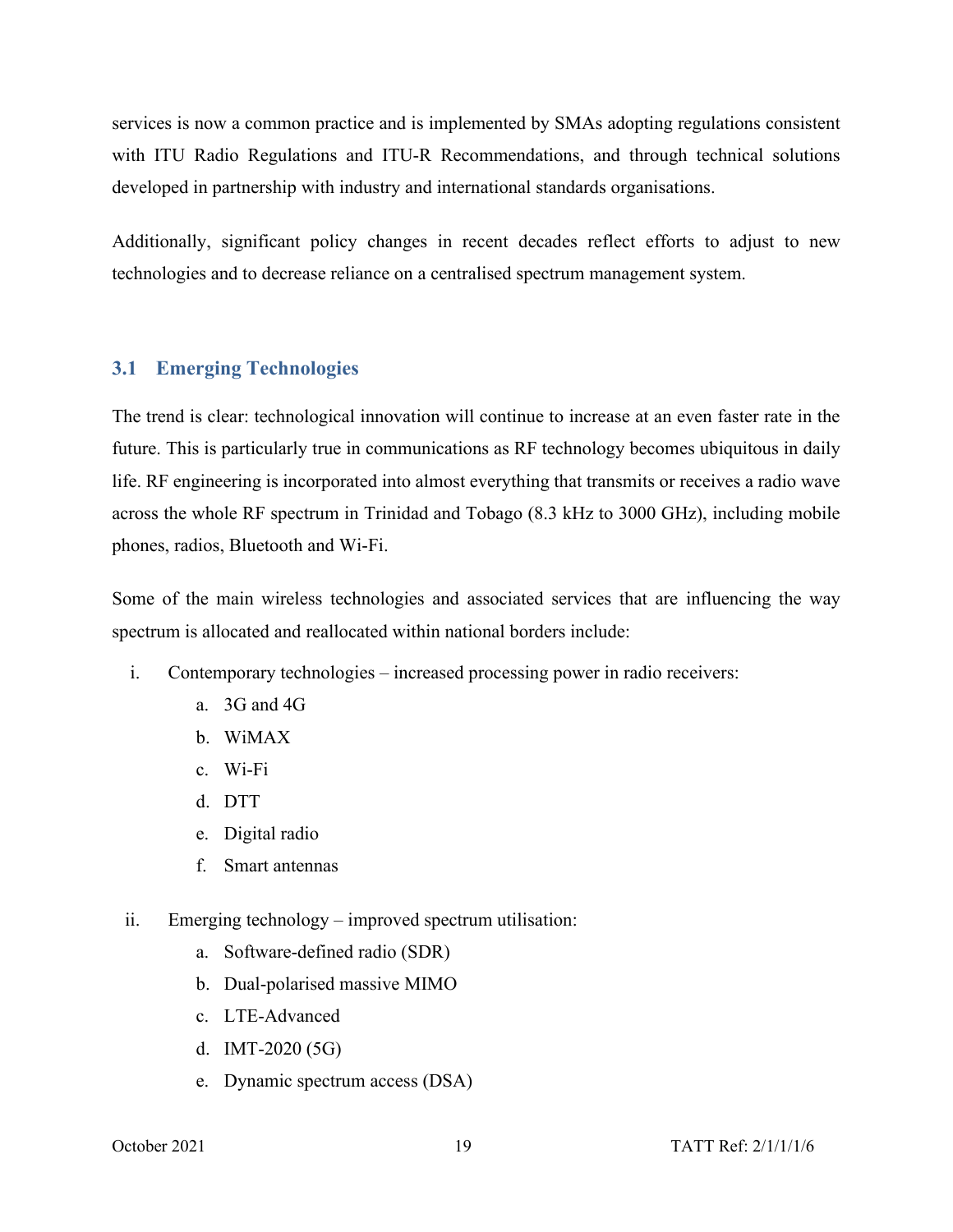- f. Internet of Things (IoT)
- g. High-altitude platform station (HAPS)

# **3.1.1 3G and 4G**

3G (Third Generation) enabled services such as web browsing, multimedia, and navigation. Based on CDMA (Code Division Multiple Access), this allows multiple users to use a single channel. 3G technology allows typical data rates of 500–700 kbps with a peak rate of about 3 megabits per second (Mbps). 3G is also known as IMT-2000 (ITU-R M.2012-4, 2019). 3.5G introduced highspeed packet access (HSPA) technology to improve data speeds and achieved typical data rates of 1–3 Mbps and a peak rate of 14.4 Mbps.

4G (Fourth Generation) is based on Long Term Evolution (LTE) and LTE Advanced (LTE-A) standards, developed by the [3](#page-25-0)<sup>rd</sup> Generation Partnership Project (3GPP<sup>3</sup>) and codified in ITU-R Recommendation M.2012-4 (2019). The LTE standards are based on orthogonal frequencydivision multiple access (OFDMA) and offer higher throughput, low latency, and improved quality of service (QoS). 4G systems can achieve typical data rates of 3–5 Mbps and peak rates of 100– 300 Mbps.

# **3.1.2 WiMAX**

The Worldwide Interoperability for Microwave Access (WiMAX) is a standards-based technology aimed at providing wireless data over long distances in a variety of ways, from point-to-point links to full mobile cellular type access<sup>[4](#page-25-1)</sup>. It is based on the IEEE 802.16 standard, which is also called WirelessMAN.

The WiMAX Forum established in June 2001 describes WiMAX as "a standards-based technology enabling the delivery of last-mile wireless broadband access as an alternative to cable and DSL".

<span id="page-25-0"></span><sup>&</sup>lt;sup>3</sup> 3GPP is a partnership project bringing together national standards development organisations (SDOs) from around the world, initially to develop technical specifications for the  $3<sup>rd</sup>$  generation of mobile, cellular telecommunications, UMTS.

<span id="page-25-1"></span><sup>4</sup> <http://4g5gworld.com/wiki/worldwide-interoperability-microwave-access-wimax>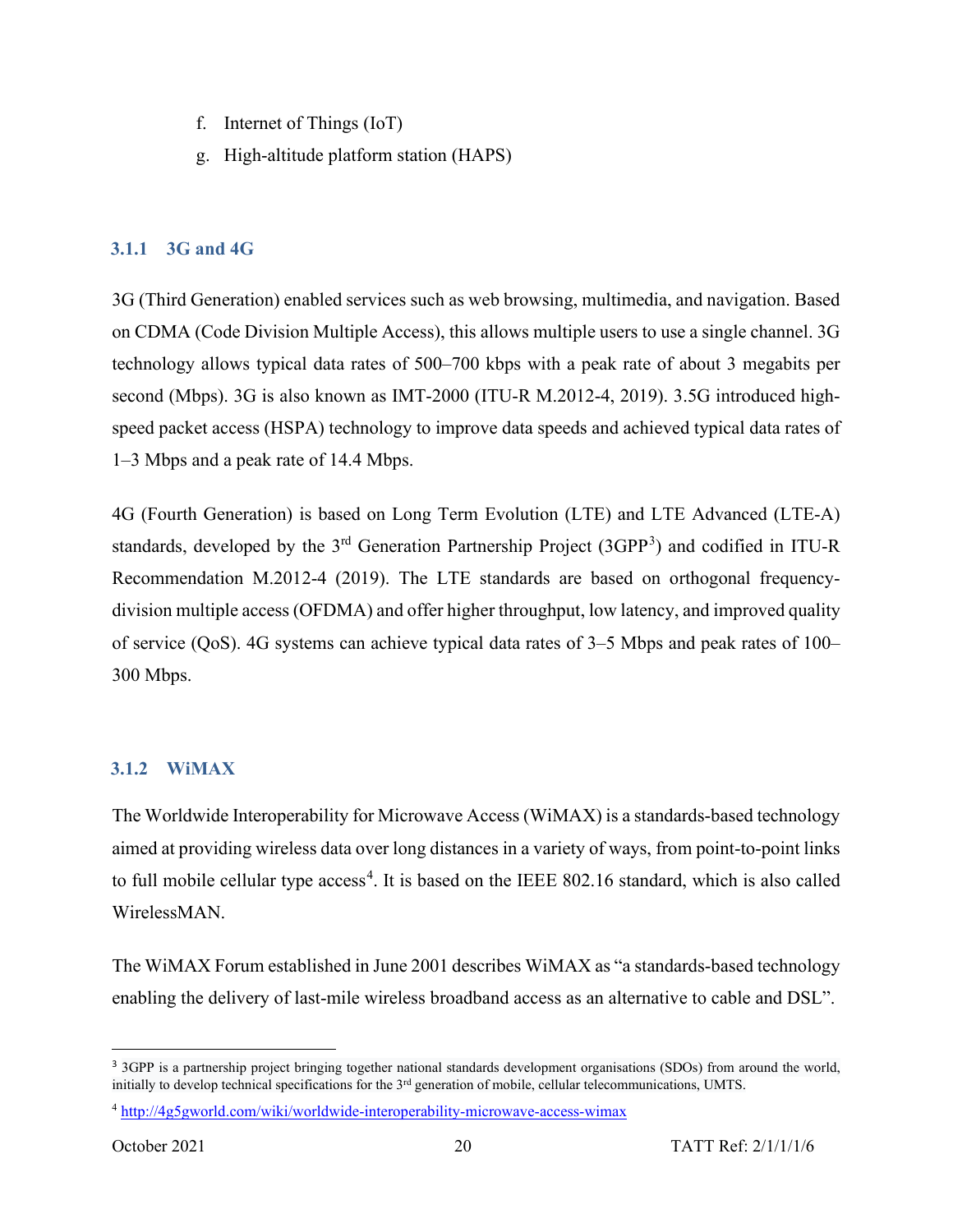The forum claims up to 50 km service area range where a line of sight is available and a typical working range of 5–8 km under non-line of sight conditions, with data rates of up to 280 Mbps per base station.

There are two main versions of WiMAX, namely, 802.16d and 802.16e. The former is intended for fixed (indoor or outdoor) access, similar to existing fixed wireless access (FWA) services, while the latter provides mobility, (albeit limited, more properly described as "nomadic", in that features like seamless handover are not available). There is no uniform global licensed spectrum for WiMAX, although the WiMAX Forum has published three licensed spectrum profiles: 2.3 GHz, 2.5 GHz and 3.5 GHz.

#### **3.1.3 Wi-Fi**

The standards for Wireless Fidelity (Wi-Fi) are established by the Institute of Electrical and Electronic Engineers [\(IEEE\)](https://www.ieee.org/), and devices are certified for these new standards by the [Wi-Fi](https://www.wi-fi.org/)  [Alliance.](https://www.wi-fi.org/) The current wireless networking standard is referred to as IEEE 802.11ac. The upcoming standard is called IEEE 802.11ax, or Wi-Fi Certified 6.

Wi-Fi 6 provides the capacity, efficiency, coverage and performance required by users today in the most demanding Wi-Fi environments. Wi-Fi offloading of mobile traffic enables cellular networks to maintain their high data rates, by not having to accommodate all the additional traffic they would otherwise face.

Wi-Fi is tightly coupled to 5G and is expected to play a key role in forthcoming 5G fixed wireless services, with the cellular signal being converted to a Wi-Fi signal for delivery to the host of Wi-Fi-enabled devices on which individuals and corporations have come to rely.

Wi-Fi 6 is optimised for the transmission frequencies of both 2.4 GHz and 5 GHz bands. Two of its marquee features are multi-user, multiple-input, multiple-output technology (MU-MIMO) and OFDMA. 5G is designed to make use of unlicensed spectrum, even more than previous generations of mobile wireless technology. 5G better integrates and coexists with Wi-Fi 6 systems.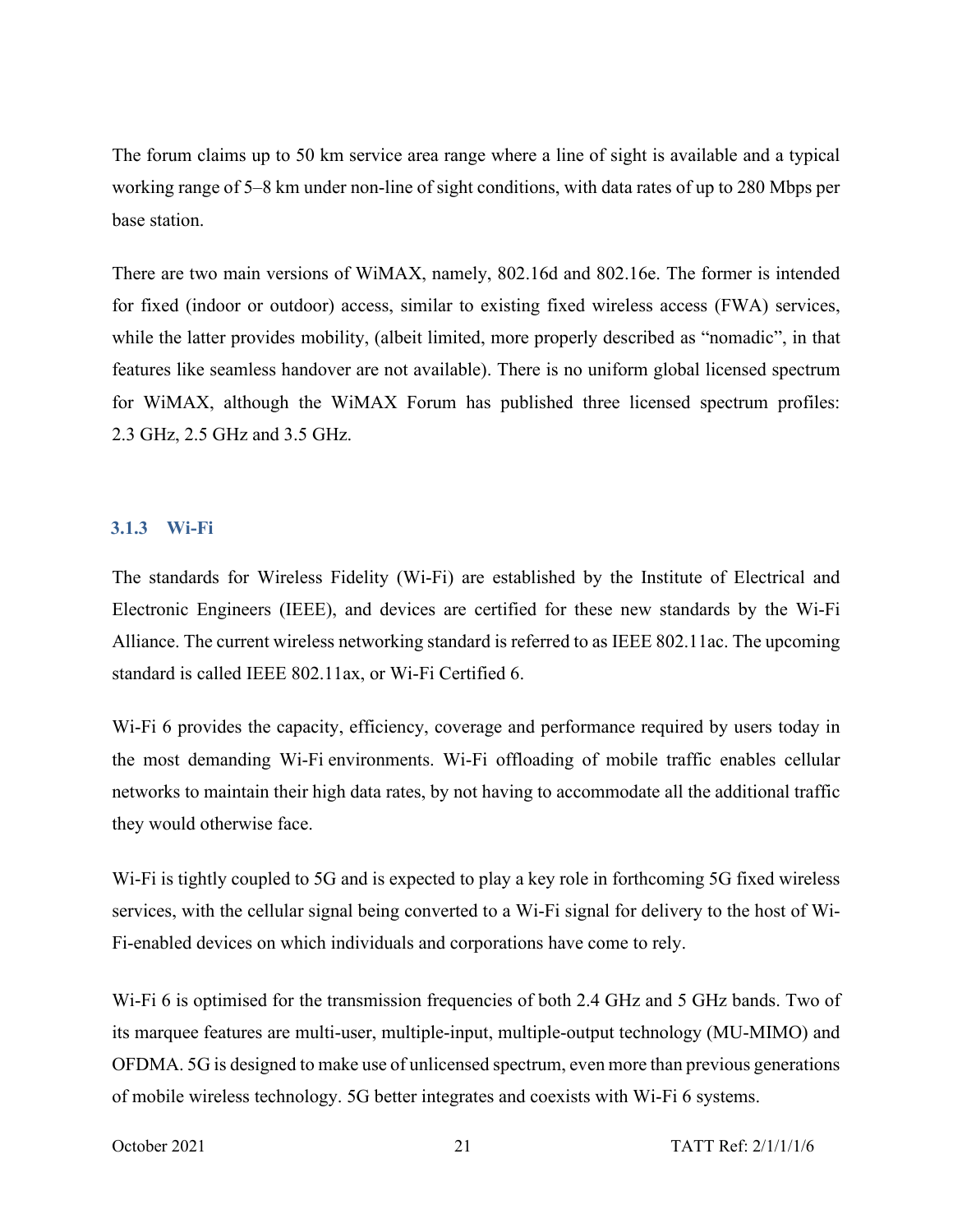#### **3.1.4 Digital Terrestrial Television (DTT)**

The transition from analogue television broadcasting to digital terrestrial television (DTT) broadcasting is currently one of the major undertakings in spectrum management in all regions of the world, to improve broadcasting services. Where a single analogue programme can only be broadcast on one transmission channel of 6 to 8 MHz bandwidth, the same transmission channel can now carry a multiplex of up to 20 digital programmes of equivalent quality. Most digital TV standards allow the extension of single frequency networks (SFNs), thereby permitting the reuse of the same spectrum over much larger areas and further increasing spectrum efficiency compared to analogue networks.

Given the gains in the spectrum which may result from the transition, there is a growing interest in how these gains might be distributed. Consequently, the concept of digital (television) dividend has emerged, which may be defined as the spectrum that becomes available over and above what is required to accommodate the existing analogue television services in a digital form.

Once completed, the transition to digital broadcasting shall enable the release of additional spectrum in the UHF bands as part of the digital dividend and possible reallocation to the mobile service. Thus, the bands that can be made available for mobile broadband through the digital dividend in Trinidad and Tobago are the favourable bands to provide coverage for mobile broadband.

# **3.1.5 Digital Radio**

Digital radio is the transmission and reception of sound processed into patterns of numbers, or "digits", hence the term "digital radio". In contrast, traditional analogue radios process sounds into patterns of electrical signals that resemble sound waves<sup>[5](#page-27-0)</sup>.

Digital radio reception is more resistant to interference and eliminates many imperfections of analogue radio transmission and reception. FM digital radio can provide clear sound comparable

<span id="page-27-0"></span><sup>5</sup> <https://www.fcc.gov/consumers/guides/digital-radio>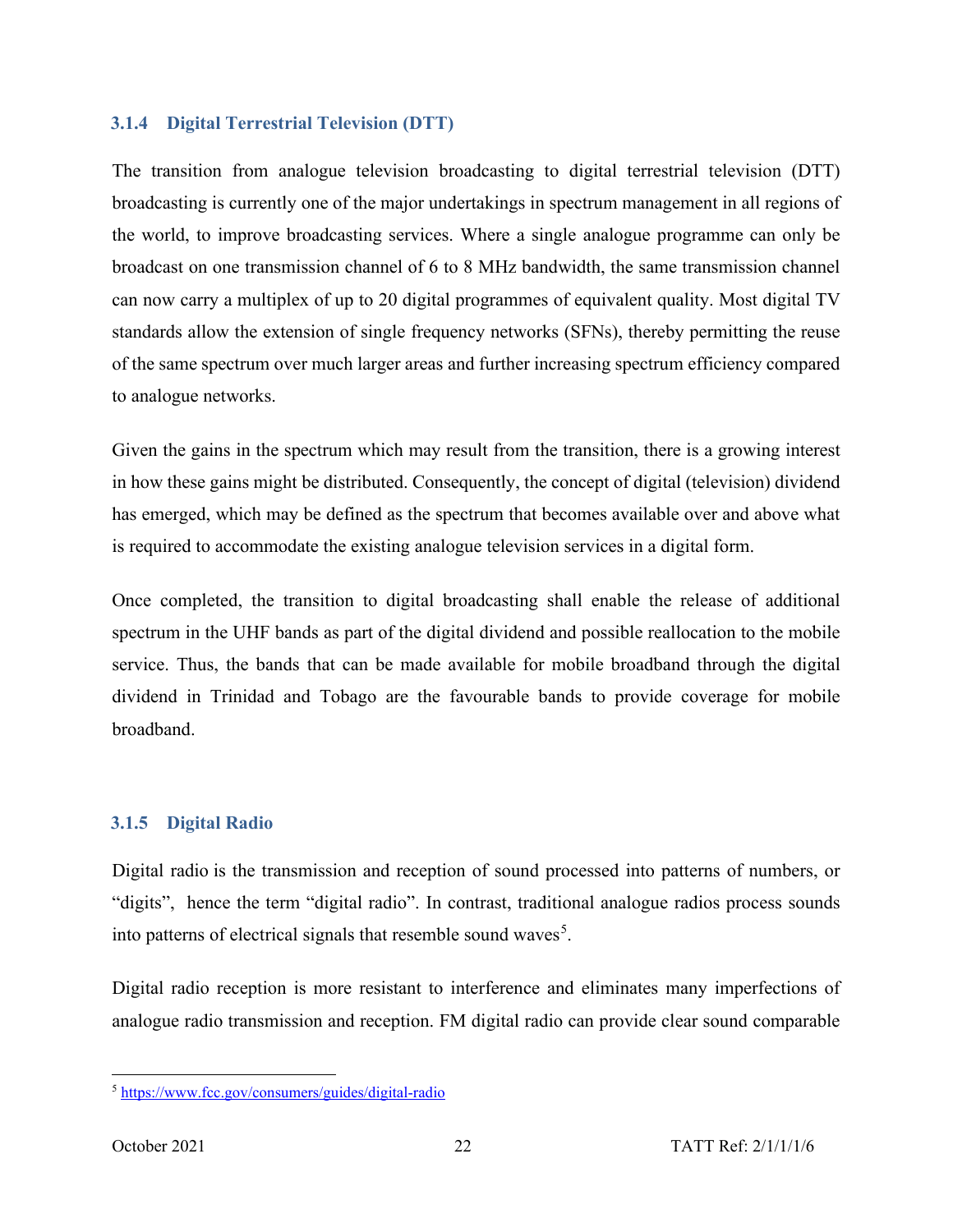in quality to CDs, and AM digital radio can provide sound quality equivalent to that of standard analogue FM. Using their existing FM frequency, FM digital radio also allows broadcasters to offer additional audio channels to the public.

#### **3.1.6 Smart Antennas**

One way of increasing the capacity and reliability of a radio network is to focus on improving the ability of the radio to "listen", via its antenna and the radio's signal processing power. Building better antennas are one way to drastically increase the overall efficiency of a network.

Radio systems with "smart" antennas utilise digital signal processing techniques that seek to ascertain the particular locations from which signals are being received and, as a consequence, determine the specific direction to which signals should be transmitted. Once the approximate location of a particular user is determined, several other technologies can help send and receive "better-targeted" transmissions.

Two techniques used are:

i. Switched beam antennas:

In this application, the sensitivity of the antenna can be adjusted to a specific "sector" coincident with the direction of the received signal.

ii. Adaptive array antennas:

This application, as the name implies, uses an adaptive approach and can continuously and dynamically adjust the sensitivity of the antenna based on the actual direction of the received signal and not on any specific "sector".

Smart antenna technologies such as switched beam and adaptive array antennas can significantly reduce the amount of radiofrequency interference in a given area. When combined with spread spectrum technologies such as ultra-wideband, these technologies can greatly increase spectrum capacity while limiting interference.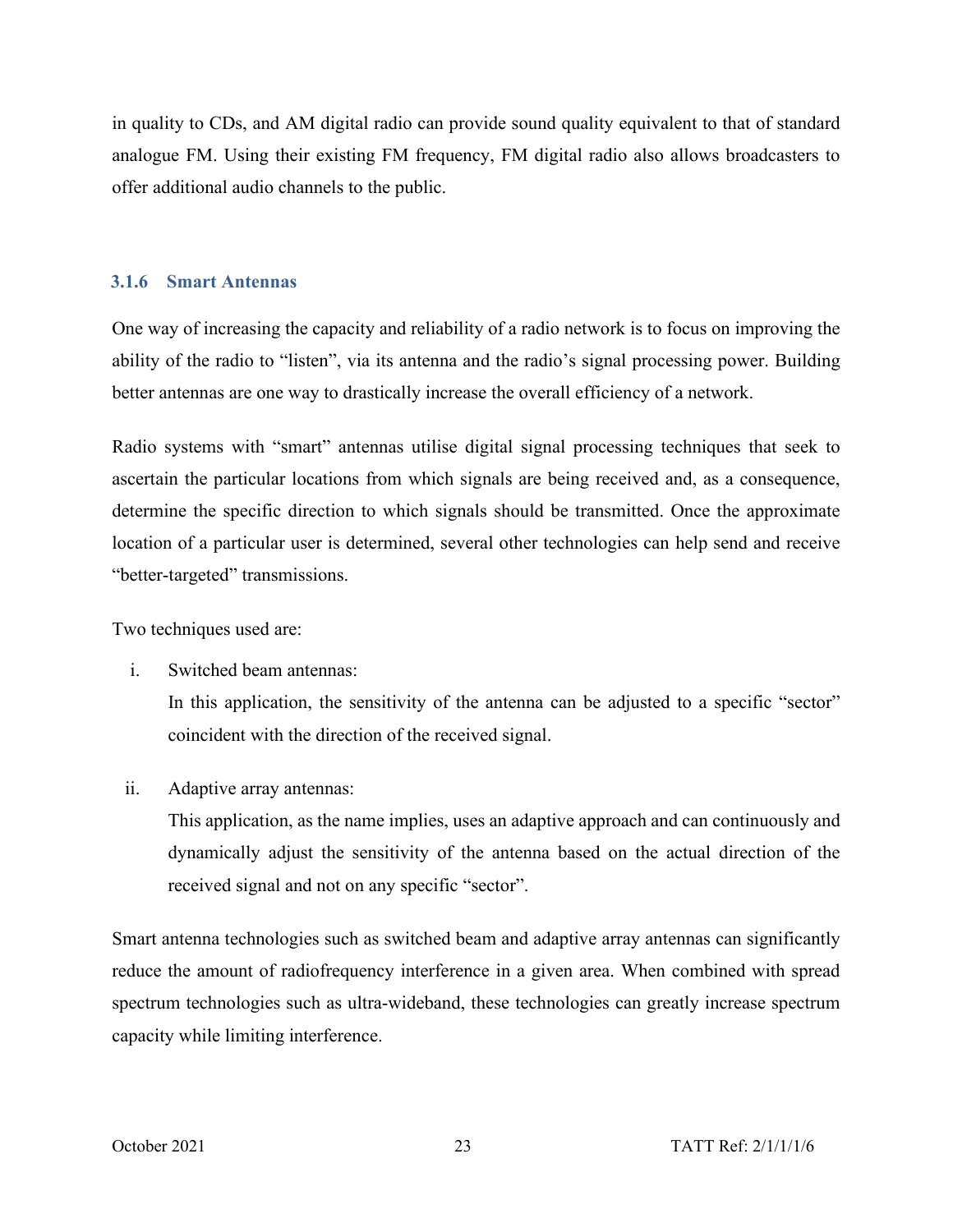Smart antennas are being deployed in some fixed wireless and mobile networks to increase the capacity and speed of the rollout of the networks. Smart antennas effectively combat multipath –a situation where signal "echoes" cancel out the direct signal and the transmission is disturbed.

#### **3.1.7 Software-Defined Radio (SDR)**

A software-defined radio (SDR) is a wireless communications device in which the transmitter modulation is generated or defined by a computer, and the receiver uses a computer to recover the signal intelligence (ITU 2004). To select the desired modulation type, the appropriate programs must be run by microcomputers that control the transmitter and receiver.

These radios show great promise due to their ability to be re-programmed on the fly to accommodate different regulatory structures (e.g., different countries), by adjusting frequencies, bandwidth, modulation type, directionality, and so on. SDRs can be upgraded by changing software, similar to a firmware upgrade.

A specific type of SDR that ensures efficient spectrum utilisation is the agile radio which searches for available spectrum within a given band and then proceeds to use this available spectrum. When it senses that another radio is attempting to use this spectrum, the radio moves to another part of the band which is temporarily "free".

#### **3.1.8 Dual-Polarised Massive MIMO (Increased Capacity)**

The massive multiple-input multiple-output (MIMO) system is a key notable 5G technology that increases energy efficiency, spectral efficiency robustness, and reliability via a very large number of transmit antennas. The dual-polarised massive MIMO system is the future for the massive MIMO system, to reduce the transmit-array size and minimise performance degradation due to polarisation mismatch.

Dual-polarised transmit and receive antennas are used for the base station (BS) and IoT devices, respectively, to achieve higher performance when compared to a single-polarised antenna in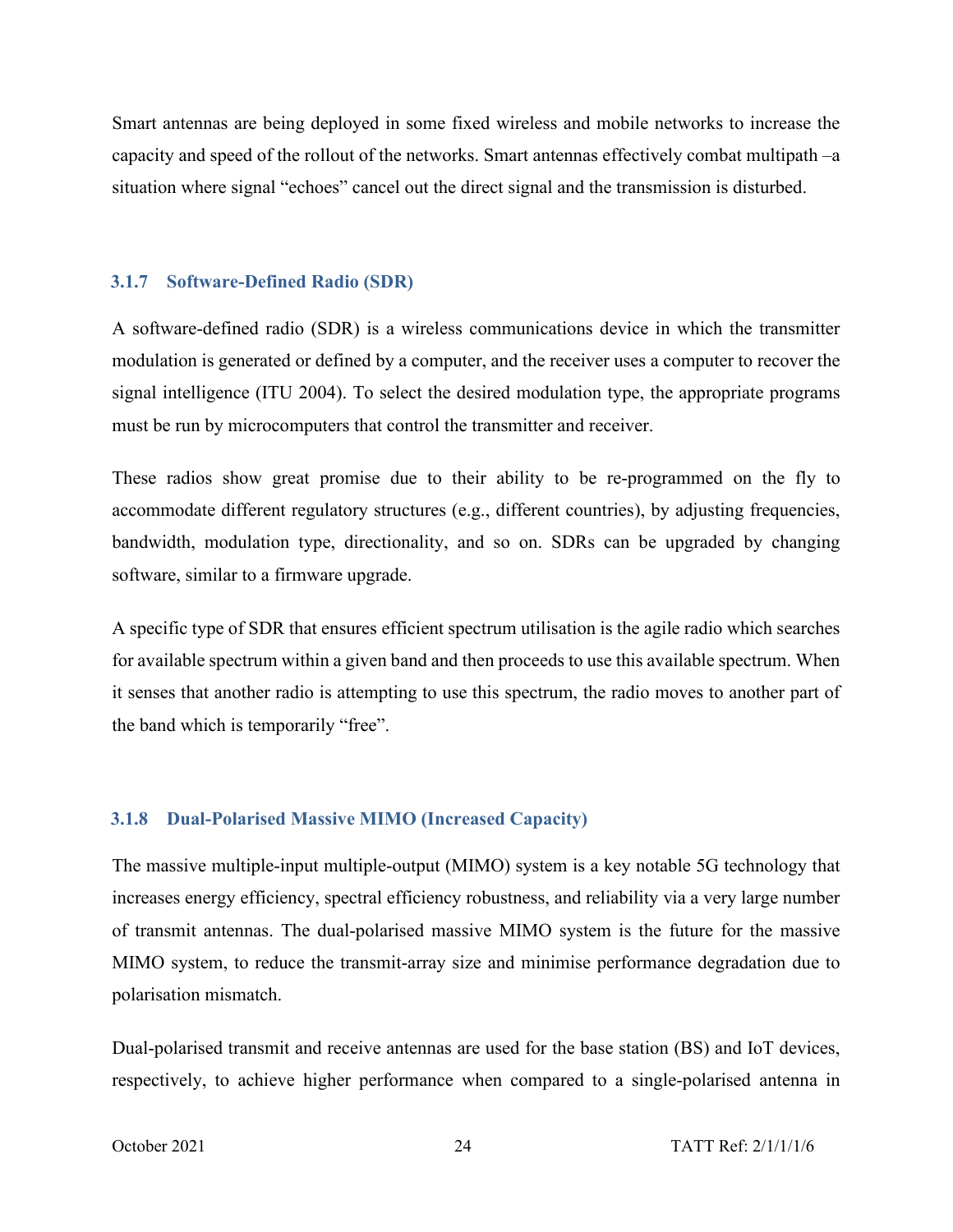identical spaces. By utilising dual-polarised antennas, two different linearly polarised antennas colocate in one physical antenna position, reducing the antenna array space by half.

The dual-polarised massive MIMO system is very effective in reducing the size of a transmit array by utilising the extra polarisation domain. Dual-polarised antennas offer several advantages, these include but are not limited to:

- i. reduction of transmit-array size by half compared to a spatially separate single-polarised transmit-array.
- ii. achieve twice the performance compared to a conventional single-polarised transmit-array of the identical size.

The dual-polarised massive MIMO system can be operated by space-polarisation division multiple access (SPDMA), which increases spectral efficiency by utilising both space and polarisation domains.

## **3.1.9 LTE-Advanced**

Long Term Evolution (LTE) is a broadband mobile communications standard set by 3GPP. While work on the LTE standard draws to an end, the direction switches to developing LTE-Advanced, also referred to as 3GPP Release 10. The LTE/LTE-Advanced technology is continuously being enhanced by the addition of either new technology components or by the improvement of existing ones. LTE-Advanced, as specified in 3GPP Release 12, comprises a number of these enhancements or additions.

At the ITU Radiocommunications Assembly in Geneva in January 2012, the specifications for next-generation mobile technologies (IMT-Advanced) were agreed upon. ITU determined that LTE-Advanced and WirelessMan-Advanced should be accorded the official designation of IMT-Advanced.

Based on ITU's requirements for IMT-Advanced systems, 3GPP outlined the requirements for LTE-Advanced in its technical report, TR 36.913, version 9.0. These include a peak data rate of 1 Gbps for downlink (DL) and 500 Mbps for uplink (UL).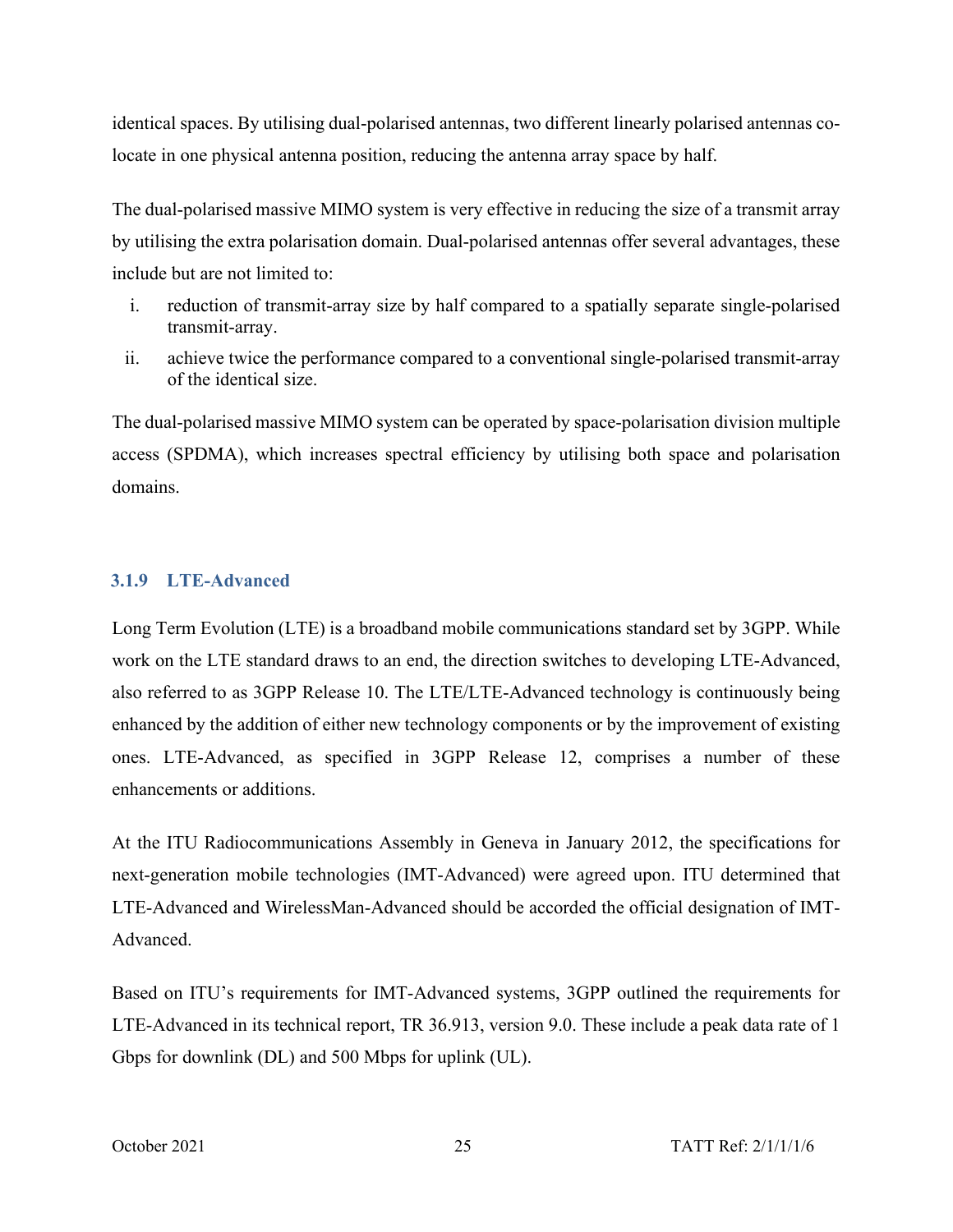#### **3.1.10 IMT-2020 (5G)**

In 2015, ITU, which designates 5G as International Mobile Telecommunication 2020 (IMT-2020), laid out a vision for IMT-2020 and has since been refining the requirements for IMT-2020. With more and more people embracing smartphones around the world, the demand for data will continue to rise, and legacy bandwidth ranges, which run below 6 GHz, will not be enough to meet this challenge.

IMT-2020, or 5G, is the emerging next generation of mobile communications that will improve current systems and services by offering, among other things, increased data rates (up to 20 Gbps), lower latency and better mobility.

IMT-2020 networks will play an integral role in increasing the speed of wireless communications, perfecting virtual reality, and connecting millions of devices we use today. They will be the key to ushering in the Internet of Things (IoT), in which countless household products, handheld electronics, wearable devices, robotics, sensors, self-driving vehicles and more will be connected through network speeds unheard of today.

At the World Radiocommunication Conference 2019 (WRC-19), additional globally harmonised (millimetre wave) frequency bands for IMT, including IMT-2020, were identified. ITU's early work laid out the following three broad classes of usage scenario for IMT-2020:

- i. Enhanced mobile broadband (eMBB). This is similar to the services offered by 4G and 4.5G mobile networks. It involves faster data rates, more universal spatial coverage, and more tolerance for mobility. It also covers use cases such as hotspots with low mobility and high user density.
- ii. Ultra-reliable and low-latency communications (uRLLC). This includes applications such as industrial control, vehicle safety and remote medical practice that do not need very high data rates but require very low latency, high reliability and high mobility.
- iii. Massive machine-type communications (mMTC). This includes IoT applications such as smart homes, buildings, cities, utilities, etc. It does not require high data rates or low latency but requires energy efficiency and high connection density.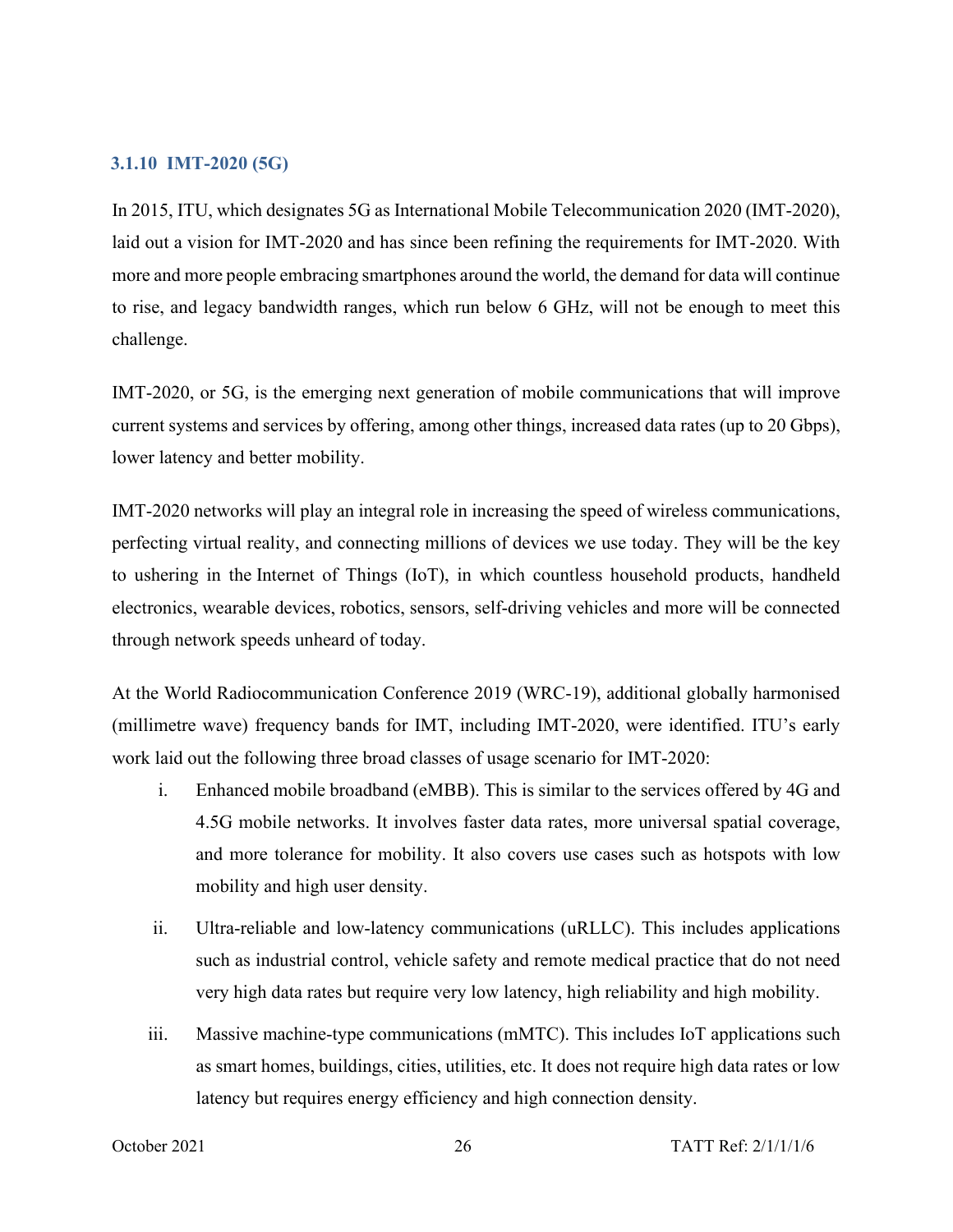Recently, two additional broad classes of use have been added to the discussion, namely, fixed wireless (an early 5G use), and enhanced vehicle-to-everything (V2X) (a high-profile motivator for advanced 5G capabilities).

## **3.1.11 Dynamic Spectrum Access (DSA)**

Dynamic spectrum access (DSA) is a policy that provides the capability for both licensed users (primary users) and unlicensed (secondary users) to share the wireless channel in an opportunistic manner (IGI Global, 2021), for example, with white space devices. The primary users (PUs) will get first priority and secondary users (SUs) are allowed to utilise the licensed bands whenever it would not cause any interference to the PUs, resulting in high spectrum use.

DSA is considered an advanced approach to spectrum management that is closely related to other management techniques such as flexible spectrum management and spectrum trading. DSA opens the possibility of highly efficient reuse of the spectrum. It involves unitising the spectrum in terms of time slots and/or geographically. Users are allowed to access a particular piece of spectrum for a defined period or in a defined area, which they cannot exceed without reapplying for the resource.

A key characteristic of DSA is its ability to exploit knowledge of the electromagnetic environment, in order to adapt its operation and access spectrum. DSA permits communications to work by:

- i. monitoring to detect unused frequencies.
- ii. agreeing with similar devices on which frequencies will be used.
- iii. monitoring frequency use by others.
- iv. changing frequency bands and adjusting power as needed.

DSA is often associated with, although not exclusively dependent on, technologies and concepts such as SDR and cognitive radio.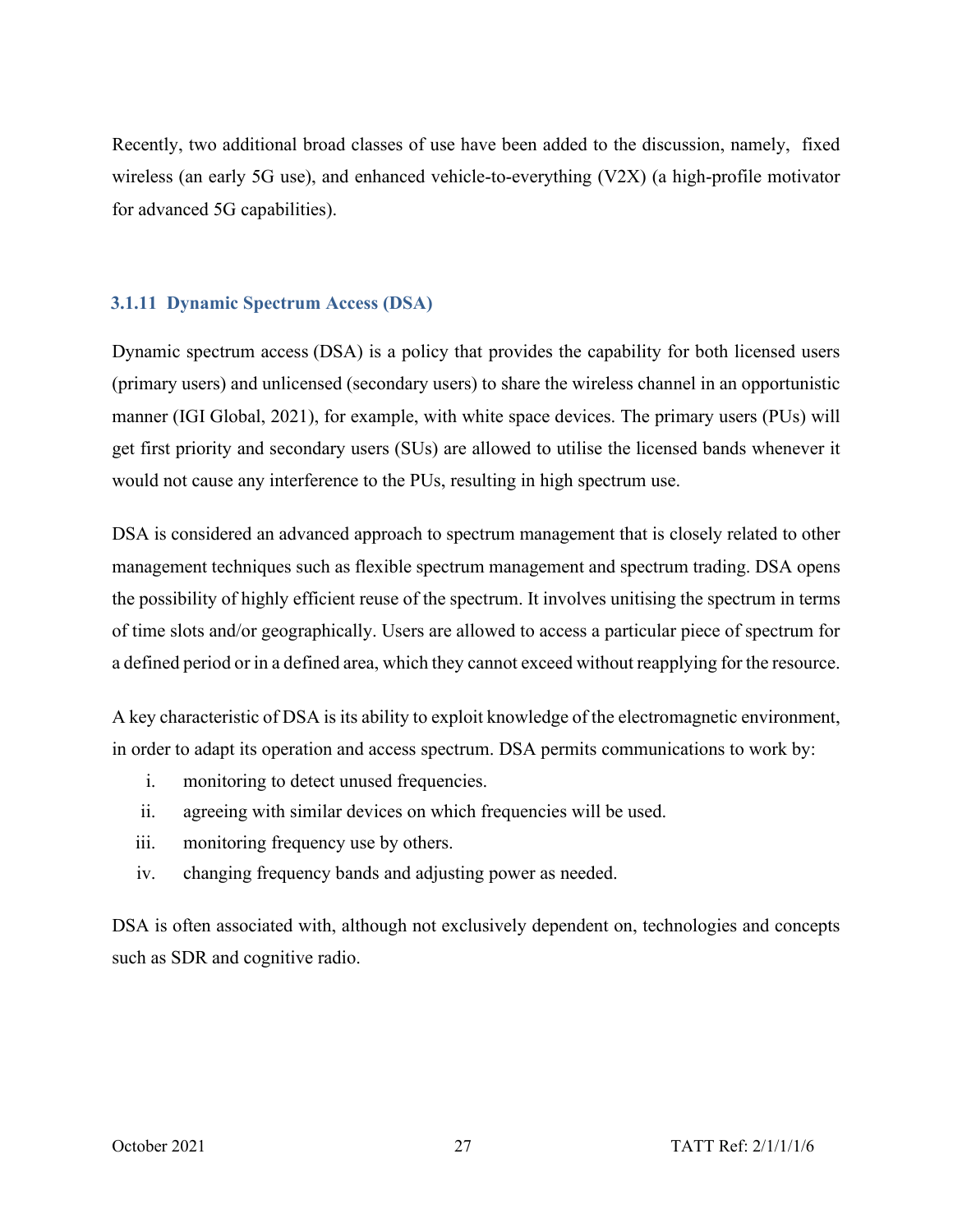#### **3.1.12 Internet of Things (IoT)**

The Internet of Things (IoT) has been defined in Recommendation ITU-T Y.2060 as "a global infrastructure for the information society, enabling advanced services by interconnecting things (physical and virtual) based on existing and evolving interoperable information and communication technologies".

Things in IoT are objects of the physical world (physical things) or the information world (virtual world) which are capable of being identified and integrated into communications networks. Things have associated information, which can be both static and dynamic.

Physical things exist in the physical world and are capable of being sensed, actuated and connected. For example, physical things include the surrounding environment, industrial robots, goods and electrical equipment.

Virtual things exist in the information world and are capable of being stored, processed and accessed. For example, virtual things include multimedia content and application software.

A device is a piece of equipment with the mandatory capabilities of communication and optional capabilities of sensing, actuation, data capture, data storage and data processing. Devices collect information of various kinds which is sent to the information and communications networks for further processing.

IoT devices have sensors and software that enable the collection and exchange of data via [the](https://www.expressvpn.com/blog/what-is-the-internet/)  [Internet.](https://www.expressvpn.com/blog/what-is-the-internet/) IoT objects can be controlled remotely to allow direct integration with computer systems, which results in economic benefit and improved efficiency for users.

#### **3.1.13 High-Altitude Platform Station (HAPS)**

High-altitude platform stations (HAPSs) are aircraft, usually unmanned airships or airplanes, positioned above 20 km in the stratosphere in order to create a telecommunications network or perform remote sensing. The most common types of aircraft used as HAPS are airplanes, airships and balloons.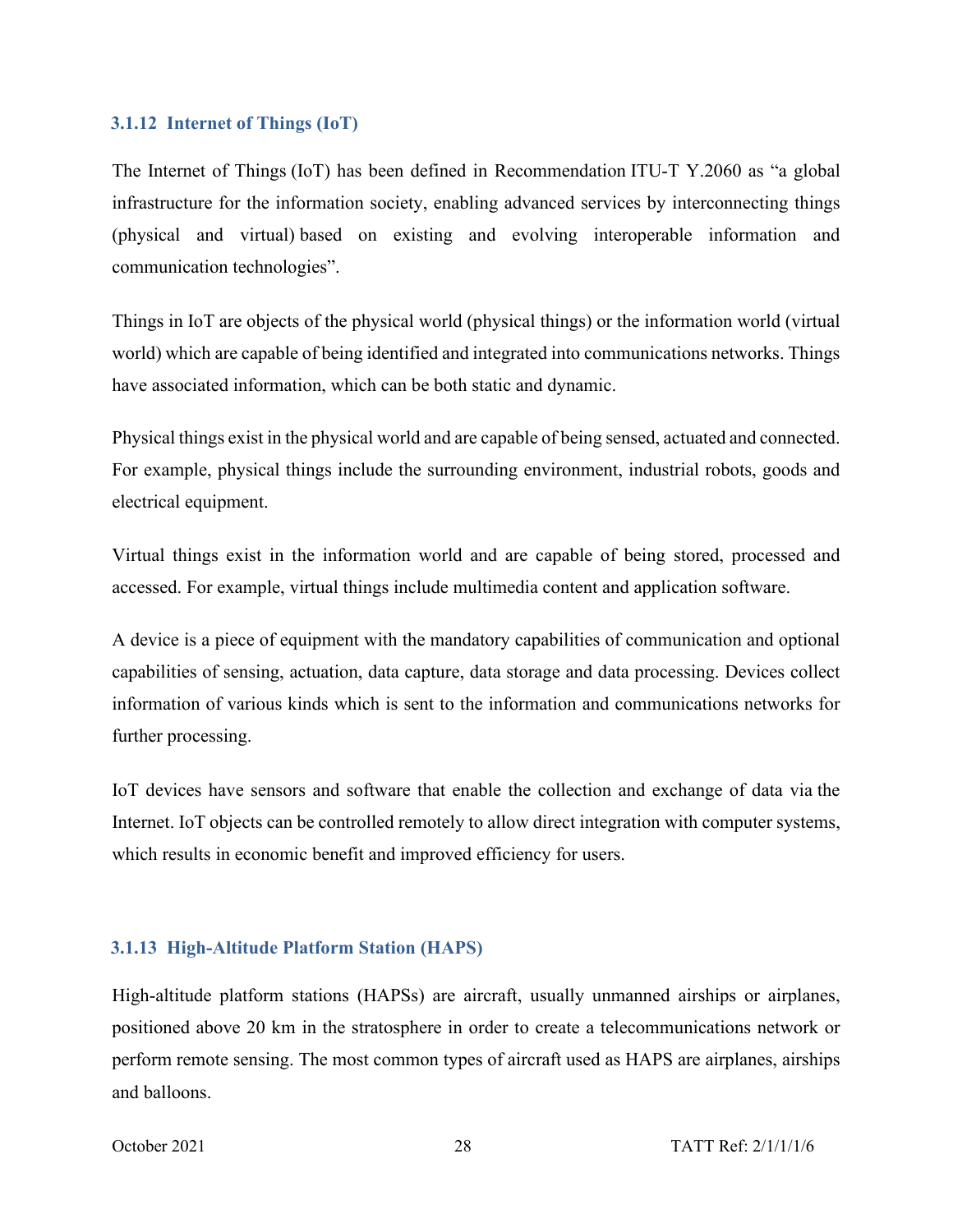HAPS is defined in the ITU Radio Regulations (RR) No. 1.66A as a radio station located on an object at an altitude of 20–50 kilometres and at a specified, nominal, fixed point relative to the earth.

The main HAPS applications are in telecommunications and remote sensing. In the area of telecommunications, HAPS is used to provide both fixed broadband connectivity for end users and transmission links between mobile and core networks for backhauling traffic. Both applications enable wireless broadband deployment in remote areas, including in mountainous, coastal and desert areas.

Some advantages of HAPS in relation to terrestrial networks (relay towers) are larger coverage area, less interference caused by obstacles (buildings, ground elevations) and shorter time to deployment.

For remote sensing, HAP has important advantages over satellites. Mainly, they:

- i. can remain continuously over an area for very long periods (persistence).
- ii. permit better resolution images because they are closer to the covered areas.

In some situations, HAPS may be rapidly deployed for disaster recovery communications, particularly because the use of inter-HAPS links allows the provision of services with minimal ground network infrastructure<sup>[6](#page-34-0)</sup>.

<span id="page-34-0"></span><sup>6</sup> <https://www.itu.int/en/mediacentre/backgrounders/Pages/High-altitude-platform-systems.aspx>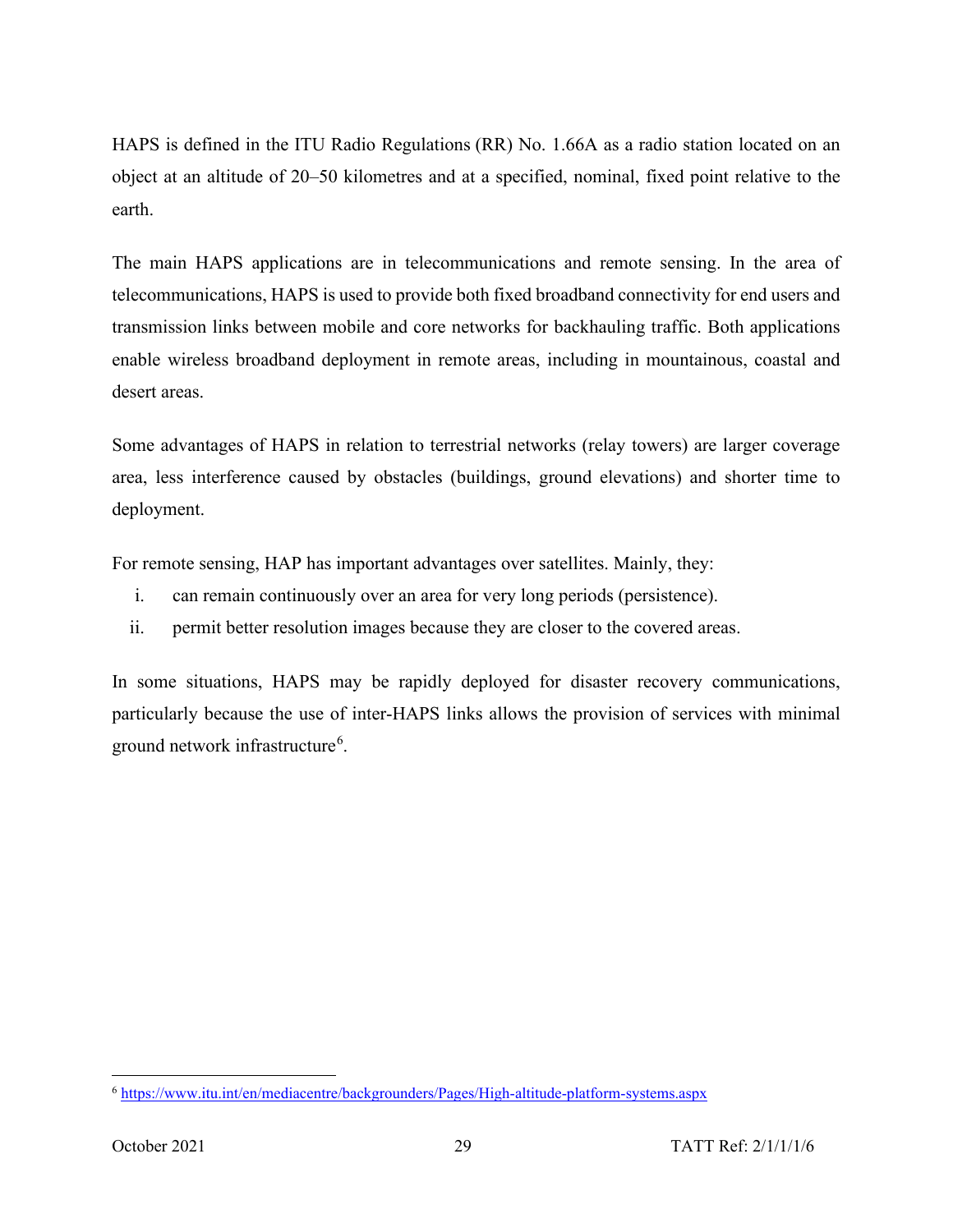# **4 Economic Considerations for Spectrum Management**

The overarching aim in the management of any scarce resource is economic efficiency. Economic efficiency, as it relates to national spectrum resources, can be defined as the allocation of frequency bands to specific groups, through the use of various economic and technical assignment mechanisms<sup>[7](#page-35-0)</sup>, which maximise the benefits of the citizens of Trinidad and Tobago.

The mechanisms used to pursue the economically efficient management of the spectrum resource are generally categorised in three approaches: command and control, property rights (flexible rights of use) and open access (DCMS Barwise, Cave 2015).

The three subsections below review these economic approaches to spectrum allocation.

# **4.1 Command and Control**

The command and control approach to spectrum management refers to scenarios where regulators allocate non-overlapping frequency bands to specific uses and assigns usage rights to licensees. Historically, the allocation of frequency bands to specific uses has been based primarily on considerations of technical and global harmonisation parameters, with lower priority given to extracting total economic value<sup>[8](#page-35-1)</sup> or maximising total welfare. This approach may be considered suitable where there is significant surplus of the national spectrum resource available, as opportunity  $cost^9$  $cost^9$  and marginal value foregone<sup>[10](#page-35-3)</sup> are negligible or may be considered insignificant.

# **4.1.1 Methodology (Spectrum Usage Rights and Valuation)**

Regarding the assignment mechanisms considered under the command and control approach to spectrum management, licensee rights tend to be limited to a predetermined purpose of the use or

<span id="page-35-0"></span><sup>&</sup>lt;sup>7</sup> "Assignment mechanism" refers to the combination of legal, technical and pricing parameters conferred to a spectrum licence holder or authorised user of the national spectrum resource.

<span id="page-35-1"></span> $8 \cdot$  Total economic value" refers to the sum of private use value and external value.

<span id="page-35-2"></span><sup>9</sup> "Opportunity cost" refers to the value that would have been generated from the next best alternative forgone.

<span id="page-35-3"></span><sup>&</sup>lt;sup>10</sup> "Marginal value forgone (MVF) is the unit by which opportunity cost is measured.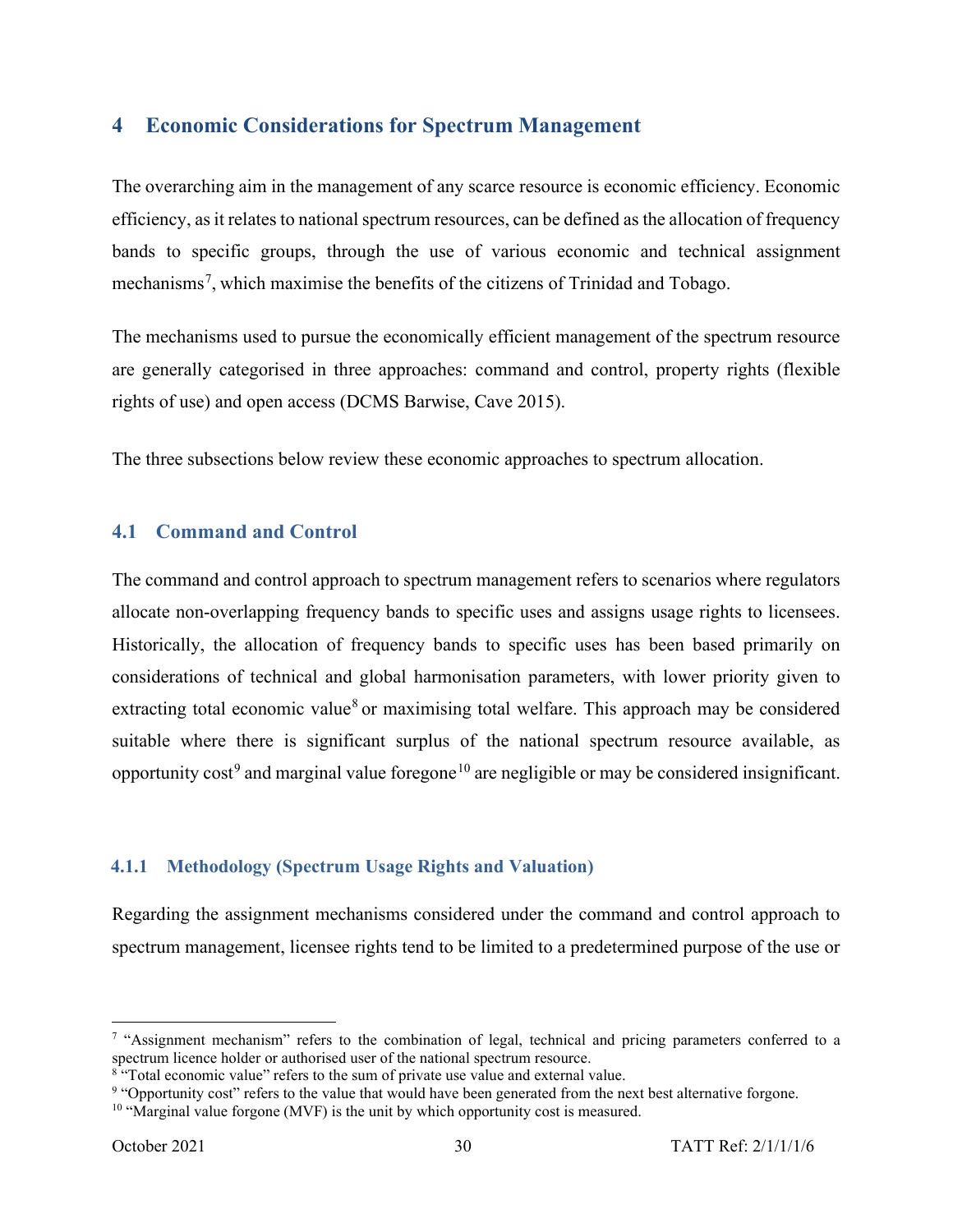fixed rights of use, frequency band(s), geographic scope and/or transmission power and extract minimal economic value or resource rent through the recovery of administrative cost only.

It has been observed globally that the command and control approach to spectrum management brings sustained technical advantages. Where well-designed allocative bands have been established, the approach facilitates the supply of diverse services with high service reliability for most users and with minimum interference (NTIA, Brookings 2011). The command and control approach, thus, remains the spectrum management approach of choice for national security purposes (NTIA, Brookings 2011).

#### **4.1.2 Benefits and Applications**

In an environment of high spectrum demand, dynamic spectrum access and market-based assignment mechanisms may be used to reduce spectrum idling and increase efficiency in the use of the national resource, even in the case of public interest assignments (DCMS Barwise, Cave 2015). This adaptation refers to a public sector body that is assigned spectrum through the command and control approach but is permitted to release unused spectrum (at least for a reasonable period) to another spectrum access seeker and retain the proceeds or opportunity cost savings for so doing. In this arrangement, a public sector body, for example, national defense, is given an incentive to economise on its spectrum usage and thereby reduce spectrum idling and increase its resource utilisation efficiency<sup>11</sup>.

The Authority currently employs strict command and control approaches to spectrum management through the allocation of frequency bands to particular end users. Specifically, the Authority has committed the provision of spectrum and assignment of exclusive fixed usage rights to licensees using an administrative cost recovery methodology, for the following uses:

- i. National security, law enforcement, public health and safety, and emergency services.
- ii. Public radio communications services relating to universality requirements.
- iii. Aeronautical radio communications services

<span id="page-36-0"></span><sup>&</sup>lt;sup>11</sup> In 2012, the USA became one of the first countries to permit surplus public safety spectrum to be sold to other users. The enabling legislation allowed spectrum allocated to public safety to be used to generate revenue when not in use.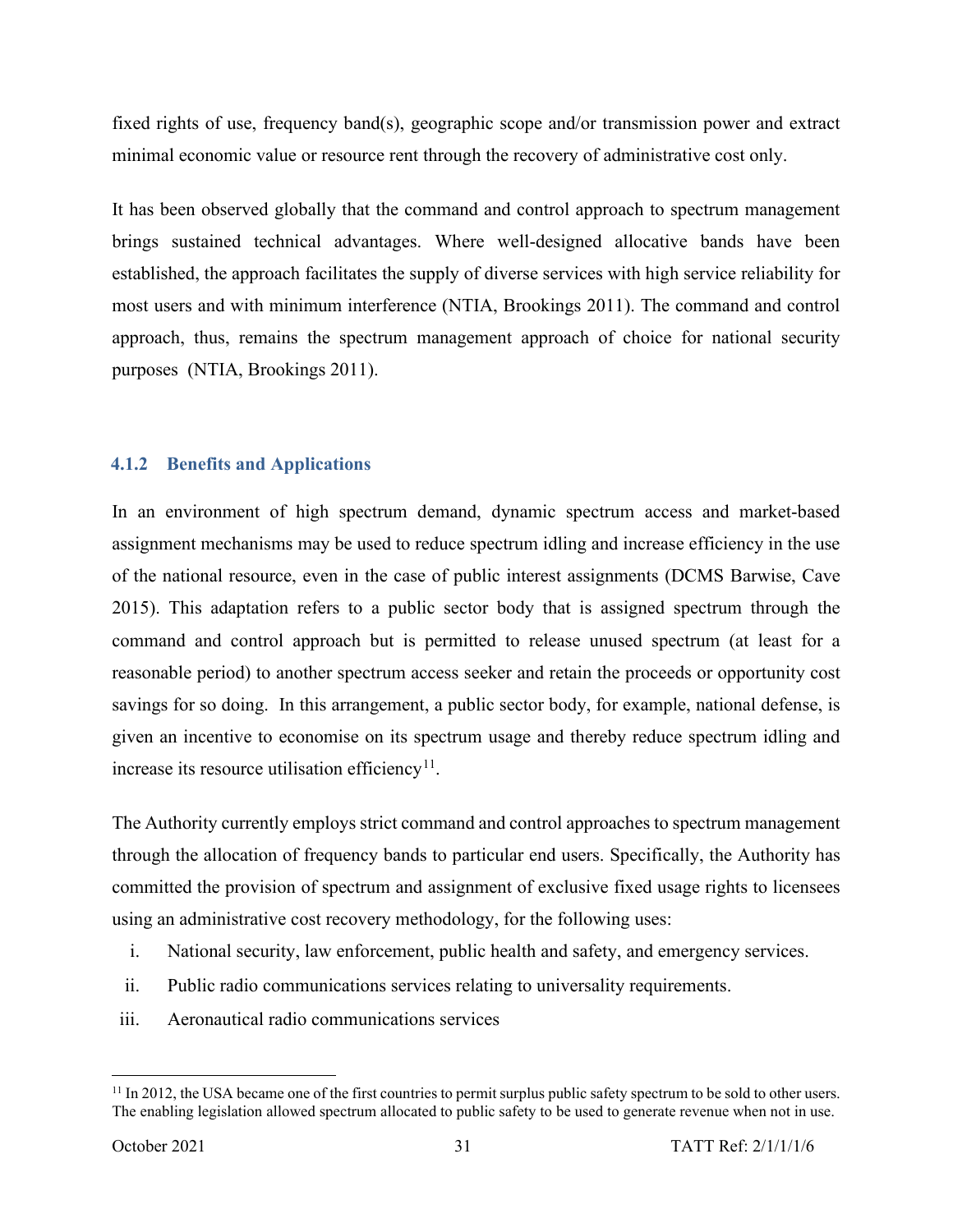#### iv. Amateur radio operations

### **4.2 Property Rights (Flexible Rights of Use)**

In the property rights approach to spectrum management, exclusive property rights to specific frequencies and/or geographies are assigned to the primary licence holder. Primary licence holders may trade licences in a secondary market, except with those who would cause interferences<sup>[12](#page-37-0)</sup> and, therefore, have broad discretion or flexibility about how they use and share their frequency.

#### **4.2.1 Methodology**

In this method, the property rights of specific spectrum bands are administered through marketbased auctions, cost-benefit analysis and/or administrative pricing. The primary holder may then determine the spectrum allocated and is motivated to reallocate surplus spectrum or unused frequency bands through secondary trading<sup>[13](#page-37-1)</sup> or spectrum management and/or administrative mechanisms<sup>[14](#page-37-2)</sup>, depending on the degree of control held by the licensee.

The advantages of the property rights approach are derived from its ability to reduce idle bands and increase efficiency in the allocation of spectrum to higher social value services and thereby promoting welfare maximisation. Specifically, a profit-driven primary licence holder may assign idle spectrum to access seekers willing to pay the highest price for the resource, through sale or lease. Additionally, due to the reduction in administrative bureaucracy, spectrum and its dependent service markets are expected to respond more efficiently to changes in demand and technology.

The primary disadvantages of the property rights approach involve "anti-commons" or hold up, the potential for interference and high transaction costs. Particularly, strategic, rent-seeking behaviour by the primary licence holder has been noted to prevent spectrum access by potential

<span id="page-37-0"></span><sup>&</sup>lt;sup>12</sup> Interference is, however, controlled by technical rules that govern transmitters' specifications and power limits, which may be set by the regulator.

<span id="page-37-1"></span><sup>&</sup>lt;sup>13</sup> Secondary trading refers to scenarios where by the primary licence holder makes surplus spectrum available to other (secondary) access seekers at a price.

<span id="page-37-2"></span><sup>&</sup>lt;sup>14</sup> This may include alienation of some users and leasing to other users.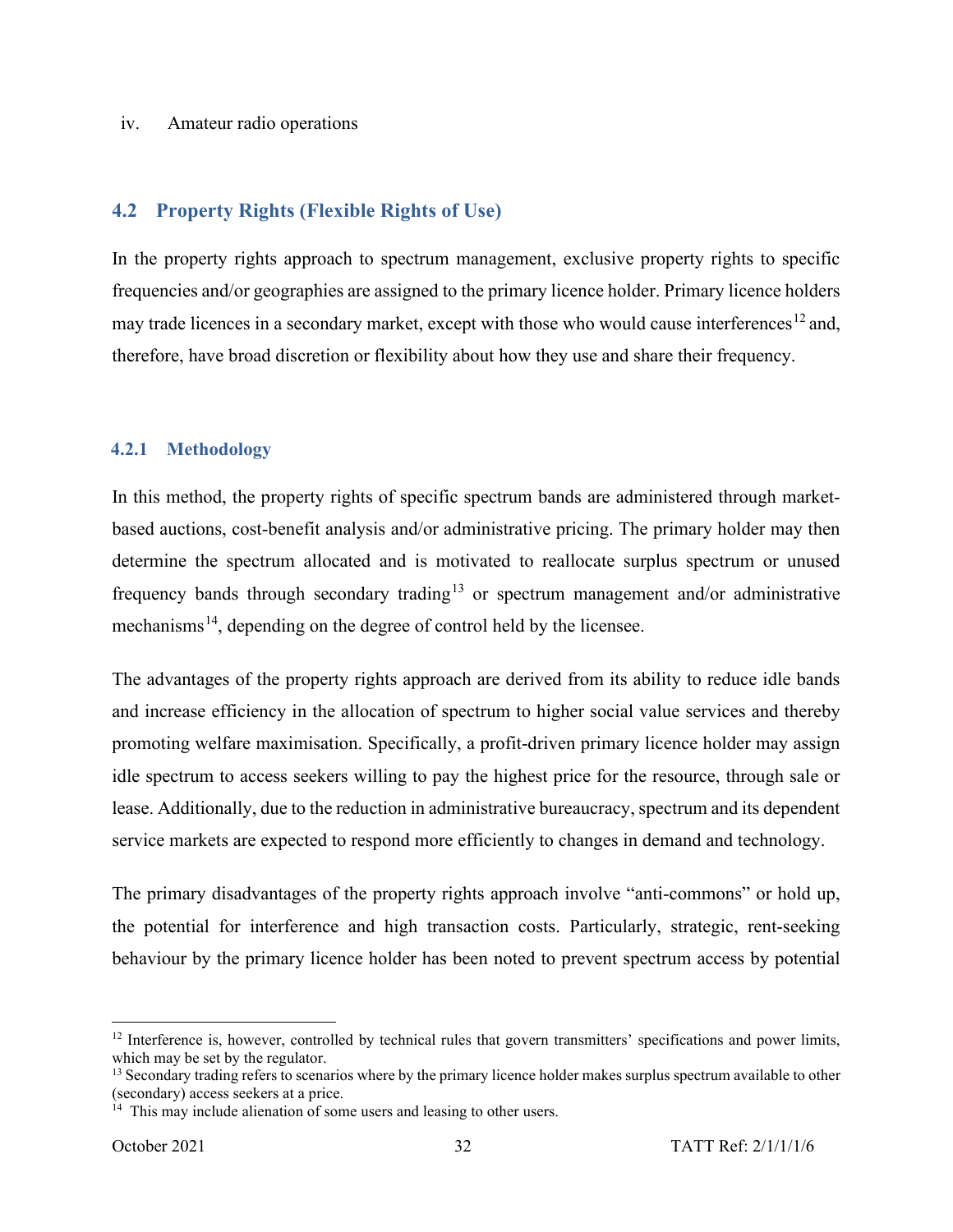competitors (ITU 2004). Additionally, transaction costs relating to the negotiation of spectrum access by a large number of owners and seekers have been prohibitive.

#### **4.2.2 Benefits and Applications**

To reduce externalities<sup>[15](#page-38-0)</sup> in this approach, absolute use priority of the primary licence holder and strict interference regulatory constraints<sup>[16](#page-38-1)</sup> must be maintained.

Furthermore, to reduce the drawbacks of the anti-commons, the "ownership with easement" model, which incorporates the use of new sharing technologies within the property rights market model, has been developed. Particularly, in the ownership with easement model, the exclusive property rights of the primary licence holder are subject to easement, such that unlicensed non-interfering users cannot be excluded from using the spectrum "owned" by the primary holder. The inclusion of an acceptable rate of return can provide additional incentive for the adoption of this augmentation to the property rights approach, however, this may also increase regulatory involvement in an approach designed to be more market-based.

Historically, the Authority did not issue exclusive property rights to spectrum licence holders of any frequency band. Rather, spectrum licencesissued by the Authority largely permitted only fixed rights of use to the licensee. Therefore, the potential for spectrum trading and/or spectrum sharing was not provided for within the Authority's regulations.

## **4.3 Open Access**

The open access approach to spectrum management permits spectrum access to all potential users. In this approach, property rights may or may not be granted to access seekers and the price for spectrum access may be determined by the market or set administratively by the regulator.

<span id="page-38-0"></span><sup>&</sup>lt;sup>15</sup> "Externalities" refers to the occurrence of congestion or overconsumption of the resource and interference in the provision of services using said resource.

<span id="page-38-1"></span><sup>&</sup>lt;sup>16</sup> Regulatory constraints include, inter alia, power level or field intensity, geographic area and authorised operation time.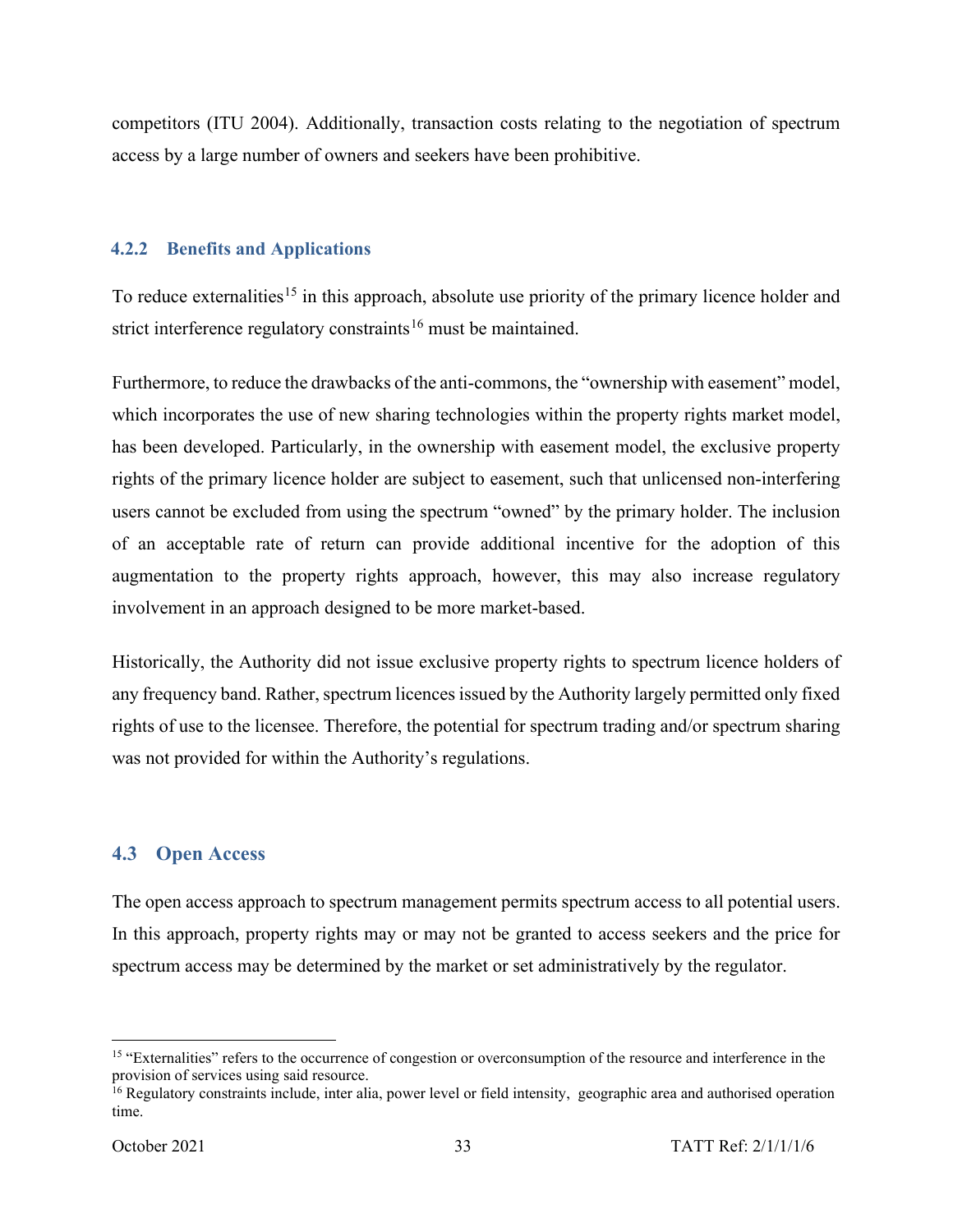#### **4.3.1 Methodology**

The open access mechanism has several known iterations or implementation approaches, one being where a single variable access fee is determined via electronically supplied demand and supply information services and where operational rules are determined by the regulator. This approach is referred to as the managed commons or modern open access.

Other iterations of the open access approach include the standard commons method and marketbased methods. In the former method, the government protects the boundaries of spectrum usage by limiting the group of end users who, in turn, have responsibility for spectrum uses, setting standards and dealing with interference. This method confers some degree of joint ownership but excludes property rights and secondary markets.

#### **4.3.2 Benefits and Applications**

The advantages of the open access approach include low barriers to entry, low lead times from innovation to market and increased service innovation as a result. The primary drawbacks of the open access or unlicensed approach include congestion and/or interference, also termed "the tragedy of the commons"[17.](#page-39-0) These drawbacks hold the potential to significantly outweigh the notable gains of the open access approach when demand for spectrum is high.

To minimise interference and congestion, regulatory oversight, which may take the form of sharing rules, common technical standards and protocols, and resource control, may be adopted to retain some economic efficiency. However, as regulatory controls set in, the adaptation of the open access regime is noted to approach the command and control regime and so too its level of allocation inefficiency.

The Authority currently provides for open authorisation for designated bands of the spectrum, which may be used by persons for specific radio communications services upholding specific technical and operational parameters, in the form of a class licence.

<span id="page-39-0"></span> $17$  This refers to a situation where open access and excessive demand for rival resources lead to the depletion or extreme scarcity of the resource.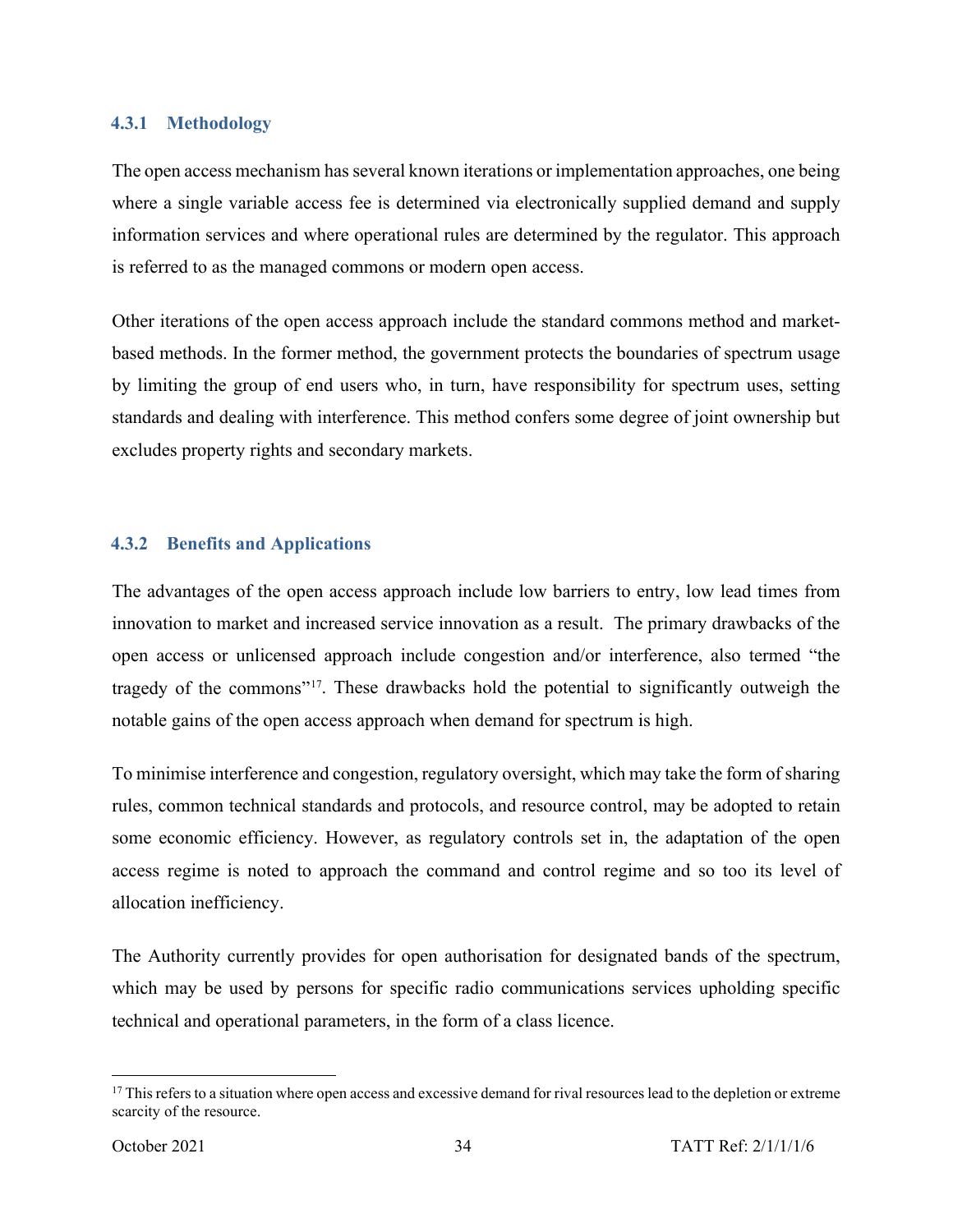# **5 Principles for Spectrum Management**

The radio spectrum is a finite and vital resource that needs to be managed carefully, appropriately, efficiently and effectively, in the public interest, if its potential is to be realised. It is a vital input into an ever-widening range of new and innovative services.

Respectable spectrum management principles inform stakeholders about the decision-making approach that SMAs will take in the management of the radio spectrum. They are intended to guide the management of the radiofrequency spectrum in accordance with existing legislative responsibilities and policy settings.

The adopted spectrum management principles, which are consistent with the principles of good regulatory practice, include to:

- i. allocate spectrum to the highest value use, to ensure that the maximum benefits to society are realised.
- ii. enable and encourage spectrum to move to its highest value use.
- iii. use a light-handed approach to achieve policy objectives.
- iv. promote both certainty and flexibility, to the extent possible.
- v. balance the cost of interference against the benefits gained from greater spectrum utilisation.
- vi. harmonise spectrum use with international and regional allocations and standards.

## **5.1 Allocate Spectrum to the Highest Value Use**

The Authority's decision-making processes are conducted in accordance with legislative requirements and are guided by the objectives of the Act. Specific sections of the Act cover, inter alia, radio frequency planning, licensing (including spectrum, apparatus and class licensing), reallocation, technical standards, interference and dispute resolution.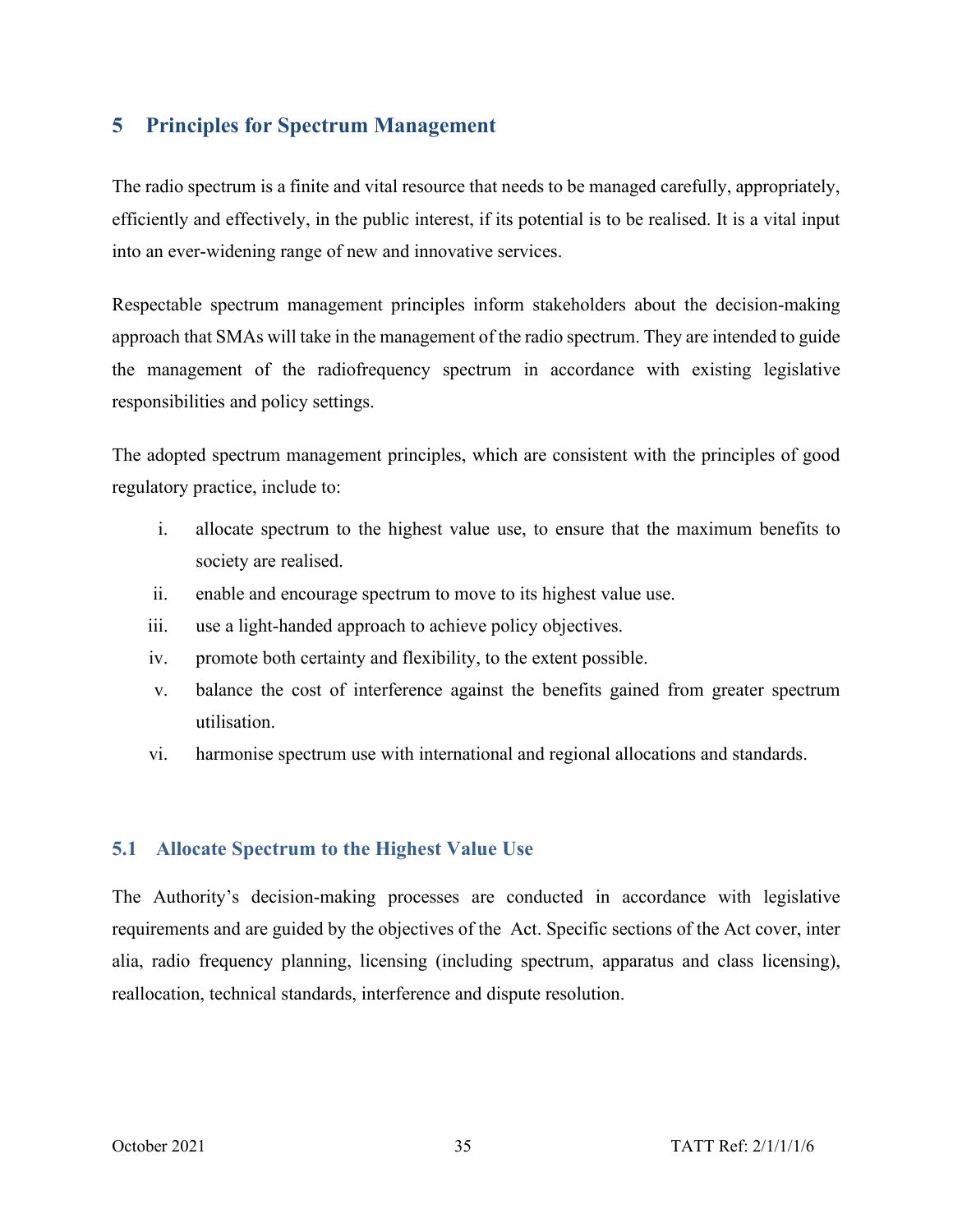In keeping with the objectives of the Act, the public benefit will be maximised where the spectrum is allocated to the highest value use, i.e., the use that maximises the value derived from the spectrum by licensees, consumers and the wider community.

Section  $3(c)(ii)$  of the Act states, "the objects of the Act are to establish conditions for promoting universal access to telecommunications services for all persons in Trinidad and Tobago, to the extent that is reasonably practicable to provide such access". In assessing the highest value use of the radio spectrum, the Authority shall consider this objective, the community benefits derived from the use of the spectrum and all other applicable requirements.

## *Spectrum Management Framework Policy Statement*

*1. Spectrum will be allocated to the highest value use, to ensure that maximum benefits to society are realised.*

# **5.2 Enable and Encourage Spectrum to Move to its Highest Value Use**

The overall benefits to the public derived from the use of the radio spectrum can be maximised by allowing the spectrum to move to the highest value use as quickly and as easily as possible following its initial allocation. This requires a flexible regulatory system that enables licensees to adapt spectrum access and usage to both market requirements and technology advances.

The Authority shall promote mechanisms that enable and encourage spectrum licensees to move spectrum to its highest value use with minimum regulatory burden.

Allowing spectrum to move to its highest value use quickly and easily will ensure that associated benefits are realised, without the delay and costs of regulatory intervention (ACMA, 2009).

## *Spectrum Management Framework Policy Statement*

*2. Mechanisms will be put in place to enable and encourage spectrum to move to its highest value use.*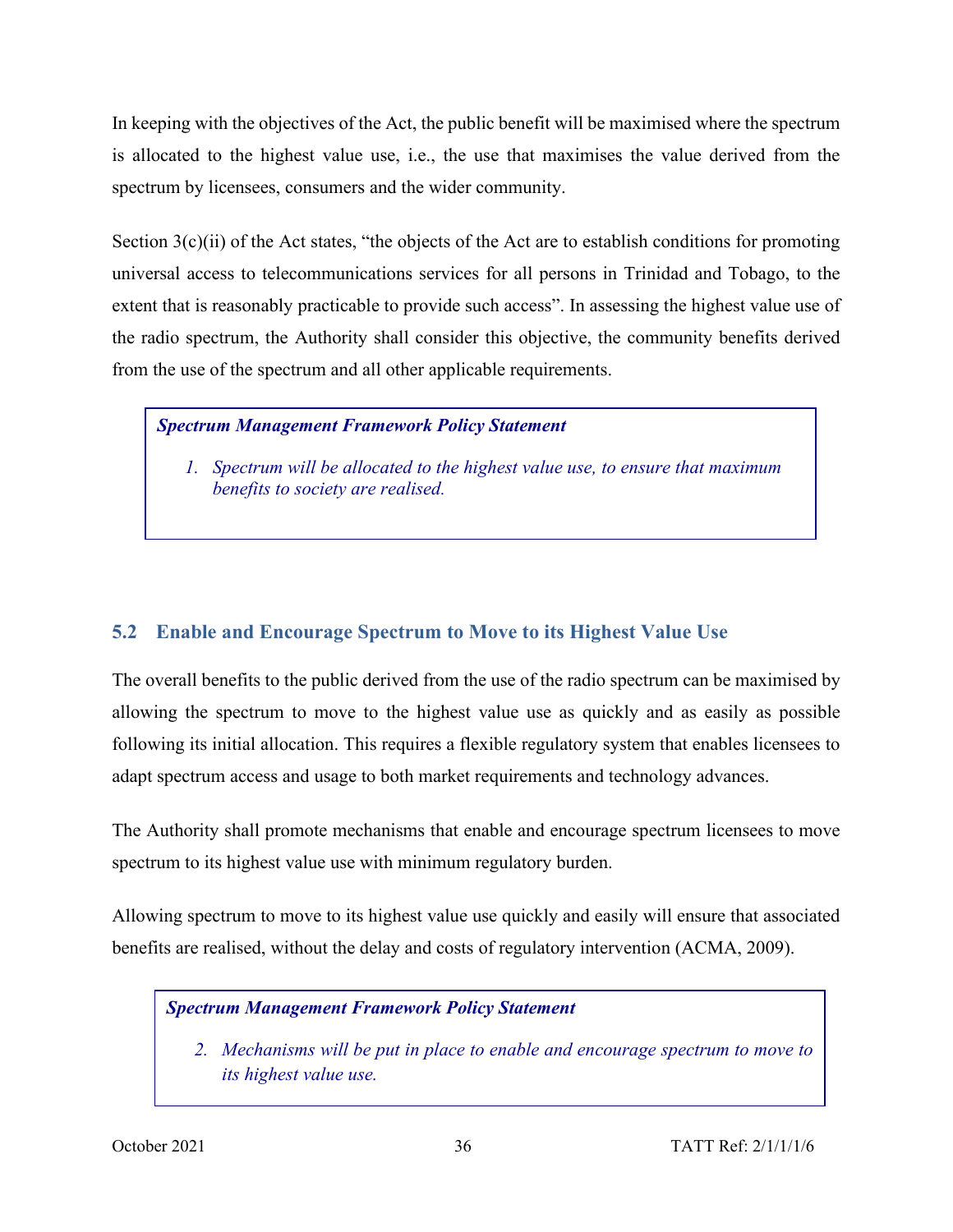# **5.3 Use of a Light-Handed Approach to Achieving Policy Objectives**

Minimising the total cost of spectrum management requires a focus on regulatory effectiveness, taking into account developments in technology and conditions in affected markets. Under good regulatory practice, all benefits and costs of regulations, including compliance costs, are thoroughly assessed.

The light-handed approach reduces regulatory burdens and allows greater freedom for spectrum licensees to optimise their use of the spectrum. The Authority shall seek to operate as efficiently as possible to minimise the total cost of spectrum management.

## *Spectrum Management Framework Policy Statement*

*3. The least cost and least restrictive approach shall be used to achieve spectrum management goals and objectives.* 

# **5.4 Promote Both Certainty and Flexibility, to the Extent Possible**

Licences issued by SMAs need to be flexible, to facilitate the third-party use of a licensee's spectrum. This flexibility requirement may at times conflict with the desire of some licensees for certainty, particularly in relation to interference management. A stable and predictable regulatory arrangement and sufficient certainty about spectrum occupancy are also essential in order for licensees to be confident about investing in equipment and services. This maximises the public benefits from spectrum use by reducing the risk of market failures arising from uncertainty and risk aversion.

The Authority will therefore promote both certainty and flexibility. If there is any conflict between these two objectives, the Authority will seek an outcome that provides the greatest net benefits for industry, consumers and the wider community.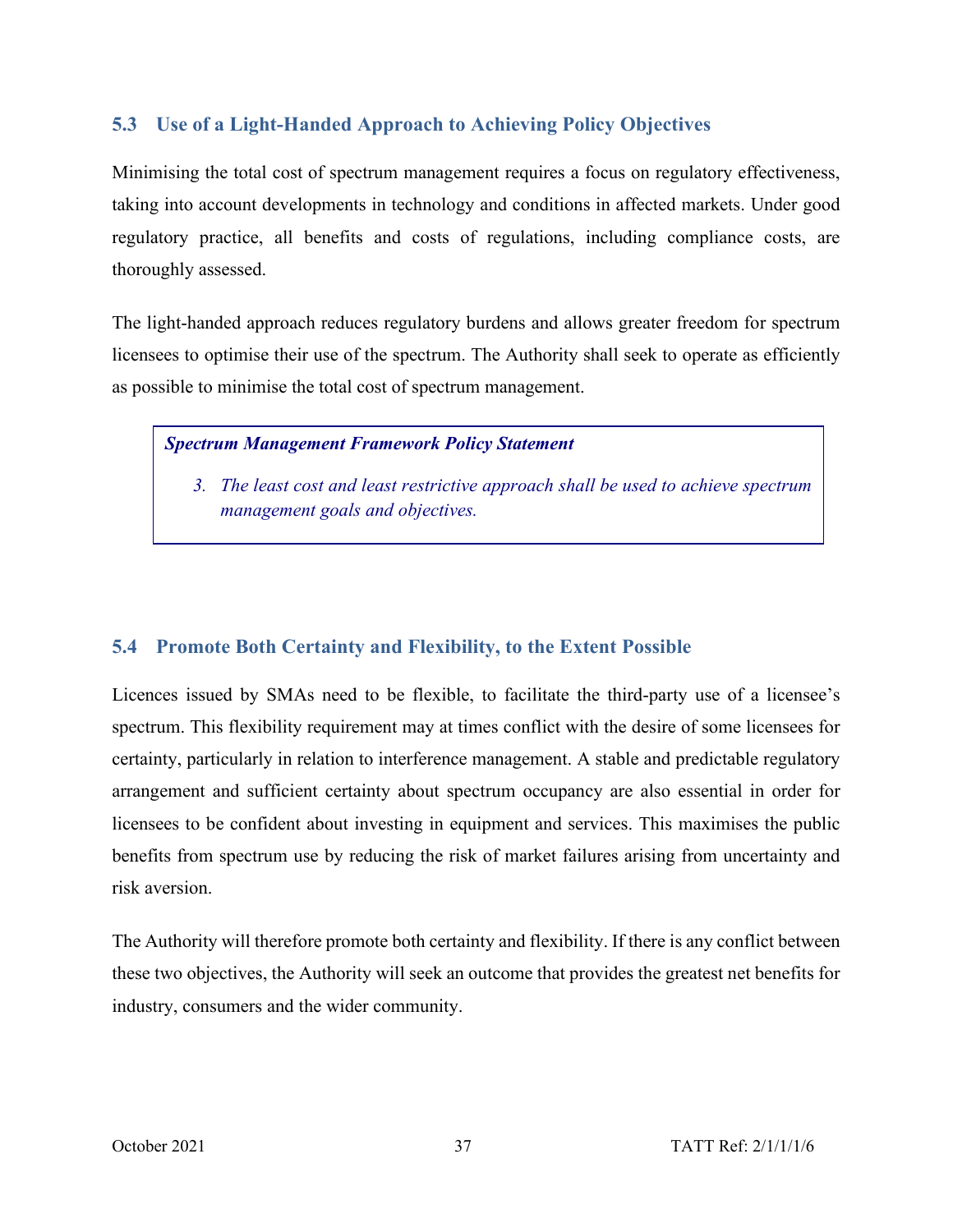### *Spectrum Management Framework Policy Statement*

*4. To the extent possible, the Authority will promote both certainty and flexibility.*

# **5.5 Balance the Cost of Interference Against the Benefits of Greater Spectrum Utilisation**

There is no RF environment or operation with a complete absence of potentially interfering signals. As the use of the spectrum for commercial, industrial, government and scientific purposes continues to increase, the number of potentially interfering sources will also increase. Interference can be caused by other valid users of the spectrum, improperly functioning consumer and commercial equipment, and improper or disallowed use of the spectrum.

Interference mitigation techniques are a limited but critical element in efforts aimed at extracting scientific value from an increasingly difficult RF environment. The Authority will weigh the cost of interference against the benefits of greater spectrum utilisation, to ensure the most efficient result that maximises total welfare.

#### *Spectrum Management Framework Policy Statement*

*5. The risk and cost of interference will be balanced against the benefits gained from greater spectrum utilisation.*

# **5.6 Harmonise Spectrum Use with International and Regional Allocations and Standards**

Spectrum harmonisation is a desirable goal of SMAs, as it increases economies of scale for equipment and simplifies assignment procedures. As the global marketplace demands enhanced mobility of communications technologies, harmonised spectrum bands and improved technical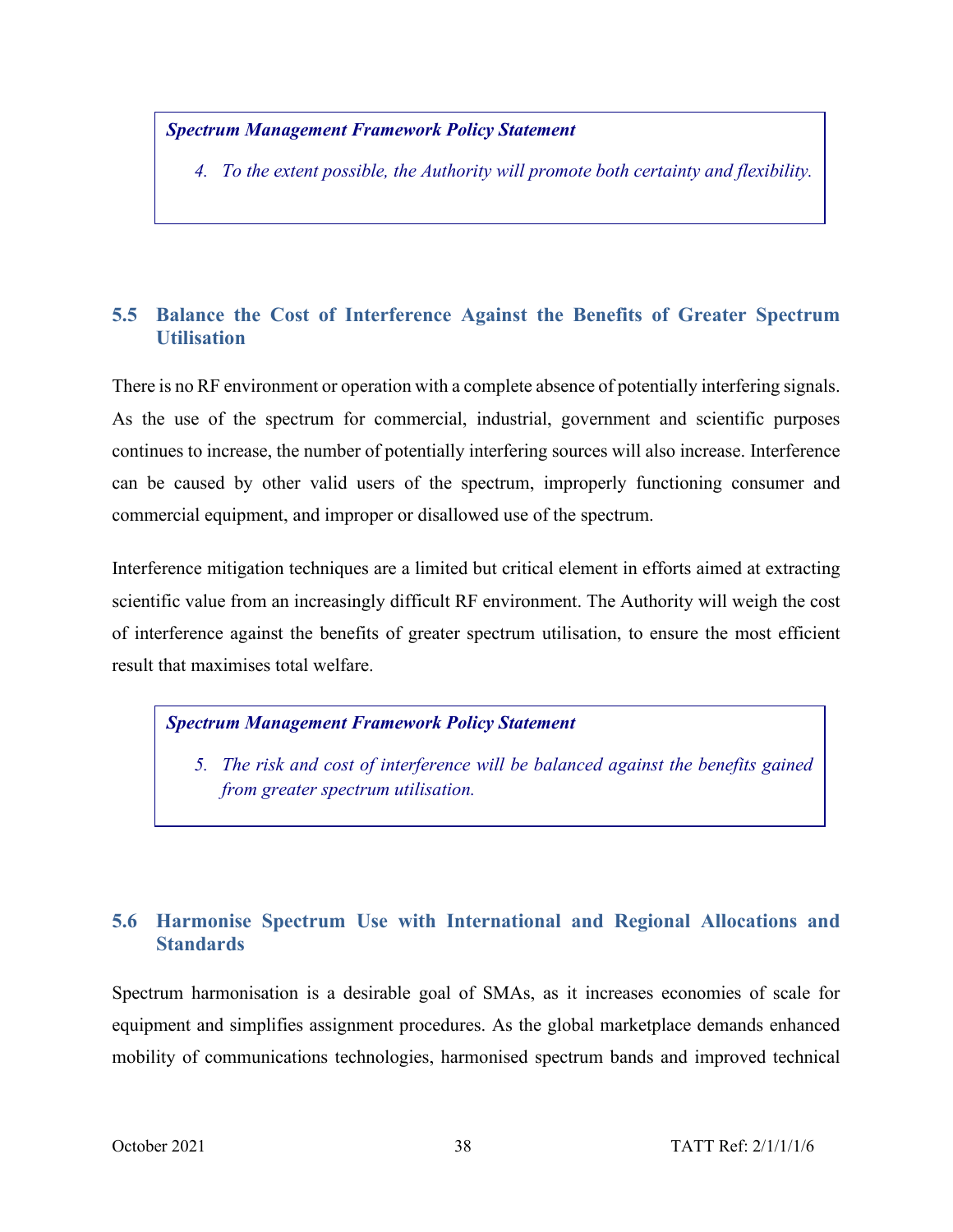interoperability among diverse systems play an increasingly important role in the international communications arena.

The Authority will harmonise spectrum use with international and regional allocations and standards as far as practical to reap benefits in terms of access and economies of scale. For example, the IMT spectrum is allocated for the provision of broadband wireless access (BWA) services, in keeping with the Region 2 *Table of Frequency Allocations*.

## *Spectrum Management Framework Policy Statement*

*6. Spectrum use will be harmonised, as far as practical, with international and regional allocations and standards, to generate additional benefits in terms of access and economies of scale.*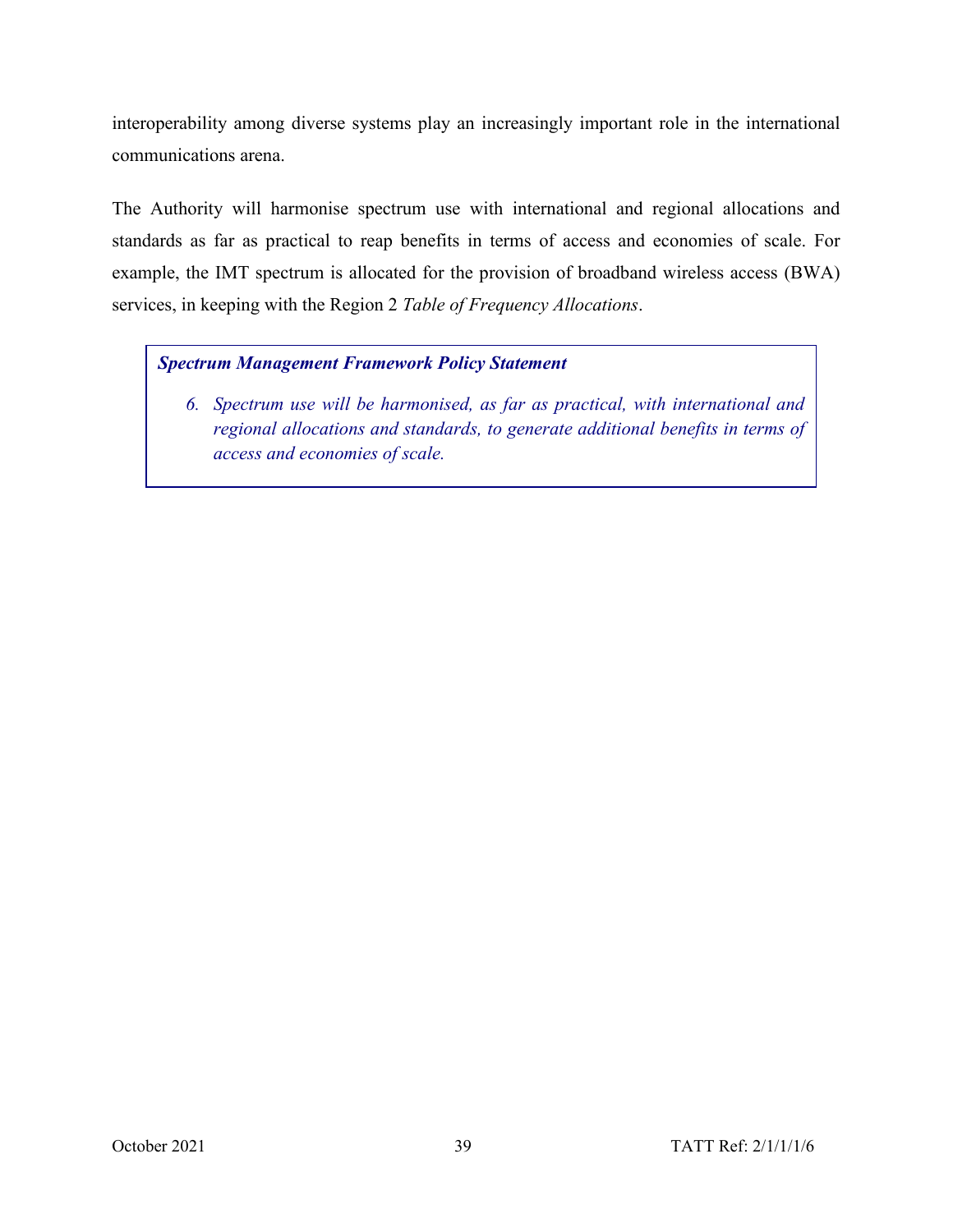## **6 The Revised Spectrum Management Regime**

At the time policies were put in place to support the traditional spectrum authorisation models outlined in section 2, SMAs were bound by the limitations of early technologies. Technologies have since advanced significantly but the existing spectrum structure remains. SMAs must proceed carefully in order to make more effective use of the spectrum and ensure that legacy devices retain their functionality.

The technologies outlined in section 3 are changing the way SMAs need to manage the radio spectrum. Technologies such as SDR and IMT-2020 cannot exist legally without changes to spectrum policy. The changes necessary to make use of new technologies with the least amount of disturbance to existing devices and licensees include developing coexistence models, creating new unlicensed spectrum, clearing underused spectrum and allowing multipurpose radios.

The following are the key areas of this spectrum management framework:

- i. Spectrum planning
- ii. Spectrum authorisation:
	- a. frequency assignment and licensing
	- b. mechanism for the granting of licences
- iii. Spectrum monitoring and enforcement

## **6.1 Spectrum Planning**

Spectrum planning is the process of setting spectrum management goals for the future and establishing the steps to achieve those goals. The planning process precedes the efficient and effective conduct of any activity, be it governmental or business.

According to the [ITU-R Handbook on National Spectrum Management,](http://www.itu.int/pub/R-HDB-21) the purpose of any planning effort is to organise and focus thoughts and actions for the efficient and effective achievement of directed or agreed goals and objectives. This effort is important for any country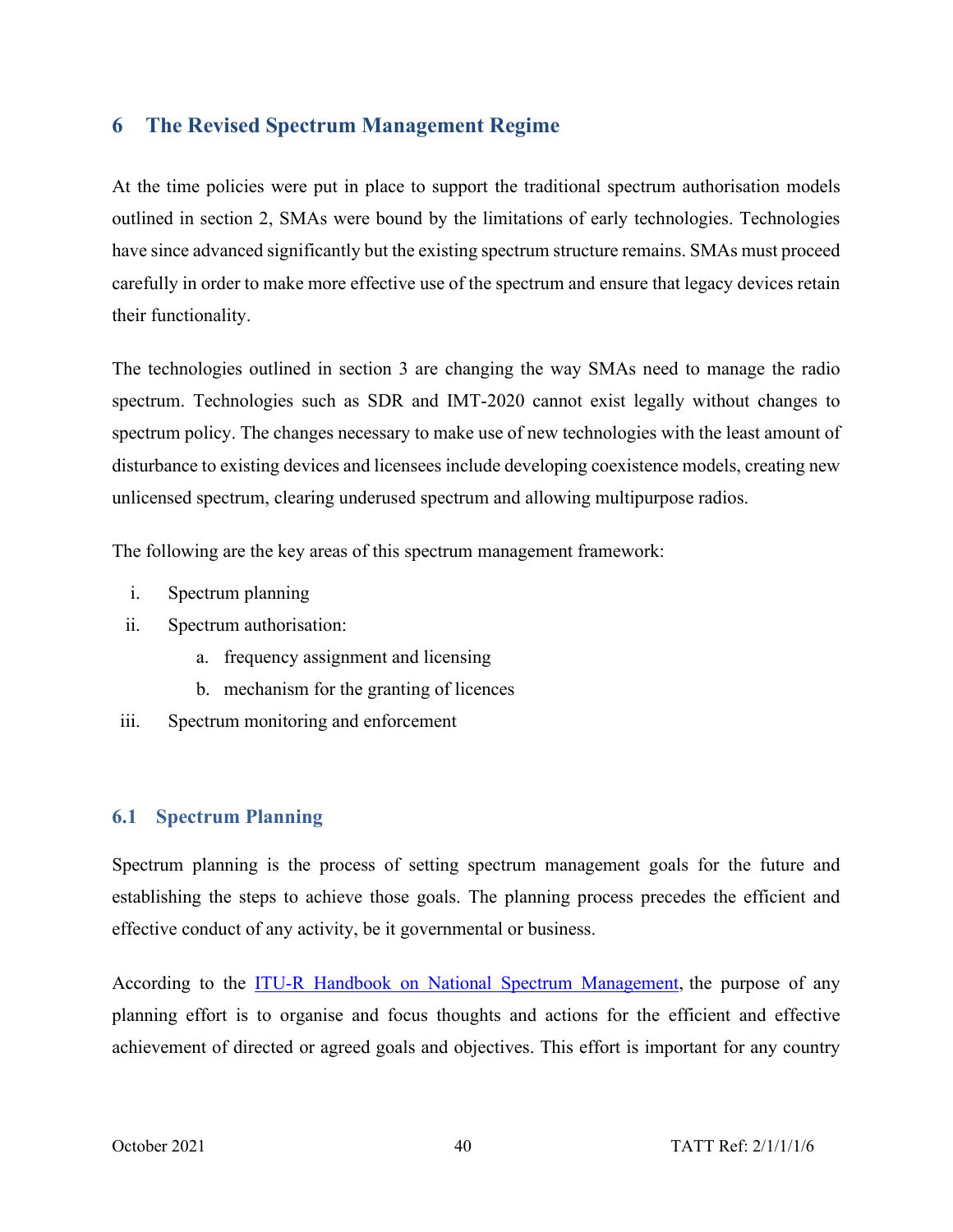(and especially important for developing countries) wanting to initiate or improve a national spectrum management process.

Planning activities are classified by time (short term, long term and strategic) and the areas covered (spectrum use and spectrum management systems). Short-term plans are implemented within three to five years and long-term plans consider issues that need resolutions or systems to be implemented within 5 to 10 years.

In comparison, strategic planning involves the identification of several key issues that require concentrated spectrum management attention, to create solutions that need more than 10 years to be implemented (ITU-R, 2019).

The Authority's spectrum planning and policy-making process shall ensure that an adequate amount of spectrum is provided over the short and long term for public service organisations to fulfil their missions, for public correspondence, for private business telecommunications, and for broadcasting. Spectrum usage for research, scientific uses and amateur radio activities shall also be considered.

### **6.1.1 Spectrum to Support National Socioeconomic Development Objectives**

The management of the radio spectrum plays a major role in increasing a country's social and economic well-being, by maximising the use of the spectrum for wireless applications. It is important to note that the economic benefit in this sense must be viewed in a broad context rather than that of merely increasing revenues from licensing.

The output of the spectrum planning effort is the allocation of frequency bands to the various radio services for specific uses. Where there are competing interests for use of the spectrum, the Authority shall determine the use that would best serve public and government interest, including how to share the spectrum.

Under its NICT Plan, GORTT has launched several programmes aimed at developing the information and communications technology (ICT) sector. These initiatives support the National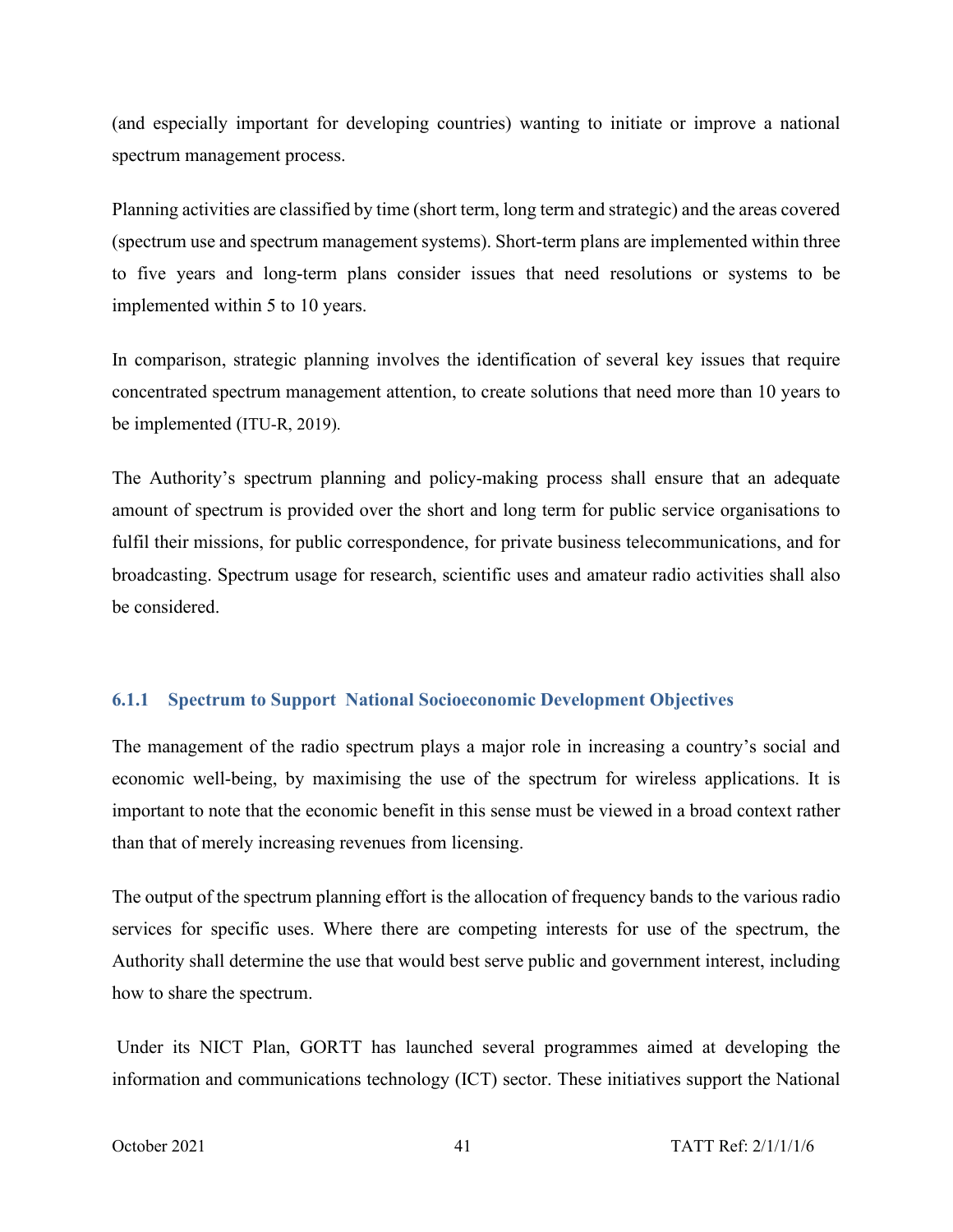Development Strategy 2016–2030, Vision 2030, which outlines the country's aspiration to attain "first world nation status" by 2030.

The goals for spectrum management to advance GoRTT's socioeconomic development vision include the following (Zaballos and Foditsch, 2015):

- i. Efficient use of spectrum (e.g., avoidance of spectrum hoarding).
- ii. Rapid introduction of new technologies (e.g., the introduction of more efficient wireless technologies that utilise a smaller amount of spectrum and provide improved service).
- iii. Protection of public service and social welfare (e.g., use of spectrum for public purposes).
- iv. Minimisation of interference and solution for coexistence issues (e.g., authorisation of devices that coexist without interference).
- v. Generation of revenue (e.g., revenue from auctions used to balance national accounts)
- vi. Promotion of universal access (e.g., ensuring that underserved areas have access to broadband service).

#### *Spectrum Management Framework Policy Statement*

*7. The radio frequency spectrum, as a scarce national resource, shall be used for the benefit of the public and to facilitate the Government of Trinidad and Tobago's public policy and socioeconomic objectives.*

## **6.1.2 Spectrum for National Security, Law Enforcement and Emergency Services**

The use of spectrum to provide services for national security and protection of the sovereignty of Trinidad and Tobago shall receive high priority in the allocation of resources. Spectrum for the provision of telecommunications services for law enforcement, the safety of life and property, and emergency services shall also be accommodated.

The Authority will work closely with the organisations responsible for providing these services to ensure that a sufficient amount of radio spectrum is made available to fully satisfy their requirements and that such spectrum is used in the most efficient manner.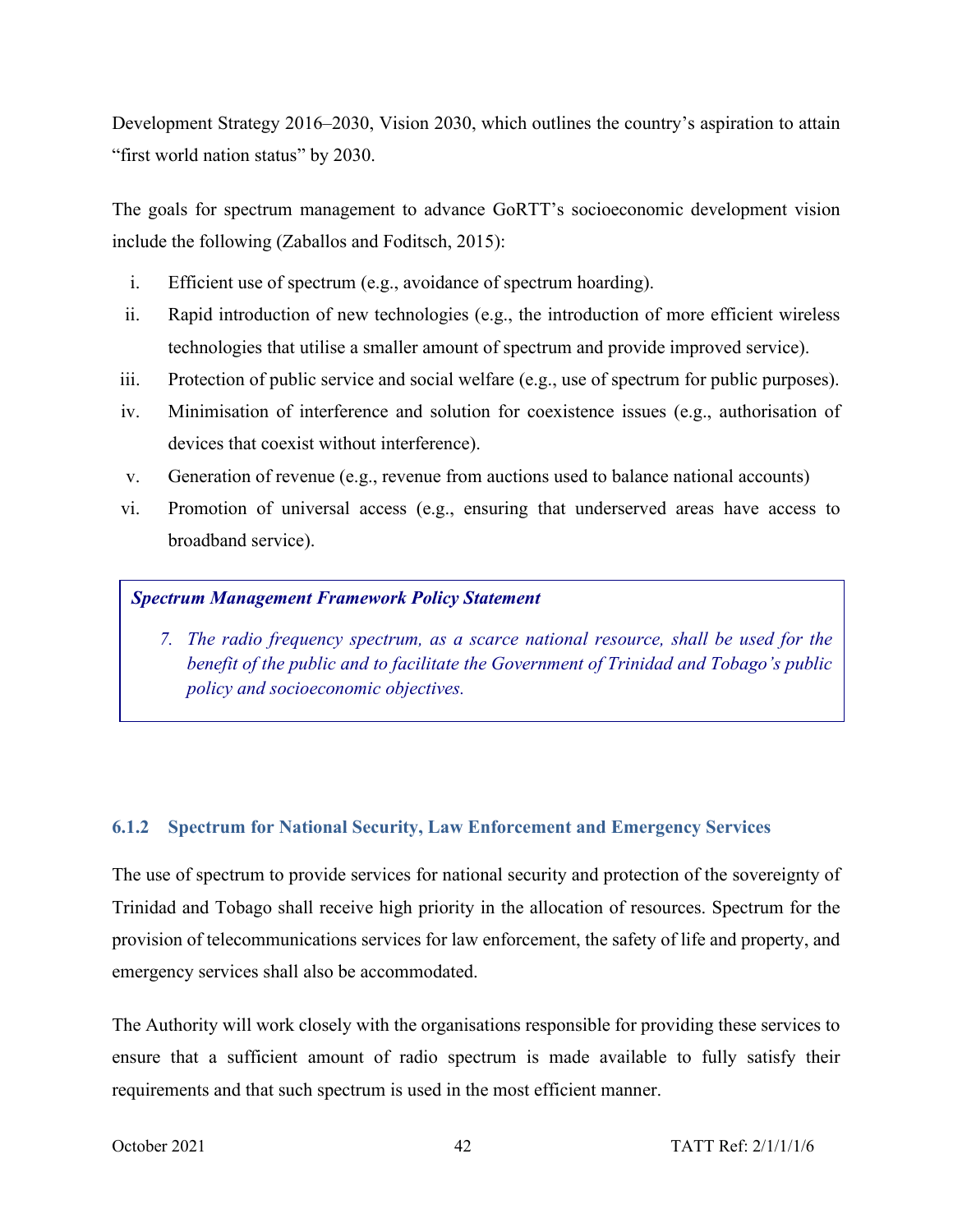Government users shall be charged an economic (opportunity cost) rate for the spectrum, which is reimbursed by the central government as part of the overall funding for the services concerned. Users that reduce spectrum use shall be allowed to keep some or all of the money reimbursed. This provides an incentive for them to make more efficient use of the spectrum in order to reduce their fees, potentially freeing up some spectrum for other uses.

The Authority shall ensure that the spectrum granted to government users is efficiently and effectively utilised.

## *Spectrum Management Framework Policy Statement*

*8. Radio frequency spectrum shall be provided for radiocommunications services for national security, law enforcement, public health and safety, and emergency services, on a priority basis, and such spectrum shall be used efficiently and effectively.* 

# **6.1.3 Spectrum to Facilitate Public Telecommunications (Radiocommunications) Services**

With the proclamation of the Act and the opening of the market to competition, there is likely to be a heavy demand for spectrum for the provision of public telecommunications networks and services.

Increased competition will fuel demand for "modern" public telecommunications services and the Authority will need to respond to the greater need for spectrum resources for the provision of these services.

# *Spectrum Management Framework Policy Statement*

*9. Radio frequency spectrum shall be provided for public telecommunications services, using a market-based approach to ensure an equitable return for use of the spectrum resources.*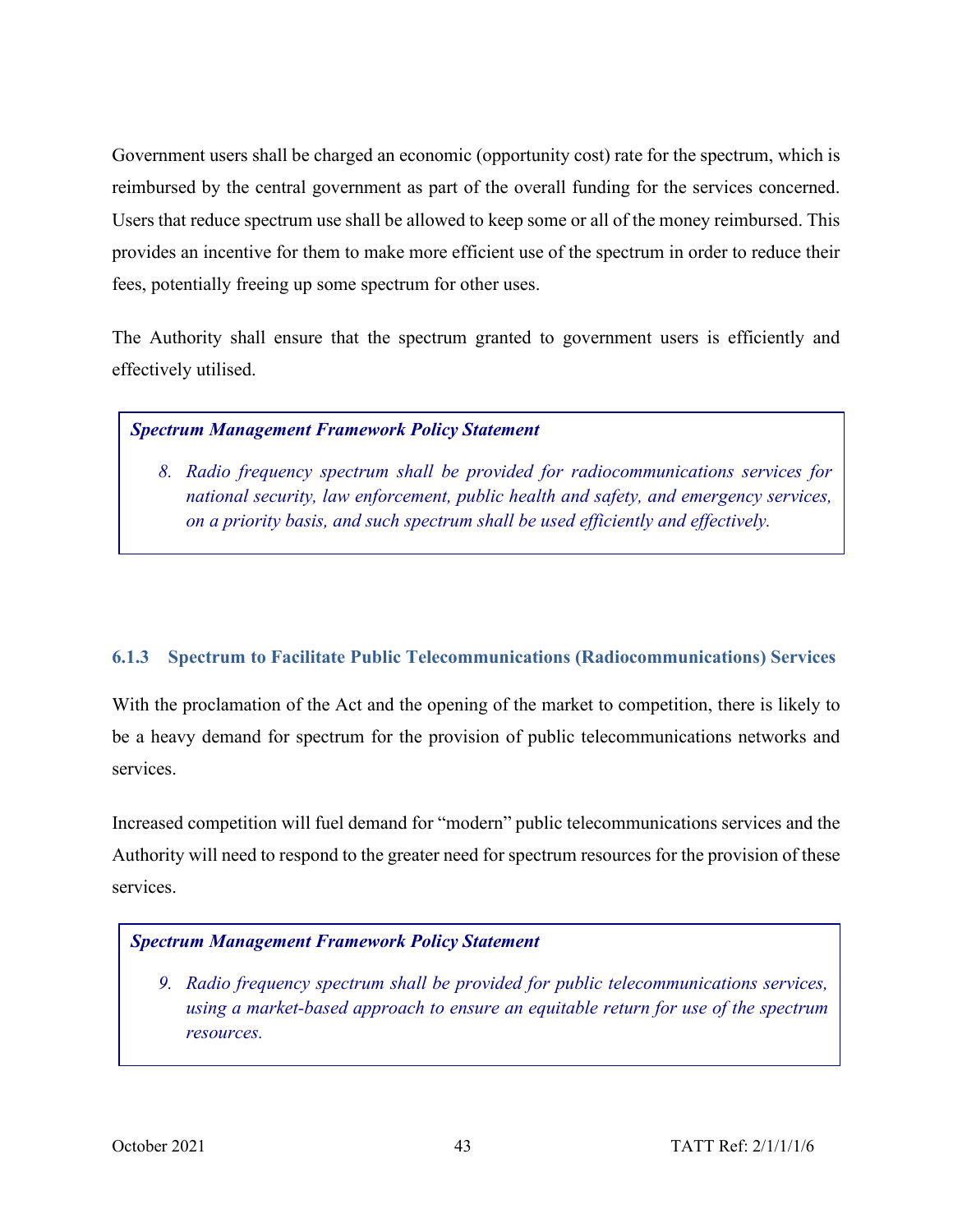#### **6.1.4 Spectrum for Universal Service**

Under the Act, provision was made for the establishment of a Universal Service Fund (USF) that is used to assist in the development of the telecommunications infrastructure and the provision of services to underserved and geographically remote areas in Trinidad and Tobago, to bridge the access divide and boost digital inclusion. The USF is funded by certain concessionaires and licensees, e.g., telecommunications networks and service providers.

One of the measures now used to determine the level of penetration of telecommunications services and the overall ability of citizens to access and use these services is the ICT Development Index (IDI). The IDI is a composite index launched by ITU to measure the development of ICTs within and among various countries<sup>[18](#page-49-0)</sup>. In 2017, Trinidad and Tobago's IDI was  $6.04$  and the country was ranked  $68<sup>th</sup>$  internationally by ITU<sup>[19](#page-49-1)</sup>. In 2021, the Authority embarked on a national digital inclusion survey to collect data to gauge the development of ICTs at the national and community levels. As mentioned previously, several access technologies, mostly wireless, which rely on the availability of spectrum, are currently being deployed in various countries across the globe. The Authority will allocate spectrum for the provision of wireless access services, to facilitate the penetration of telecommunications networks and services in Trinidad and Tobago, which ultimately will enhance the growth of the IDI.

## *Spectrum Management Framework Policy Statements*

- *10. Radio frequency spectrum shall be provided for public radiocommunications services, to assist in the provision of universal service.*
- *11. Consideration may also be given to developing fee formulae that provide direct incentives for rolling out telecommunications networks and services and broadcasting services in underserved areas.*

<span id="page-49-0"></span><sup>&</sup>lt;sup>18</sup> IDI Conceptual Framework: [https://www.itu.int/en/ITU-](https://www.itu.int/en/ITU-D/Statistics/Pages/publications/mis/methodology.aspx#:%7E:text=The%20ICT%20Development%20Index%20(IDI)%2C%20which%20has%20been%20published,between%20countries%20and%20over%20time)

[D/Statistics/Pages/publications/mis/methodology.aspx#:~:text=The%20ICT%20Development%20Index%20\(IDI\)%](https://www.itu.int/en/ITU-D/Statistics/Pages/publications/mis/methodology.aspx#:%7E:text=The%20ICT%20Development%20Index%20(IDI)%2C%20which%20has%20been%20published,between%20countries%20and%20over%20time) [2C%20which%20has%20been%20published,between%20countries%20and%20over%20time](https://www.itu.int/en/ITU-D/Statistics/Pages/publications/mis/methodology.aspx#:%7E:text=The%20ICT%20Development%20Index%20(IDI)%2C%20which%20has%20been%20published,between%20countries%20and%20over%20time)

<span id="page-49-1"></span><sup>19</sup> ITU IDI rankings (2017)[: https://www.itu.int/net4/ITU-D/idi/2017/](https://www.itu.int/net4/ITU-D/idi/2017/)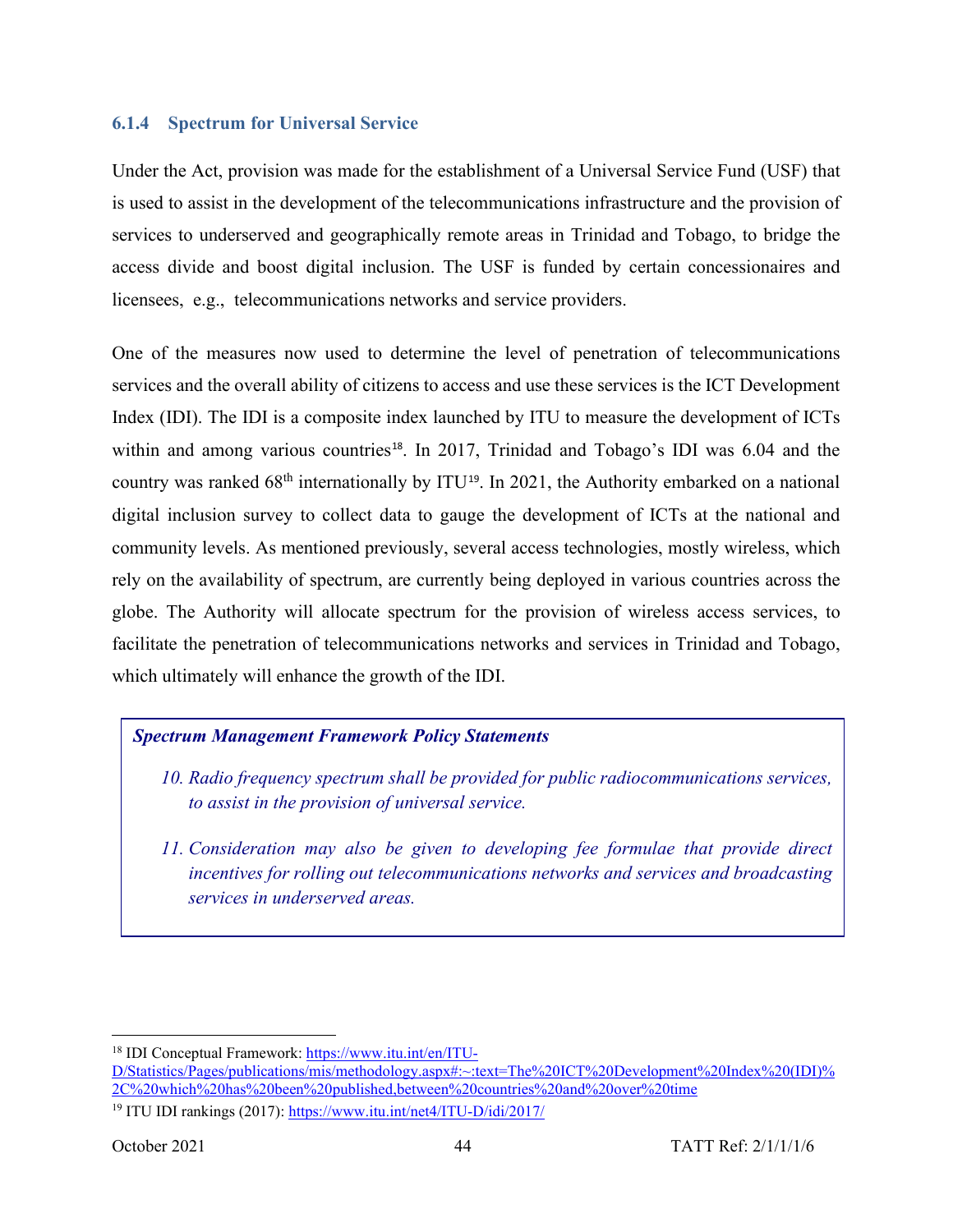#### **6.1.5 Spectrum for Commercial Radiocommunications Services**

With the rapid and sometimes disruptive advancements in the telecommunications sector, there is increasing reliance on telecommunications in meeting private and commercial business needs.

Commercial telecommunications applications have flourished with the liberalisation of the telecommunications sector. An important consideration is the relative economic attractiveness of, and demand for, different parts of the spectrum. Whilst the main cellular mobile and broadcasting bands are likely to be highly sought after, the bands mainly used for private mobile radio are likely to be underutilised and substantially lower fees would be justified. Similarly, if congestion arises in the existing bands for fixed links (below 6 GHz), higher frequency bands could be made available at lower fees to encourage their use.

It would also be appropriate to apply lower fees for fixed links at sites that are not heavily used. Fees charged for spectrum access should reflect the opportunity cost where there is current or potential excess demand for spectrum (i.e., reflect the cost of denying access to spectrum for other users).

#### *Spectrum Management Framework Policy Statement*

*12. Radiofrequency spectrum shall be provided for commercial radiocommunications services using an appropriate administrative costing methodology or market-based approach, to ensure an economical value for use of the spectrum resources.*

## **6.1.6 Spectrum to Provide Aeronautical Radiocommunications Services**

Radiocommunications facilities to enable the work of air traffic controllers, air-to-ground communications and ancillary services are critical to the safety and efficiency of air transportation.

Currently, the allocation of spectrum within agreed bands is co-ordinated with the International Civil Aviation Organization (ICAO), which plays a major role in the international and regional coordination of the use of the allocated frequencies.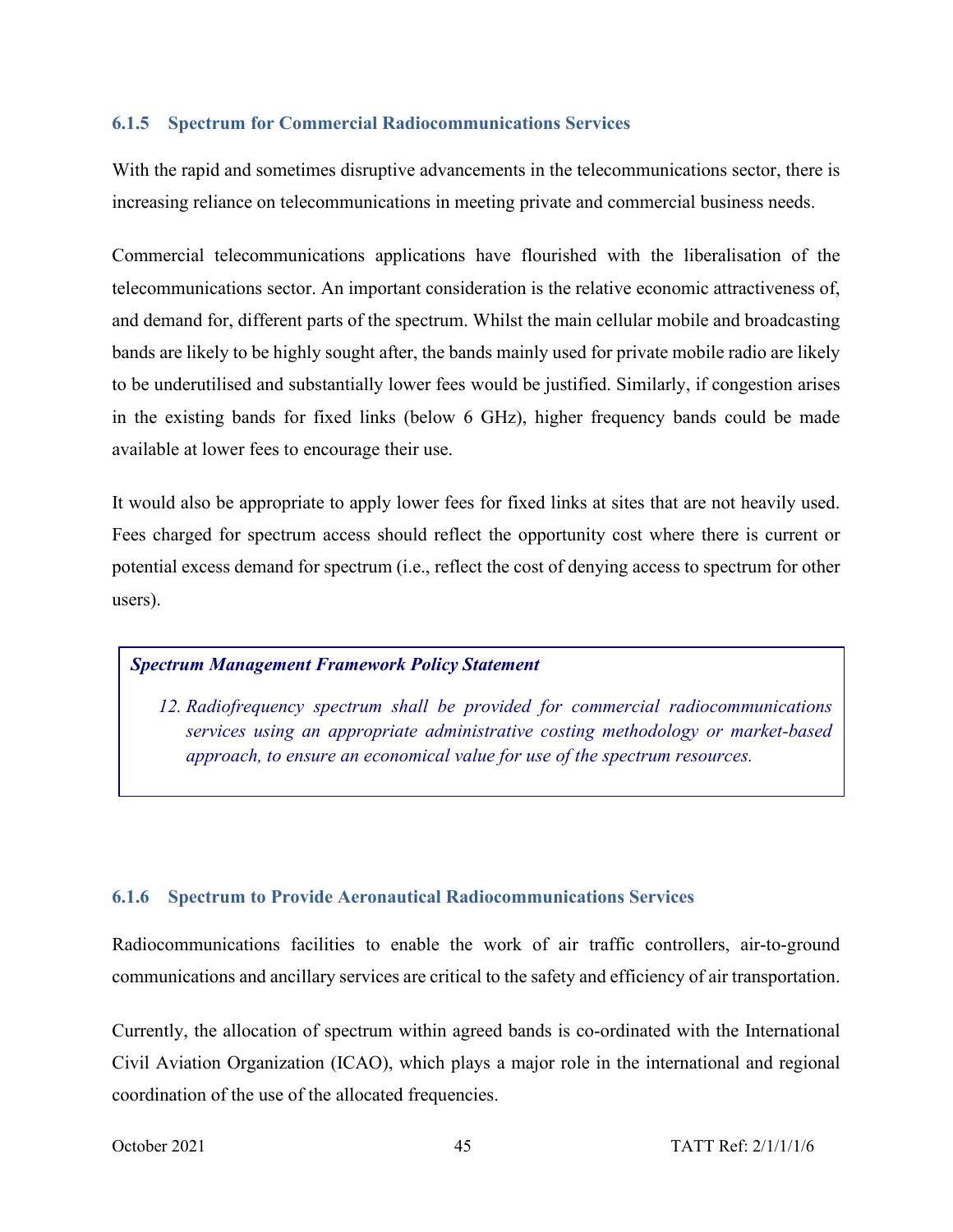The aeronautical spectrum is generally allocated internationally for the exclusive use of the service and, given the safety-critical nature of the service, cannot be shared by other users. The Authority's role in regard to these services is essential to ensuring that the spectrum is protected in accordance with ITU and ICAO regulations and that effective enforcement action is taken in the case of any interference or other infringement arising.

### *Spectrum Management Framework Policy Statements*

- *13. Radio frequency spectrum shall be provided for aeronautical radiocommunications services, using an administrative cost recovery methodology.*
- *14. The Authority shall recognise all international and regional radio frequency spectrum allocated to aeronautical services.*

#### **6.1.7 Spectrum for Maritime Radiocommunications Services**

Maritime radiocommunications services are required for a variety of purposes including:

- i. Global Maritime Safety and Distress System (GMDSS) and Safety of Life at Sea (SOLAS)
- ii. Radio navigation
- iii. Weather warnings
- iv. Commercial use
- v. Leisure
- vi. Coast station operations
- vii. Port operations

A range of frequency bands, including MF, HF, VHF and UHF, and satellite bands are used to provide the above maritime services.

The maritime spectrum is generally allocated internationally for the exclusive use for maritime communication and, given the safety-critical nature of the service, the spectrum cannot be shared by other users. The Authority's role with respect to maritime services is essentially to ensure that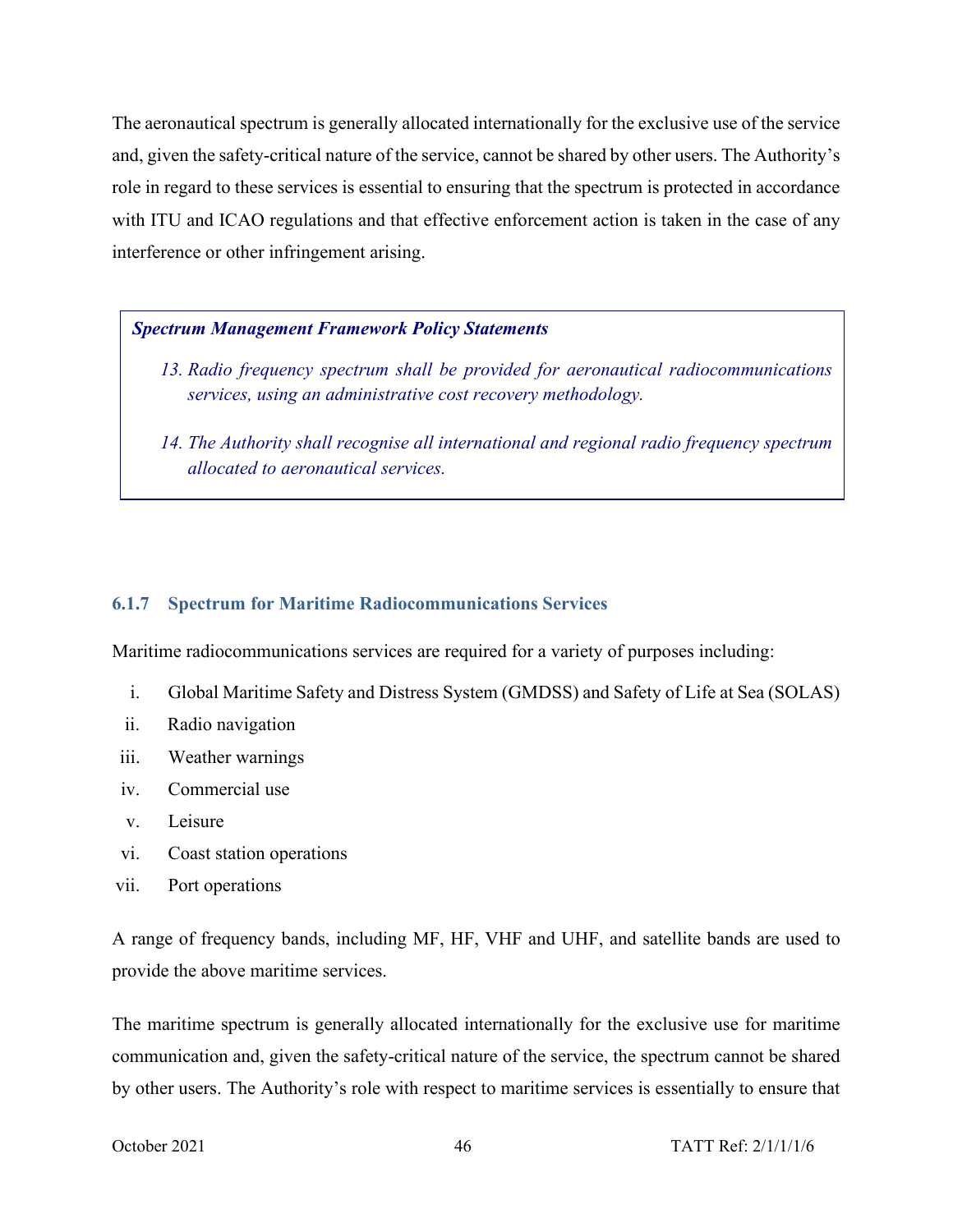the spectrum is protected in accordance with ITU and International Maritime Organization (IMO) regulations and to take effective enforcement action in the case of any interference or other infringement arising.

#### *Spectrum Management Framework Policy Statements*

- *15. Radio frequency spectrum shall be provided for maritime radiocommunications services, using an administrative cost recovery methodology.*
- *16. The Authority shall recognise all international and regional radio frequency spectrum allocated to maritime services.*

## **6.1.8 Spectrum for Amateur Radio and Other Experimental Purposes**

Internationally, amateur radio operators have been allocated radio spectrum in various frequency bands to undertake non-commercial radiocommunications activities including experimental work. Many of the allocations are on a secondary basis and may be shared with other users.

The benefits of amateur radio include fostering technical radio skills that may be of subsequent value to the commercial or state sectors, as well as a potential emergency response role. The spectrum shall be made available to radio amateurs consistent with international practice.

Trinidad and Tobago, a Member State of Inter-American Telecommunication Commission (CITEL), became a party to the Inter-American Convention on an International Amateur Radio Permit (IARP Convention) by accession on August 16, 2001. The Authority will adhere to the articles of the IARP Convention and any subsequent revisions or amendments to which Trinidad and Tobago is a party.

The Authority recognises IARPs issued by the other Member States in accordance with the IARP Convention. Visiting amateur radio operators who hold a valid IARP and wish to operate their equipment during their stay in Trinidad and Tobago will be permitted to do so, subject to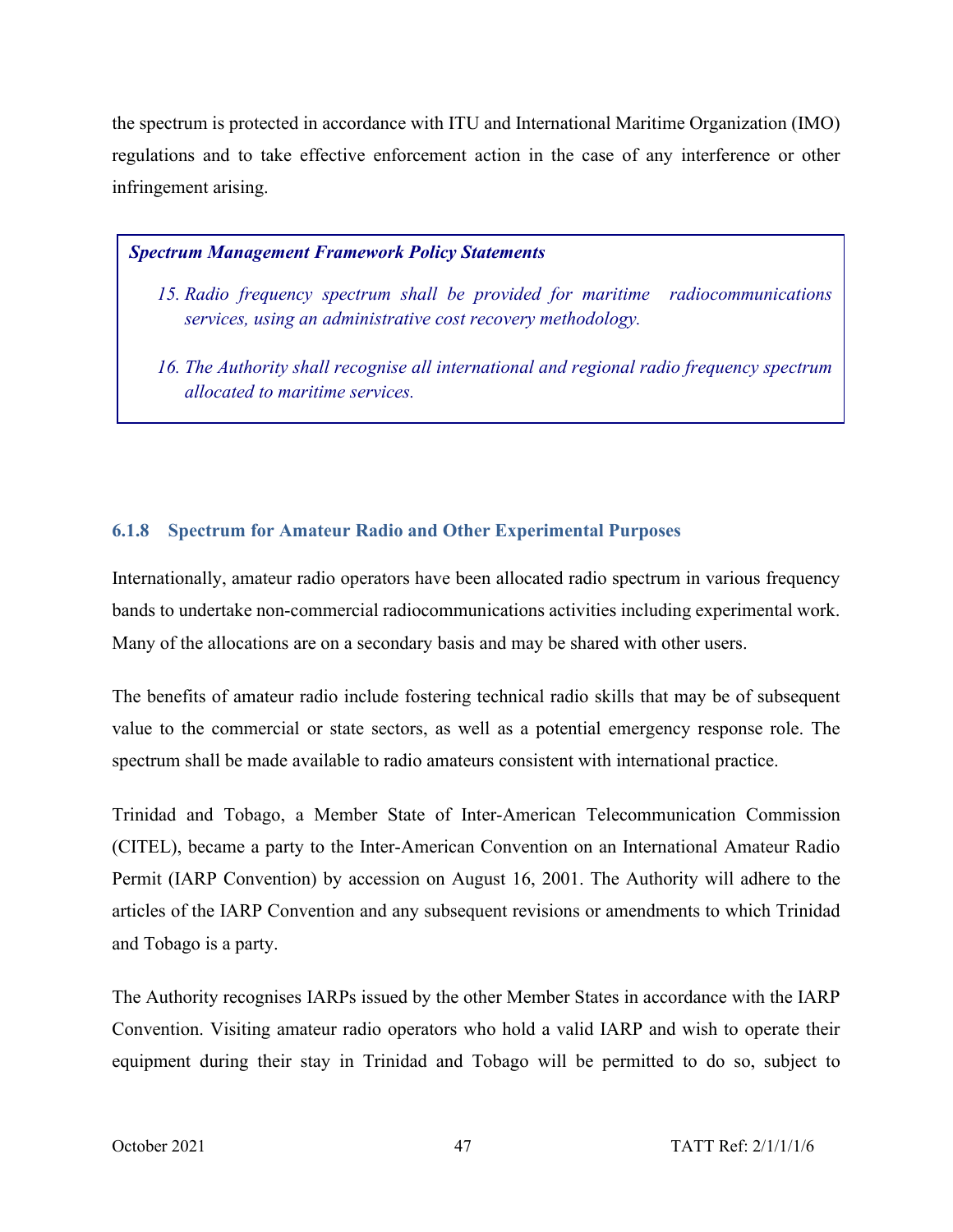procedures defined by the Authority in the *Framework for the Authorisation of Amateur Radio Services*.

### *Spectrum Management Framework Policy Statements*

- *17. Radio frequency spectrum will be provided for amateur radio operations, using an administrative cost recovery methodology.*
- *18. The Authority shall adhere to the articles of the IARP Convention and any revisions or amendments to which Trinidad and Tobago is a party .*

## **6.1.9 Spectrum for Private Non-commercial Radiocommunications Services**

The use of radiocommunications equipment is part of everyday life – from the ubiquitous mobile telephone and the home cordless telephone to the car alarm system. Spectrum resources will need to be made available to facilitate this widespread use of radio technology. Generally, these radio devices operate at relatively low power levels and use the shared spectrum.

The Authority has developed a Class Licensing Regime to allow for the use of low power, low interference potential and mass-market consumer devices which operate within specific technical and operational parameters.

The class licensing process is a simplified authorisation process that imposes minimal administrative and financial burdens on the Authority and users of devices deemed to be class licensed. A class licence will authorise users of such devices to operate in designated spectrum band(s) on a shared basis.

## *Spectrum Management Framework Policy Statement*

*19. Radio frequency spectrum shall be made available for private non-commercial radiocommunications services, in accordance with the Authority's Class Licensing Regime.*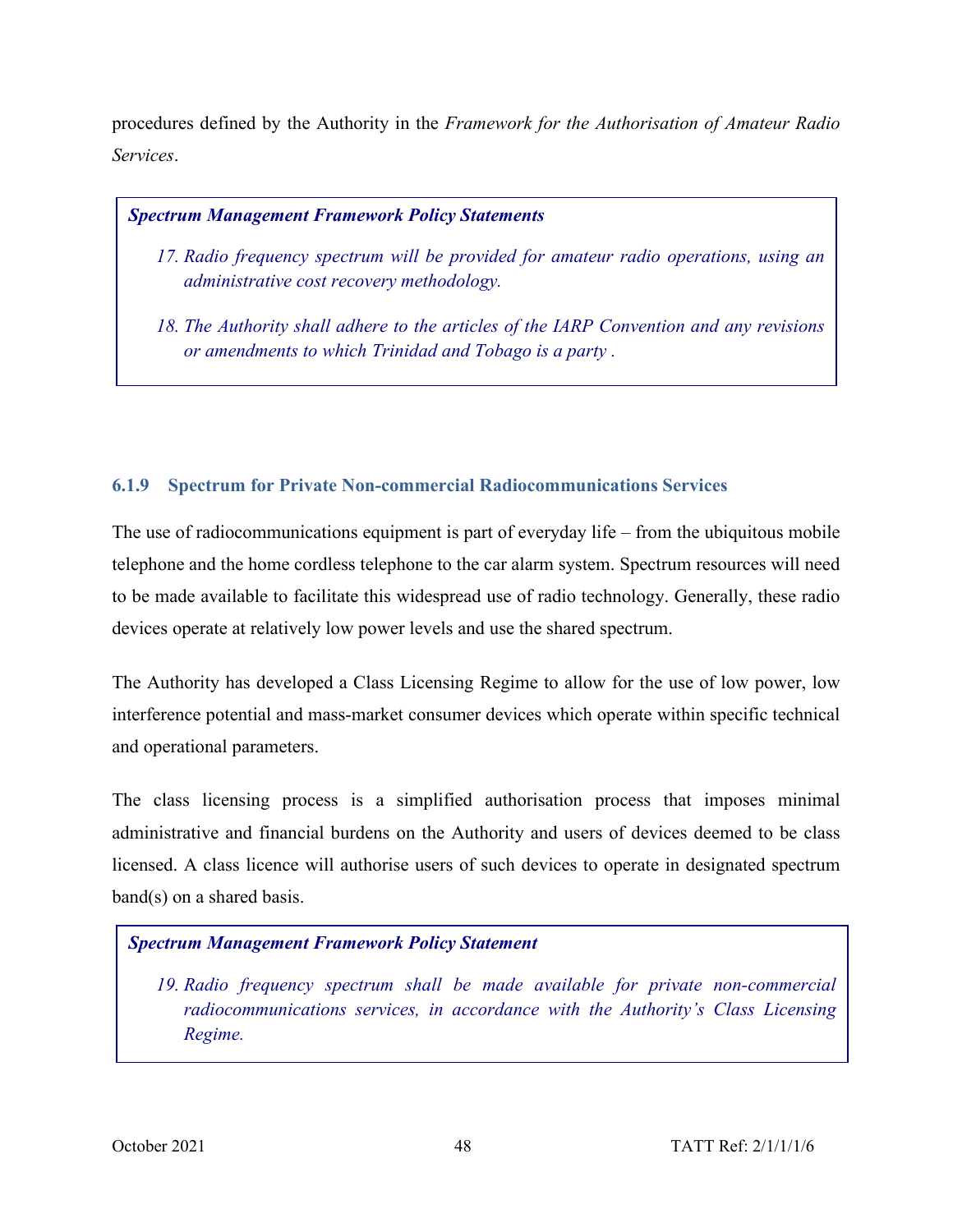#### **6.1.10 Spectrum for Emerging Radiocommunications Services**

There are significant developments taking place in the global marketplace with respect to the establishment of new standards and technologies to enable the delivery of wideband telecommunications and broadcasting services via wireless access/delivery systems. In many cases, the provision of these standards and technologies is being fostered by regulatory bodies through a "soft" regulatory regime that facilitates a less costly and easier deployment of systems.

It is anticipated that such systems will greatly assist in the development of the national telecommunications infrastructure and will contribute to the ready access of telecommunications services, thereby contributing to the overall improvement of the country's IDI.

### *Spectrum Management Framework Policy Statement*

*20. Radio frequency spectrum shall be made available for enhancing the delivery of emerging radiocommunications services within an enabling spectrum licensing framework.*

# **6.2 Spectrum Authorisation**

One of the main purposes of managing the spectrum is to increase the social gains from its use while avoiding interference between different users. How this is achieved has changed in recent years, as countries transition from more constrained models to more market-based ones. Instead of a one-size-fits-all solution, most countries are currently implementing a mix of policies that will ensure more efficient use of the spectrum.

The technologies outlined in section 3 show great promise in how to make more effective use of the spectrum. These technologies can only be implemented if current regulatory models support or allow their use. SMAs, engineers and economists must understand the implications of technologies and how regulatory regimes will have to adapt if new and emerging technologies are going to succeed.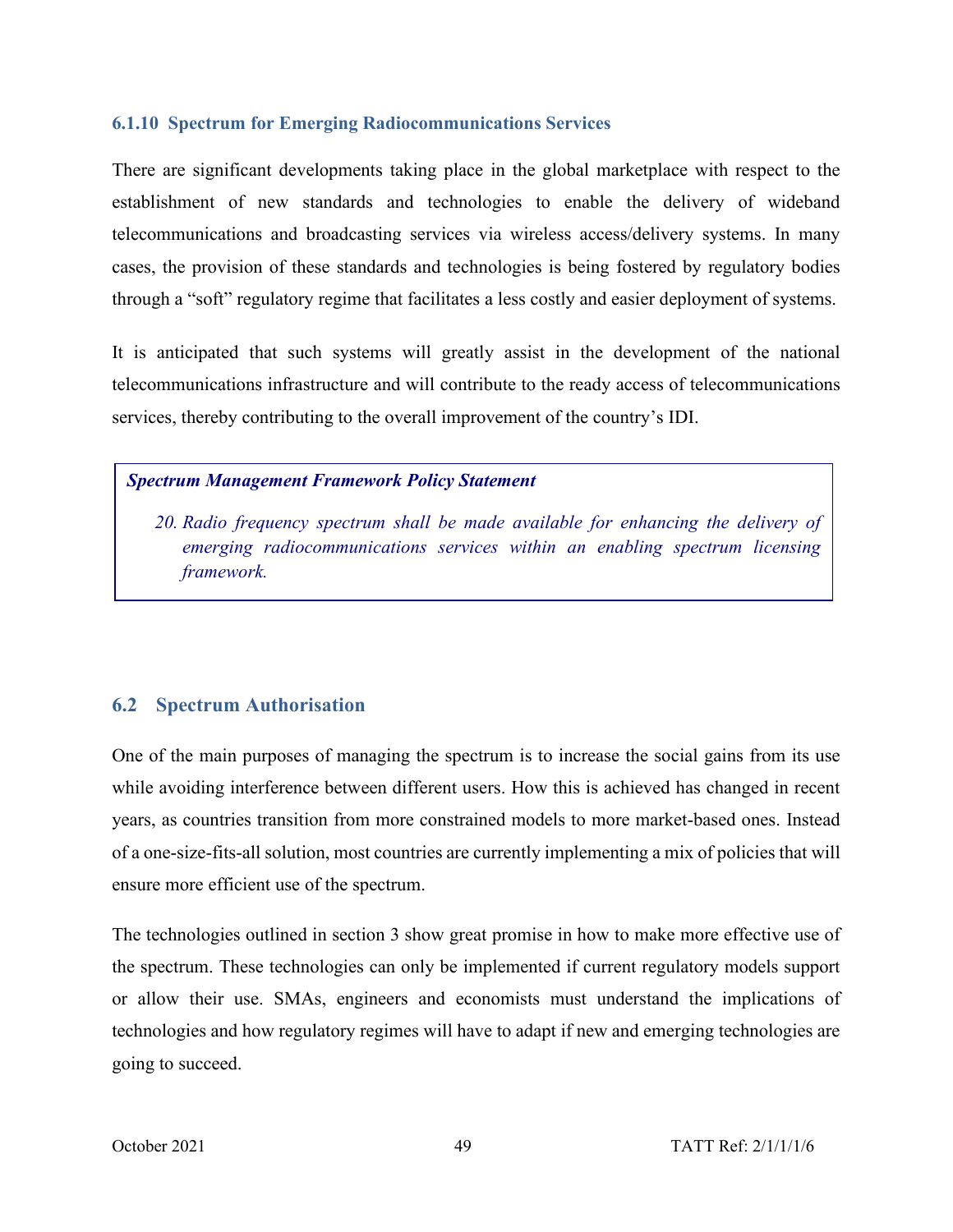In recent years, the authorisation toolbox used by SMAs has been enriched by the addition of licensing schemes that allow various arrangements and degrees of shared use of the spectrum resources. The Authorised Shared Access/Licensed Shared Access (ASA/LSA) is an example of a framework that is currently being discussed at international forums. It proposes a sharing scheme in which a dedicated spectrum should be assigned by either the incumbent user or by the licensee, in any given place at any given time.

The emergence of these new licensing schemes that promote the various forms and degrees of organised sharing of the spectrum resources has gradually reduced the uncertainty between the traditional polarised approaches of exclusive licensing versus licence exemption.

A critical decision for the Authority and other Region 2 administrations is balancing the trade-offs between the different spectrum authorisation approaches. As a light-touch regulator, the Authority's preference is to adopt a mixed or flexible approach, allowing market forces to prevail to ensure the continued development of wireless communications services and applications.

## **6.2.1 Frequency Assignment and Licensing**

A key to increasing the overall efficiency of spectrum utilisation is through better sharing, enabled by continued international collaboration and innovation in the management of the radio spectrum. The mixed or hybrid assignment framework offers a modernized approach for the management of the spectrum and conveys a new trend in which different frameworks are merged.

In applying the mixed or hybrid model, also known as the flexible approach, the Authority shall use market mechanisms for spectrum assignment, accord freedom in the choice of technologies and services, and separate universal service obligations from licence terms.

The Authority is of the view that the spectrum should be free of technology and usage constraints as far as possible. Policy constraints shall only be used where they can be justified. However, although some flexibility will be allowed, that flexibility shall be measured to ensure that national policy objectives and international obligations are still maintained. As a result, the Authority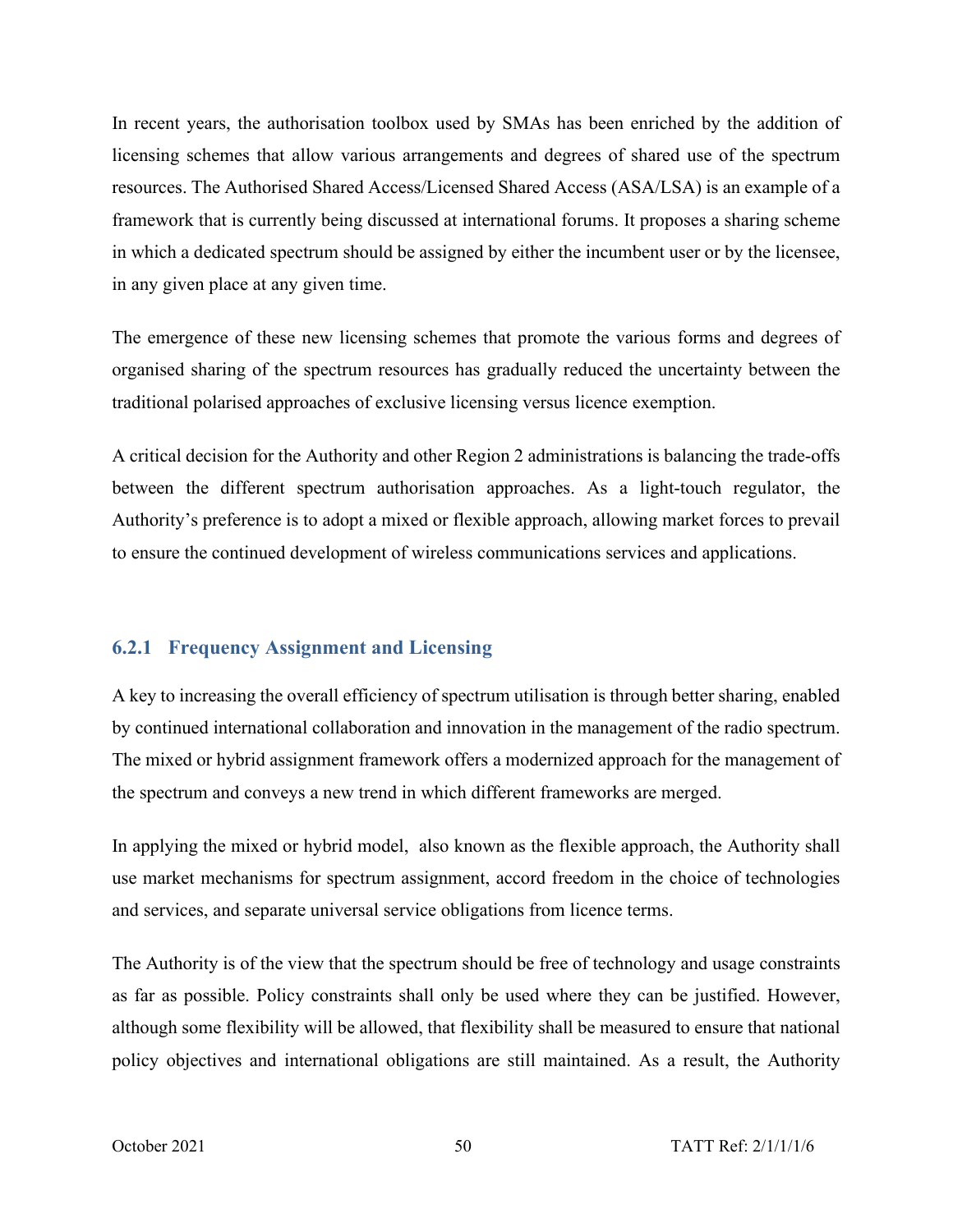intends to adopt licensing practices that are based on a market-oriented system (flexible approach), supported by institutional best practices, such as:

- i. Setting up an efficient spectrum management system achieving streamlined and efficient spectrum management on both the short-term and long-term basis. This involves allocating, allotting and assigning spectrum licences in an economical and efficient manner, relying on market forces, economic incentives and technical innovations
- ii. Ensuring transparency of the spectrum management operations promoting transparent, non-discriminatory, economically efficient and effective spectrum management policies, that provide regulatory certainty.
- iii. Adhering to the principle of technological neutrality and flexible spectrum use *–* promoting wireless innovation by creating conditions for the development of new services, reducing investment risks and stimulating competition among different technologies, including facilitating new competitors' entry into the market.
- iv. Managing the availability and use of spectrum facilitating the timely introduction of new applications and technology, while protecting existing services from harmful interference; ensuring the most efficient use of radio spectrum.
- v. Harmonising regional and global spectrum standards aligning domestic spectrum policies with internationally recommended standards, to achieve faster take-up of new bands and economies of scale.
- vi. Promoting affordable and fair access to the spectrum reducing financial barriers for new entrants into the wireless market and guiding the development of wireless technologies, especially in less developed areas.
- vii. Ensuring that all wireless players have equitable and fair access to spectrum resources.
- viii. Coordinating shared spectrum use the key to increasing the efficiency of overall spectrum utilisation is through better sharing, enabled by emerging technologies that promote spectrum sharing, continued international collaboration and innovation in spectrum management.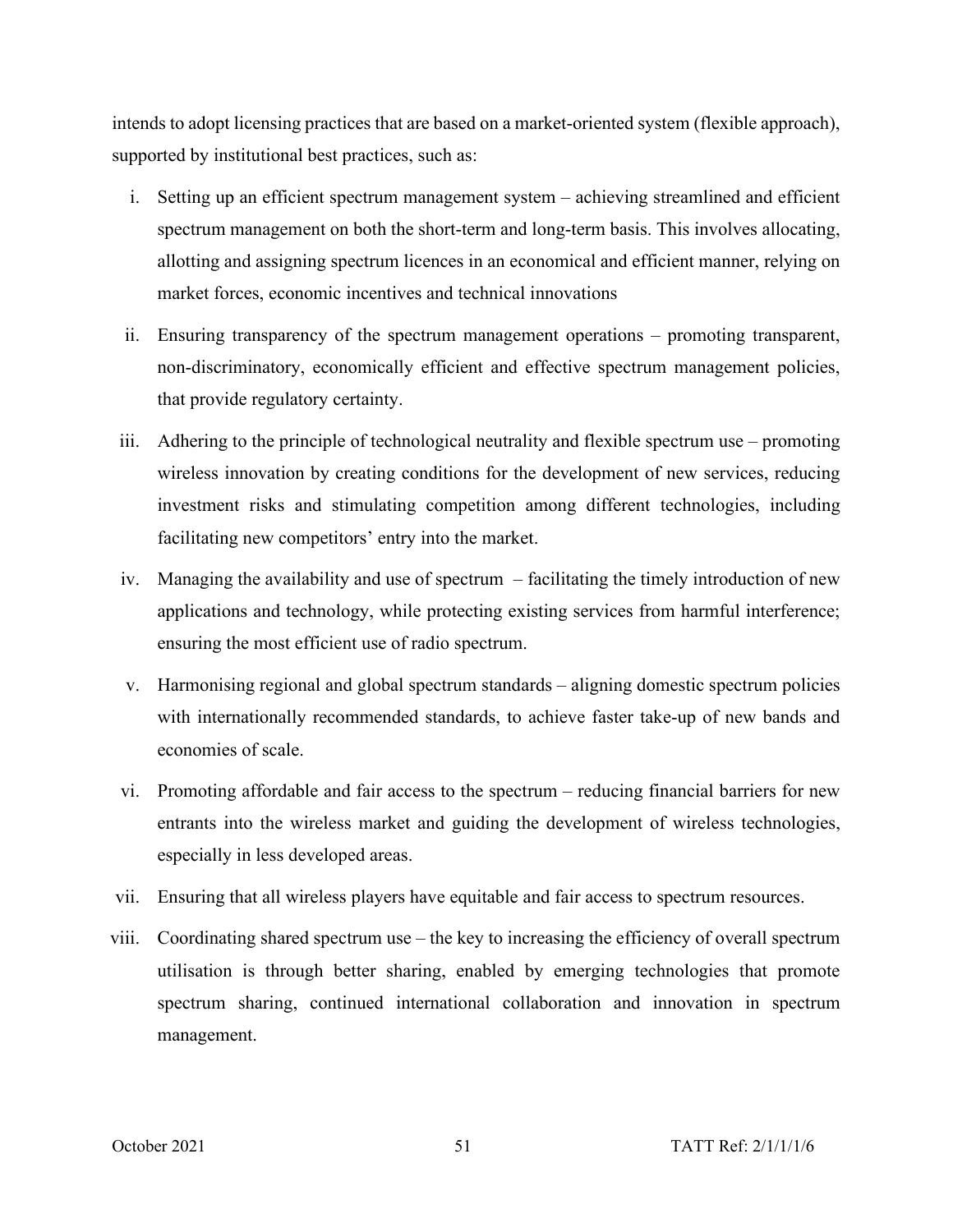ix. Monitoring and controlling spectrum use *–* monitoring, market supervision and enforcement are becoming increasingly integrated fields of operation. Most countries have some monitoring facilities at or near their headquarters as well as a set of regional stations spread throughout the country.

Under the mixed or flexible approach, licensing is currently the mainstream spectrum management approach for mobile broadband, providing the certainty of a dedicated spectrum to support over 8.1 billion connections and almost 5 billion unique subscribers (ITU 2017).

A licence may be granted to an operator at a particular location or for a defined geographical area(s) (niche, major or national), authorising the operation of a station(s) in this/these location(s) or area(s). The licensee secures rights for the transmission of signals and the protection of their reception from interference for a specified period.

All licences are technology-neutral. Frequency coordination enables efficient use of the spectrum between several licensees. It also enables spectrum sharing between different licensed services (e.g., point-to-point links and earth stations).

Figure 3 depicts the hierarchical view of the new spectrum access licensing approach adopted by the Authority, allowing for a degree of organised sharing and the efficient management of the radio spectrum resources. Figure 4 summarises the current authorisation regime and new authorisation regime.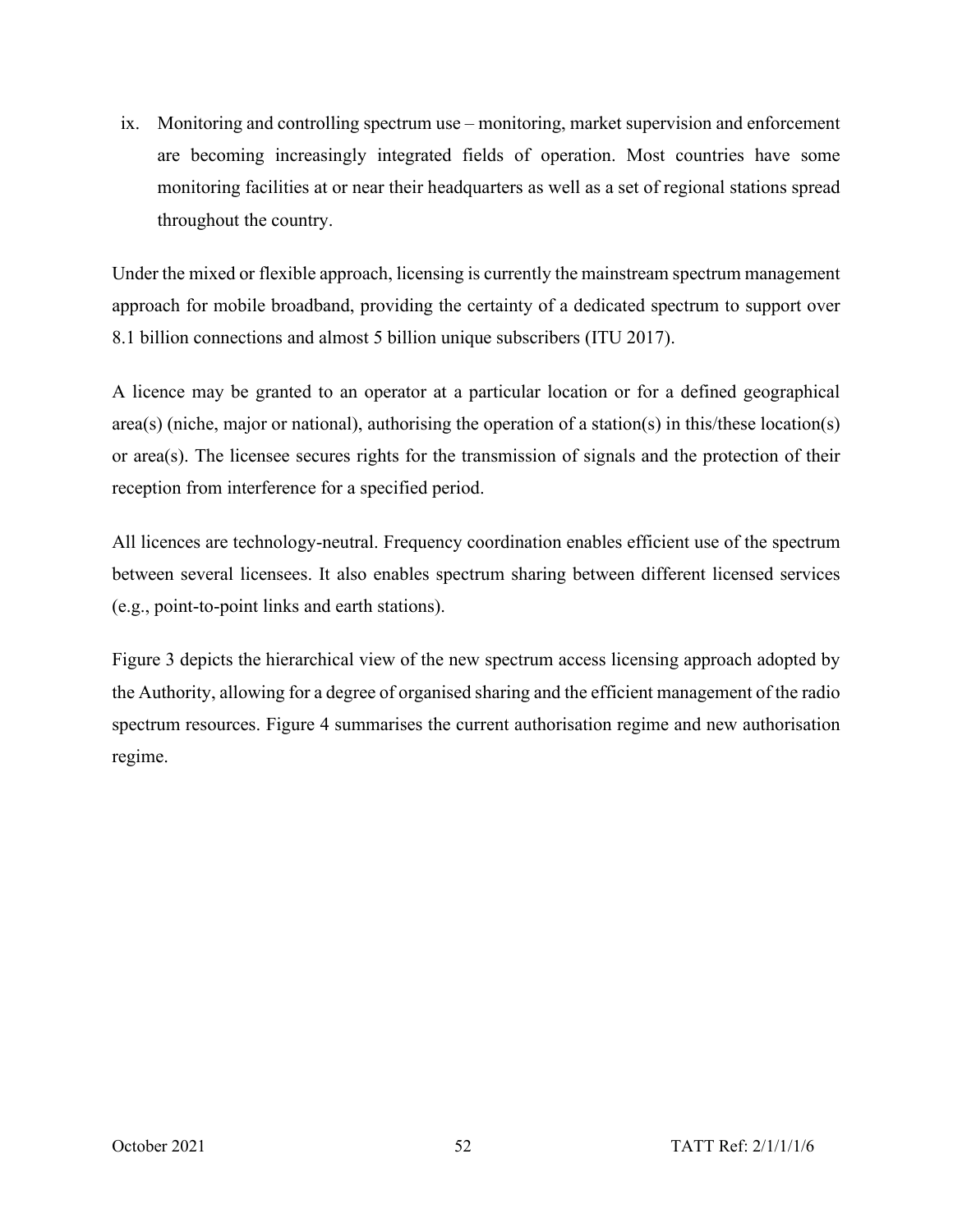

Figure 3: Hierarchical view of the new authorisation approach (Source – US PCAST report 2012)

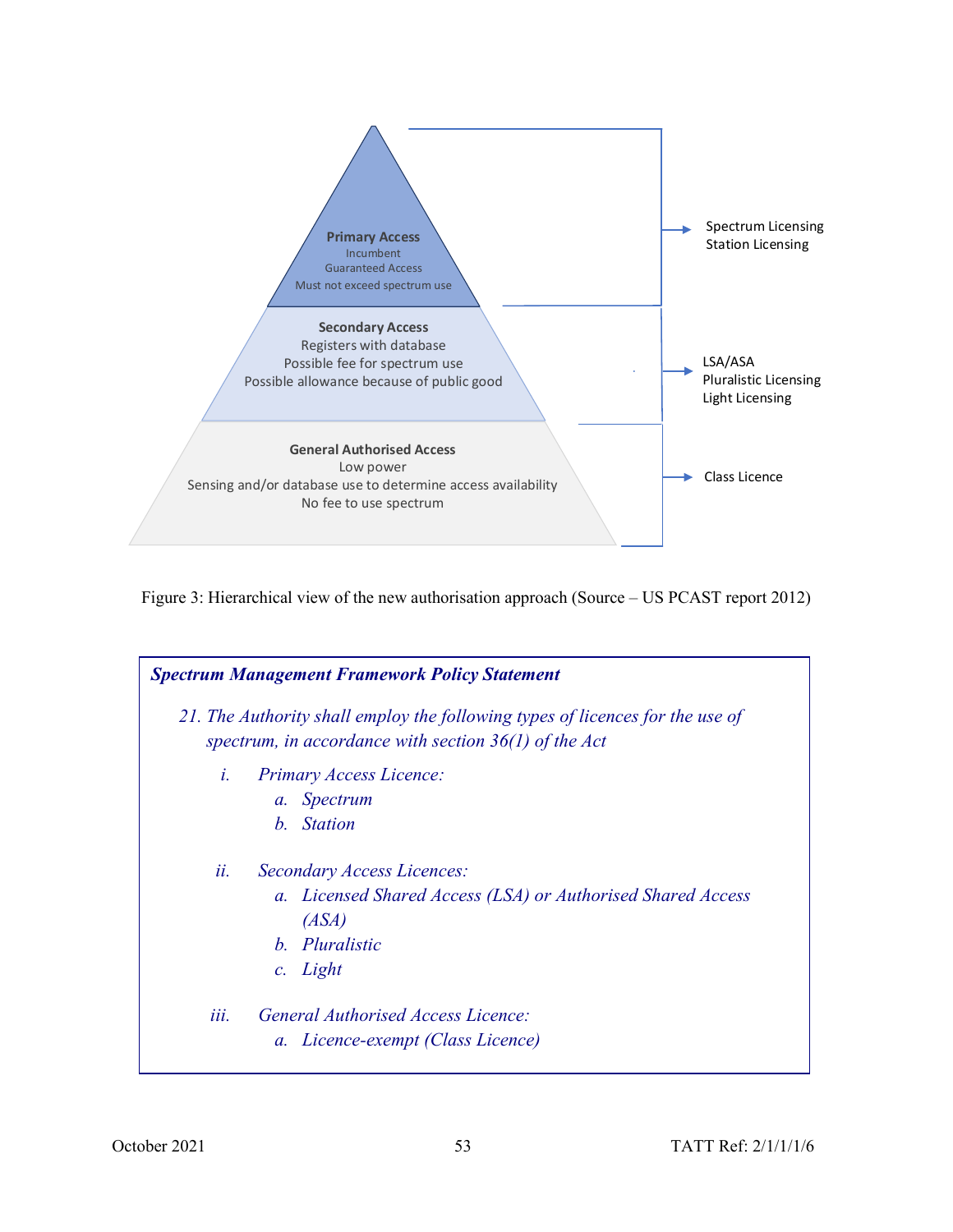

Figure 4: Current authorisation regime vs new authorisation regime

## **6.2.1.1 Primary Access Licences**

## **6.2.1.1.1 Spectrum Licence**

Spectrum licensing, also known as exclusive licensing, is a common model used by most countries in Region 2 in the assignment of spectrum. Under certain minimal conditions, countries like Canada and the United States issue spectrum licences to authorise the use of a specific frequency/frequencies or a frequency block(s) within a defined geographic area(s). Once authorised, licensees are permitted to establish and modify their radiocommunications networks while adhering to the conditions of the spectrum licence.

Exclusive frequency assignments under a spectrum licence should not be interpreted as a reason to preclude other productive uses of spectrum capacity in areas or at times where the primary use is dormant or where underutilised capacity can be shared. The assignment of the spectrum on a secondary exclusive basis shall be accommodated where practical.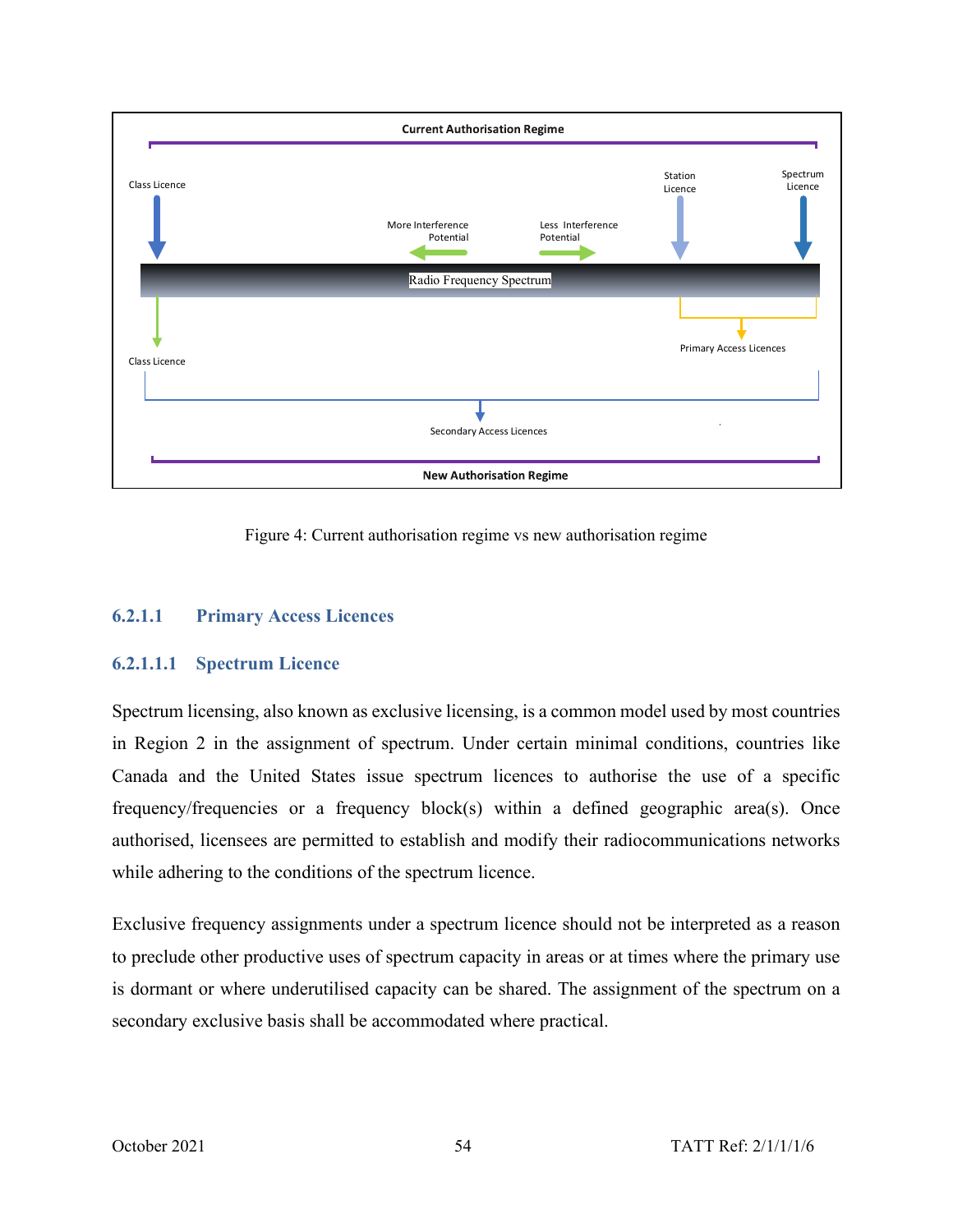The spectrum licence was created to allow licensees or, in some cases, persons authorised by a licensee, to operate radiocommunications devices within a specified frequency band (and/or time and/or geographic area, as required).

The rights and obligations associated with a spectrum licence granted to mobile network operators (MNOs) are included in the concession granted to MNOs by the Authority (e.g., coverage obligations).

The established regulatory environment in Trinidad and Tobago provides the long-term predictability for spectrum licensees and helps incentivise the large investment necessary for network rollout. This is important to enable mobile broadband coverage in rural areas where the business case for service provision can be challenging due to sparse populations.

Additionally, spectrum licences allow for better assurance of interference protection, provide certainty to operators in terms of guaranteed access to spectrum, and enable higher power output, all of which help improve coverage and also incentivise network investment.

#### *Spectrum Management Framework Policy Statements*

- *22. Authority shall utilise a primary access licence type (spectrum licence) to authorise the exclusive assignment of spectrum for the operation of radiocommunications systems within a specified frequency band under specific conditions on a technologyneutral basis, i.e., no restrictions will be placed on the type of technology used.*
- *23. Spectrum licences shall be used to authorise the offering of public or closed user group telecommunications or broadcasting services*
- *24. exclusive assignment under a spectrum licence shall mean the right to use the spectrum without precluding other productive uses of the spectrum, in areas or at times where the primary use is dormant, or where underutilised capacity can be shared.*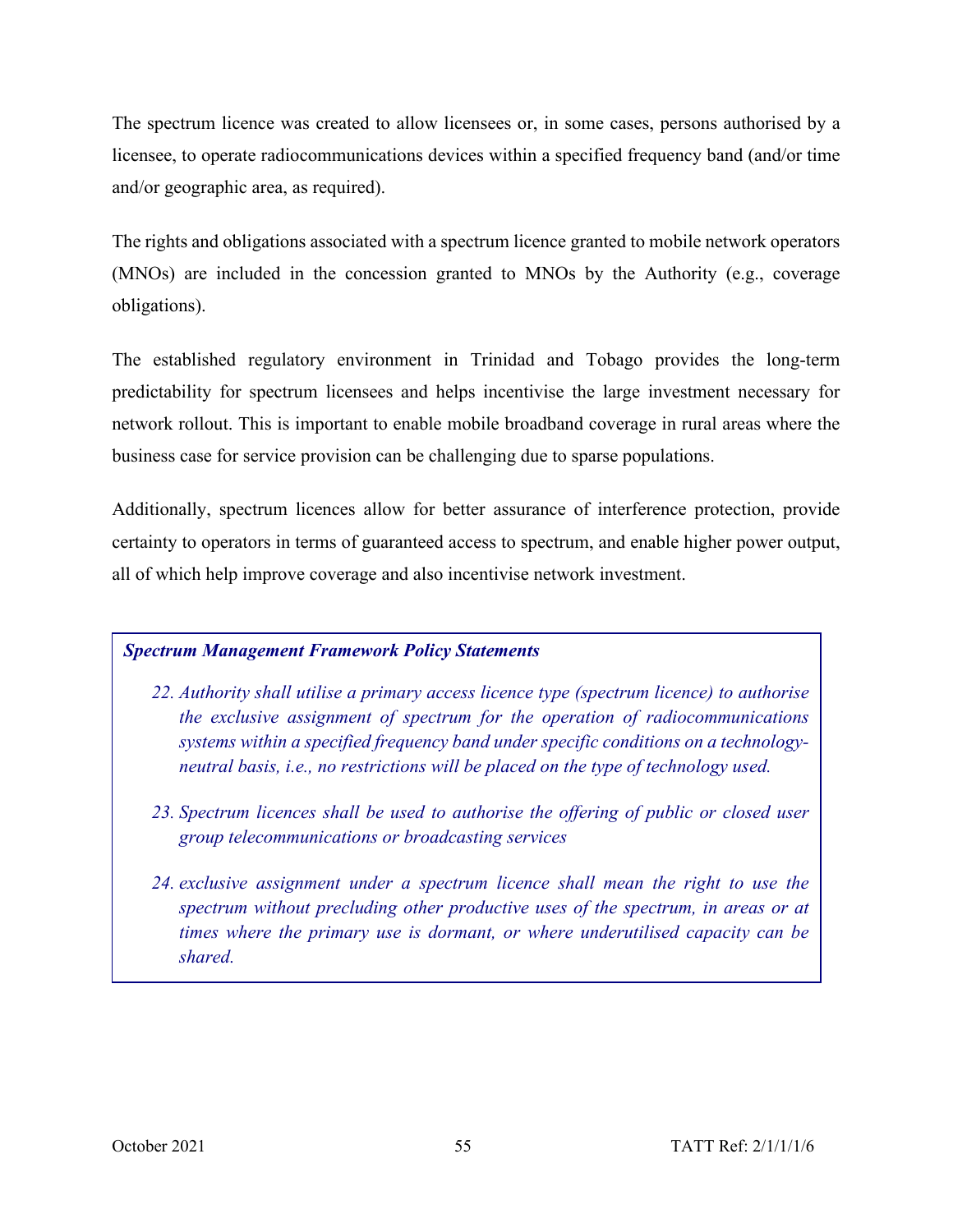#### **6.2.1.1.2 Station Licence**

A station licence applies to a radiocommunications service that requires the use of a specific location, technical standard, equipment and/or frequencies to achieve the purpose of the radiocommunications service or to facilitate coexistence with other radiocommunications services.

A station licence authorises the licensee to operate the station(s) specified in the licence in accordance with the Act, regulations and the conditions of the licence. A station licence may be one of the following:

- i. an assigned frequency licence (i.e., frequency is allocated to users)
- ii. a non-assigned frequency licence (i.e., frequencies are shared with other users, no frequency allocated to users).

A radiocommunications service operating under a station licence cannot be changed or modified with respect to any of the particulars mentioned in the licence, including the radiocommunications equipment, the operating radio frequencies, and the location where the station is installed.

#### *Spectrum Management Framework Policy Statements*

- *25. The Authority shall utilise a primary access licence type (station licence) for the exclusive assignment of spectrum to authorise the use of one or more specific radio stations in accordance with specific conditions.*
- *26. A station licence shall apply where the radiocommunications service requires the use of a specific location, technical standard, equipment and/or frequencies within a frequency band in order to achieve the purpose of the radiocommunications service or to facilitate coexistence with other radiocommunications services.*

#### **6.2.1.2 Secondary Access Licences**

Figure 5 highlights the secondary access licence types that allow for a degree of organised sharing and the efficient management of the radio spectrum resources.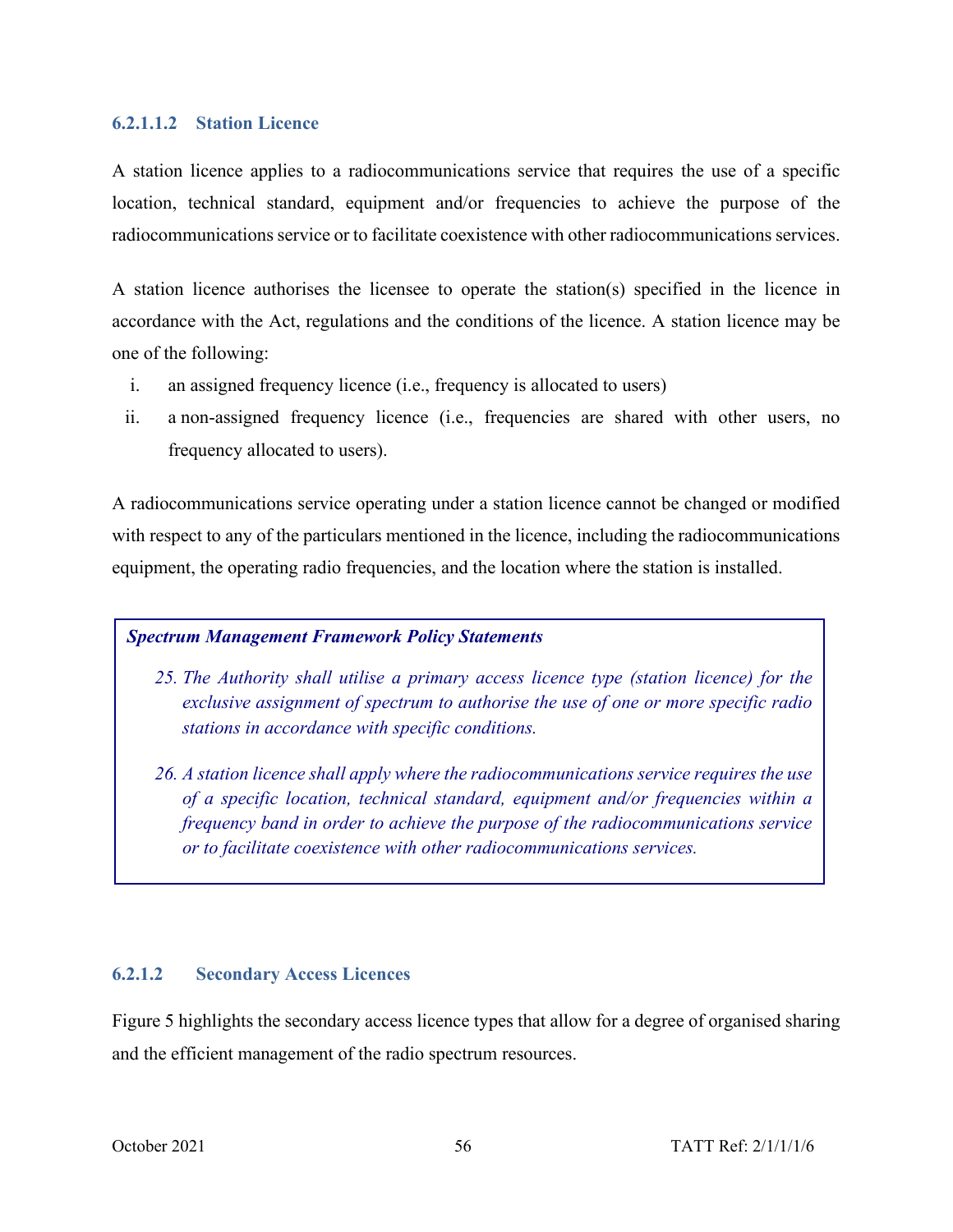

Figure 5: Secondary access licences

### **6.2.1.2.1 Licensed Shared Access (LSA) Licence**

Licensed Shared Access (LSA,) also known as Authorised Shared Access (ASA), is defined as "a regulatory approach aiming to facilitate the introduction of radiocommunication systems operated by a limited number of licensees under an individual licensing regime in a frequency band already assigned or expected to be assigned to one or more incumbent users. Under the Licensed Shared Access (LSA) approach, the additional users are authorised to use the spectrum (or part of the spectrum) in accordance with sharing rules included in their rights of use of spectrum, thereby allowing all the authorised users, including incumbents, to provide a certain Quality of Service (QoS)" (EC 2013).

LSA allows for the shared use of the spectrum using cognitive radio techniques (i.e., geolocation combined with spectrum databases). Under a specific regulatory framework, the non-mobile incumbent could allow a mobile operator non-interfering use of part of its assigned spectrum, pursuant to a commercial agreement with the incumbent, and subject to the terms defined by the relevant government authority.

In Trinidad and Tobago, a spectrum licence (exclusive licence) lasts for 10 years and applies to a frequency block on a national basis. An example of such licensed use is the 2.5 GHz spectrum for the provision of BWA services. Under the LSA concept, existing BWA spectrum user(s) ("the incumbent(s)") would share spectrum with one or several MNOs licensed as LSA users ("LSA licensee(s)"), in accordance with a set of pre-defined conditions. These conditions may be static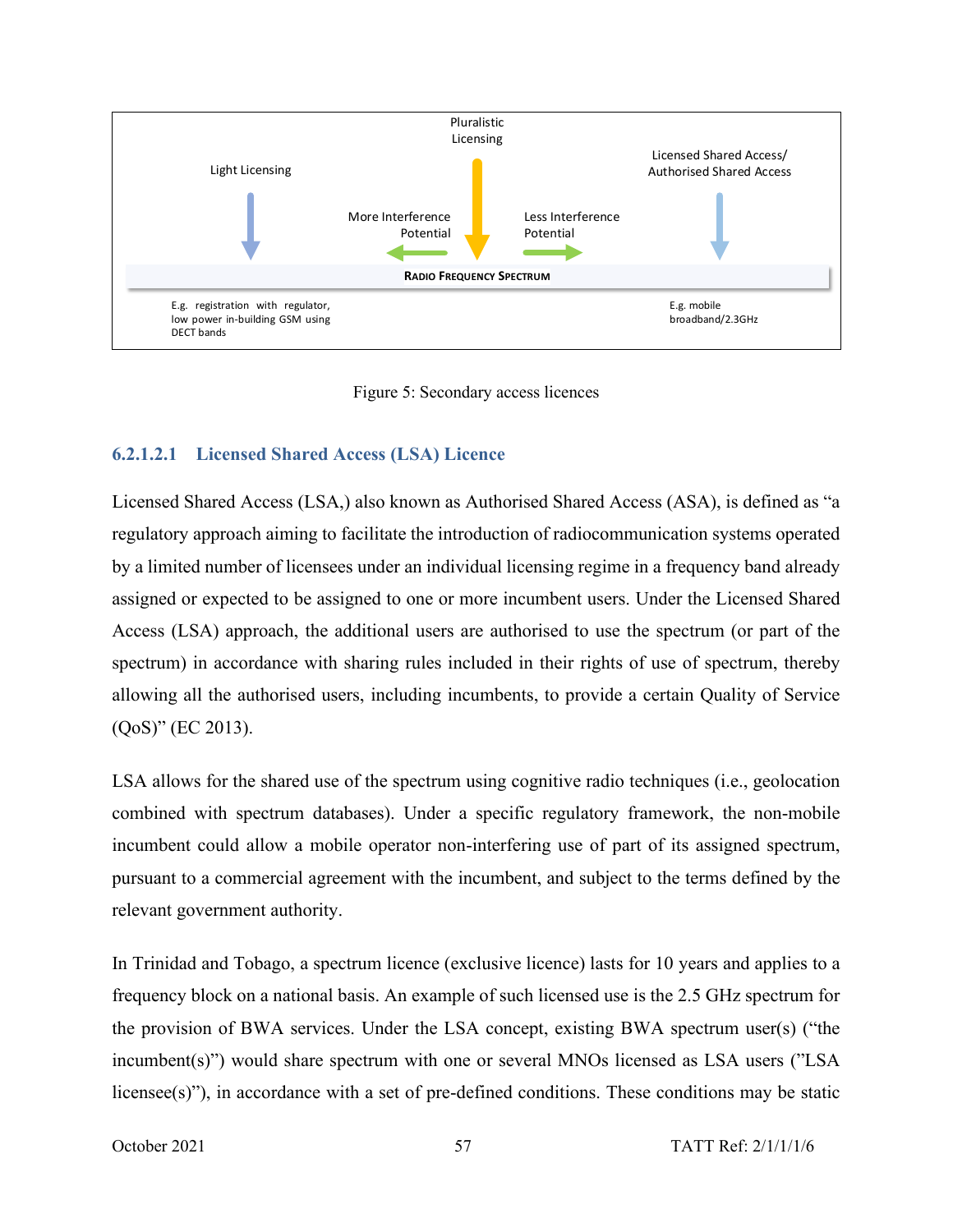(e.g., specific exclusion zone or time allowed for operation) or dynamic (e.g., geographic/time sharing, on-demand authorisation by LSA licensees, or on-demand restrictions imposed by incumbents).

A key benefit for MNOs is that the LSA approach enables them to have faster access to a new spectrum without having to wait for difficult, costly and lengthy re-farming policies, thus allowing much less conflicting scenarios (ANFR 2012).

LSA aims to ensure a certain level of guarantee in terms of spectrum access and protection against harmful interference for both the incumbent(s) and LSA licensees. Incumbent(s) and LSA licensees each have exclusive access to the spectrum at a given location at a given time.

#### *Spectrum Management Framework Policy Statements*

- *27. The Authority shall adopt the LSA type of licensing.*
- *28. LSA licences shall be issued for the frequency bands that qualify, to facilitate the introduction of new users while maintaining incumbent services in the bands.*
- *29. Minimum technical standards and conditions shall be established before the implementation of the LSA licence.*
- *30. The Authority shall determine which frequency bands to apply the LSA licensing type to, from time to time.*

#### **6.2.1.2.2 Pluralistic Licence**

In line with the emerging technologies outlined in section 3, pluralistic licensing is the latest emerging licensing concept for flexible spectrum management, under which interference is viewed as a tradeable characteristic of the spectrum.

With pluralistic licensing, licences are awarded under the assumption that opportunistic secondary spectrum access will be allowed, and that interference may be caused to the primary spectrum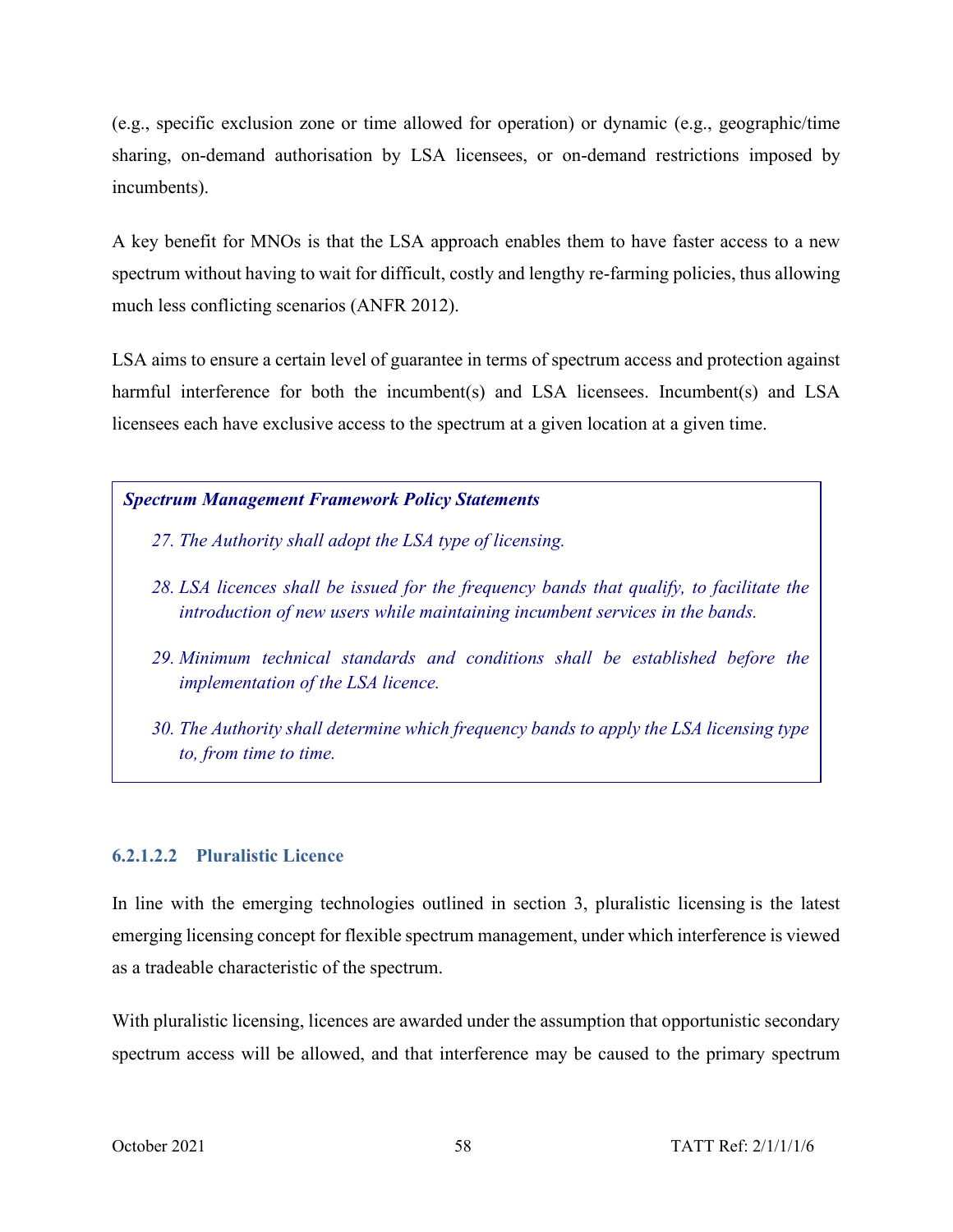holder based on defined parameters and rules that are known to the primary at the point of obtaining the licence.

Benefits of pluralistic licensing include:

- i. encouraging a more robust or better designed primary system that can cope with an increased degree/risk of interference.
- ii. allowing opportunistic spectrum use while providing any level of protection desired by the primary users.
- iii. incentivising the primary to make more efficient use of spectrum, and to make unused spectrum available, i.e., it greatly improves spectrum usage efficiency and fairness.
- iv. possible pricing mechanisms for secondary systems (e.g., at the certification stage) that might also lead to the better design of secondary systems, such as incorporating sensing for secondary awareness (i.e., better secondary coexistence).
- v. highly flexible, depending on the case-by-case deployment context (e.g., intended primary service).
- vi. highly scalable to progressive deployment in more spectrum bands.

Pluralistic licensing is a good, adaptable balance between exclusive use and licence-exempt access. Primary interference and licence fees are based on primary/secondary services (Holland, Oliver, et. al. 2012).

#### *Spectrum Management Framework Policy Statements*

- *31. The Authority shall adopt the pluralistic licensing types to incentivise primary users to make more efficient use of the spectrum.*
- *32. Pluralistic licences shall be issued for the frequency bands that qualify.*
- *33. The relevant technical conditions shall be established before the implementation of the pluralistic licence.*
- *34. The Authority shall determine which frequency bands to apply the pluralistic licensing to, from time to time.*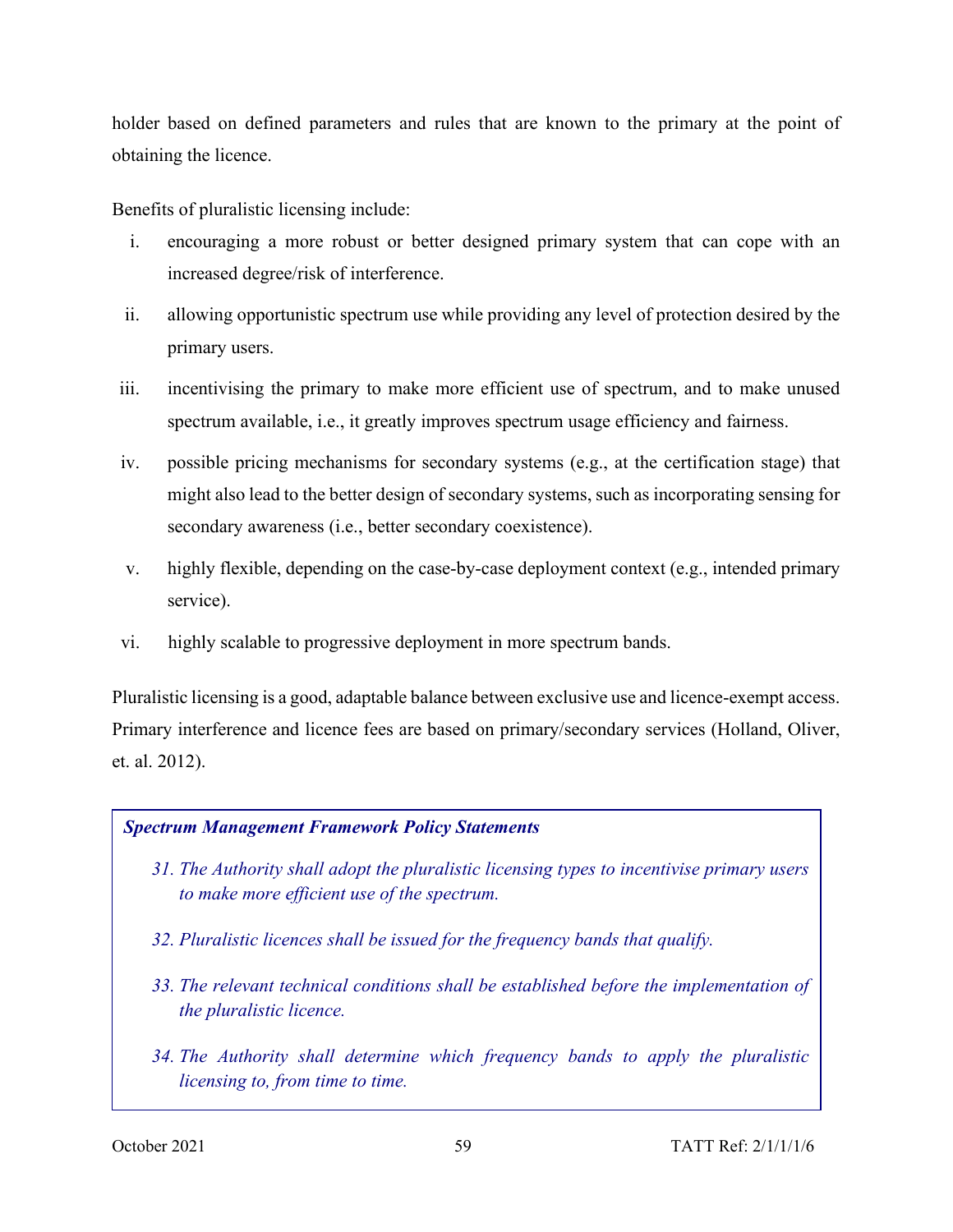#### **6.2.1.2.3 Light Licence**

Light licensing refers to a regulatory framework that combines licence-exempt use and protection of users of the spectrum. With this approach, interference is typically mediated by technical solutions rather than by the local administrator. In a light licensing framework, a user is required to obtain a non-exclusive licence to operate in a particular frequency band.

Light licensed offers another layer of security when compared to unlicensed. In a light licensed approach, the licensee pays a comparatively smaller fee for a non-exclusive license. Benefits of the light licensed approach include:

- i. reduced regulatory/administrative burden on the operator.
- ii. comparatively low licence fee as the licence is not exclusive.
- iii. fast rollout.
- iv. some moderate guarantees against interference.

### *Spectrum Management Framework Policy Statements*

- *35. The Authority shall adopt the light licence type to award non-exclusive licences which are either free or have only a nominal fee attached to them.*
- *36. Light licences shall be issued for the frequency bands that qualify.*
- *37. The relevant technical conditions shall be established before the implementation of the light licence type.*
- *38. The Authority shall determine which frequency bands to apply the light licensing to, from time to time.*

## **6.2.1.3 General Authorised Access**

### **6.2.1.3.1 Class Licence**

"Class licensing spectrum" refers to the spectrum in which access is permitted on the basis of a general licence. In some jurisdictions, class licensed frequency bands may also be referred to as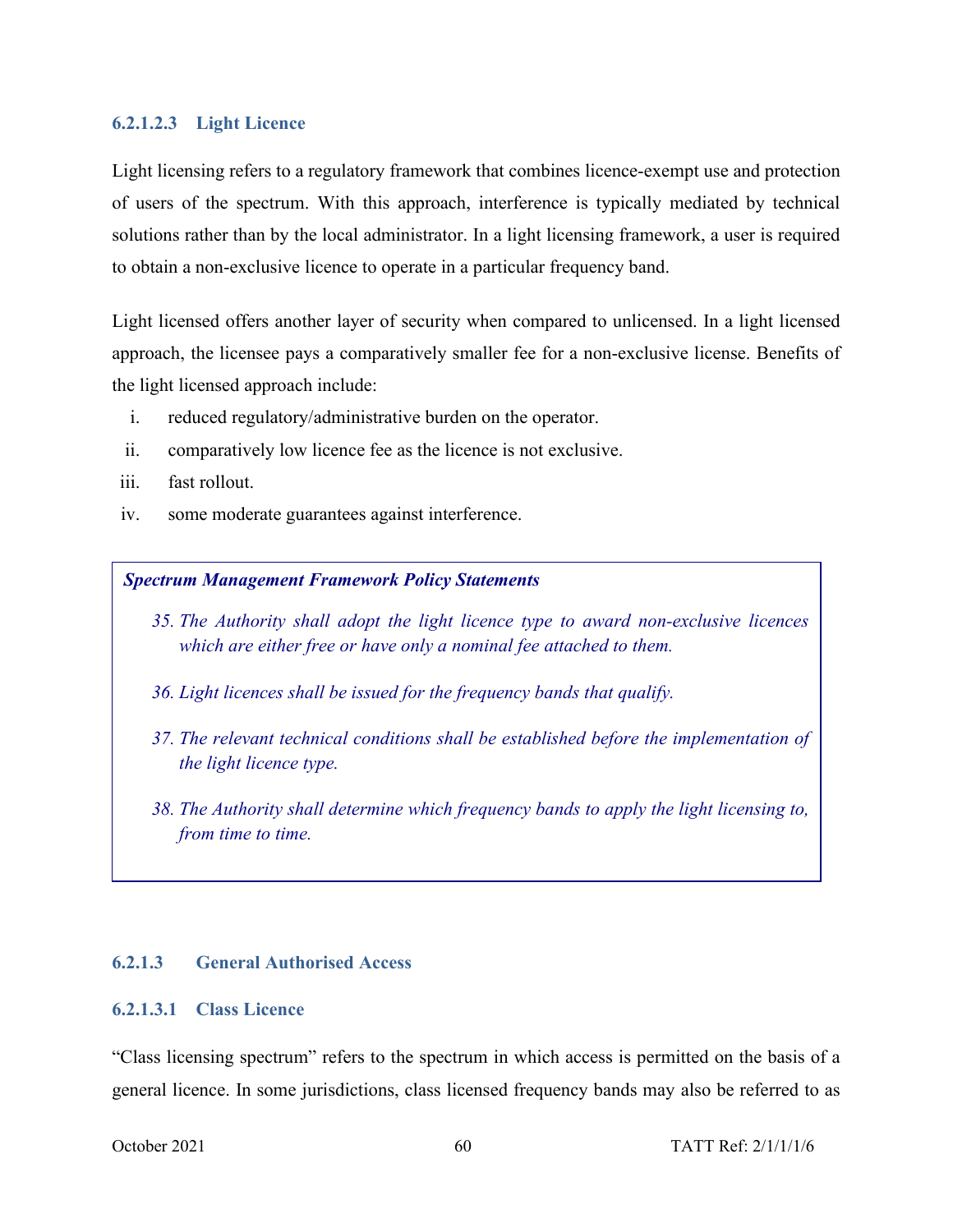"unlicensed or license-exempt" bands. The class licensed bands are inherently based on spectrum sharing among the various class licence users.

Under a class licence regime, no individual authorisation or coordination is required and no fee is payable for using the spectrum.

Access to the spectrum under a class licence is regulated solely by adherence to pre-defined regulatory parameters. These regulatory parameters are defined to ensure the protection of radio services (vertical sharing) and also to ensure equitable access between class licence radio devices (horizontal sharing).

Short-range devices (SRD) commonly fall in the class licence category. Effective access to spectrum by SRDs relies heavily on the principle of "frequency re-use" and is enabled by the lowpower operation, cluttered environment, and spectrum access mechanisms such as duty cycle limitation. Administrations have a responsibility to ensure sustainable access to SRD bands, and the impact of a change in spectrum regulations has to be duly assessed prior to decision making.

At present, in several countries, mobile network operators utilise Wi-Fi offload of the downlink data over the class licensed spectrum in the 2.4 GHz ISM band to improve network operations and user experience, and are laying the groundwork for supplemental downlink in segments of the 5 GHz band (ITU WDTC Resolution 9, 2017).

## *Spectrum Management Framework Policy Statements*

- *39. The Authority shall maintain its class licence regime for the licensing of short-range radiocommunications devices.*
- *40. The class licence shall set out the requirements regarding the permitted radiofrequency emissions and the permitted maximum power of those emissions.*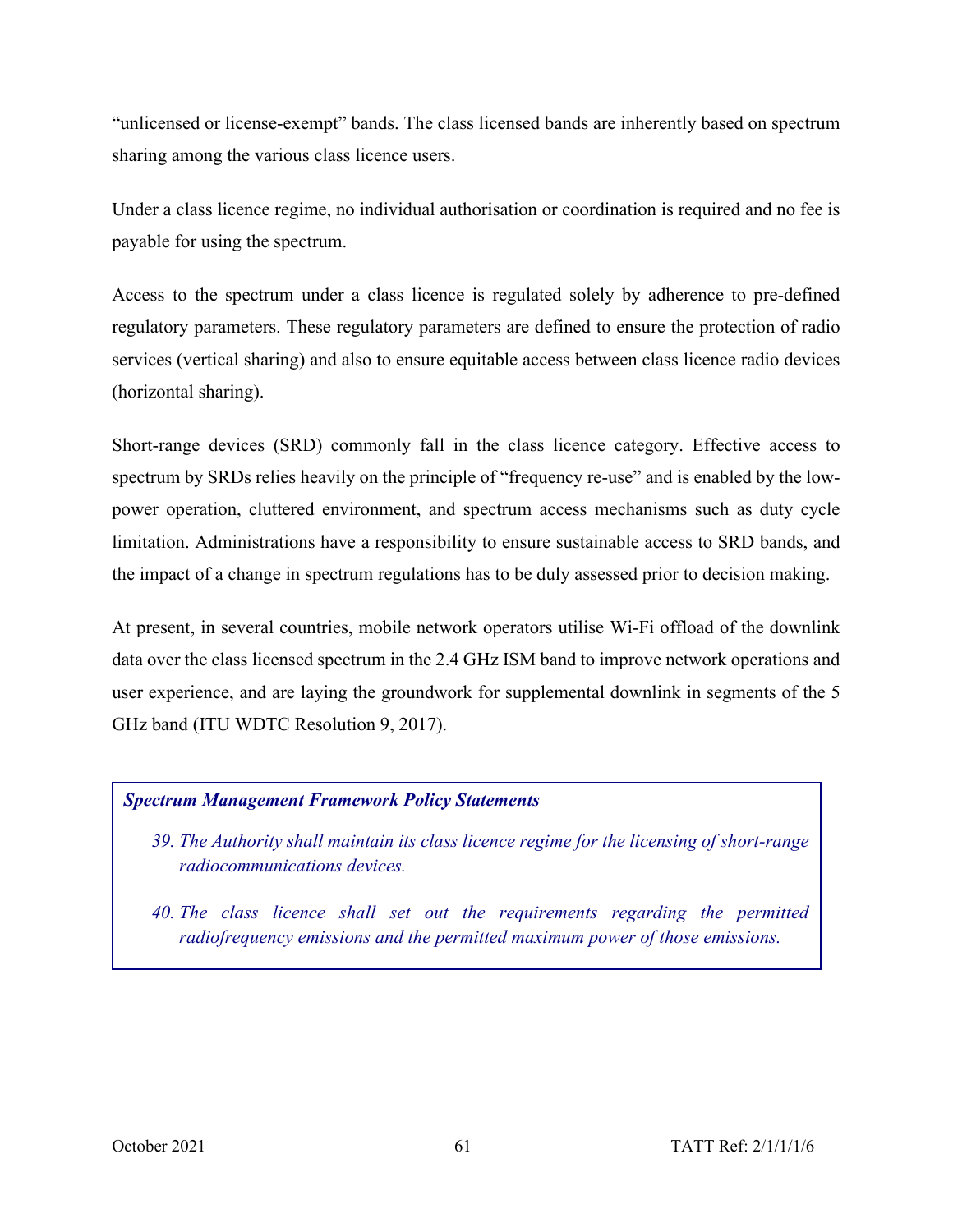### **6.2.2 Mechanisms for the Granting of Licences**

The radio spectrum is essential to modern communications. Different spectrum licensing mechanisms are required to deal with the distinct needs of individual radio users and the time period in which a frequency band may be open for licensing (ITU-R 2015).

The licensing mechanism adopted by the Authority for the allocation of the spectrum is based on several factors, such as the potential number of applicants, the number of licences to be granted based on spectrum availability, the type of service linked to the use of the spectrum, universal service requirements and the economic value of the resource.

The Authority has retained the use of both "auctions" and "comparative evaluation" (beauty contests) as the main licensing mechanisms for awarding operating licences.

### *Spectrum Management Framework Policy Statements*

- *41. Where the spectrum is scarce (i.e., demand is greater than supply), the Authority shall utilise competitive licensing mechanisms, such as auctions and/or beauty contests, as the main tools for awarding licences.*
- *42. Where no scarcity in the spectrum is foreseen, or scarcity can be managed by another mechanism (e.g., spectrum pricing and releasing more spectrum), the first come, first served (FCFS) licensing approach is a simple and administratively straightforward method of individual licence-based assignment that shall be maintained.*

## **6.3 Spectrum Monitoring**

A key component in effective spectrum management is the capability to monitor the use of spectrum resources and to ensure that users comply with the particular technical and operational parameters included in their licences.

Spectrum monitoring supports the overall spectrum management process in general, including frequency assignment and spectrum planning functions, by the practical measurements of the channel and band usage taken during the monitoring process, so that channel availability statistics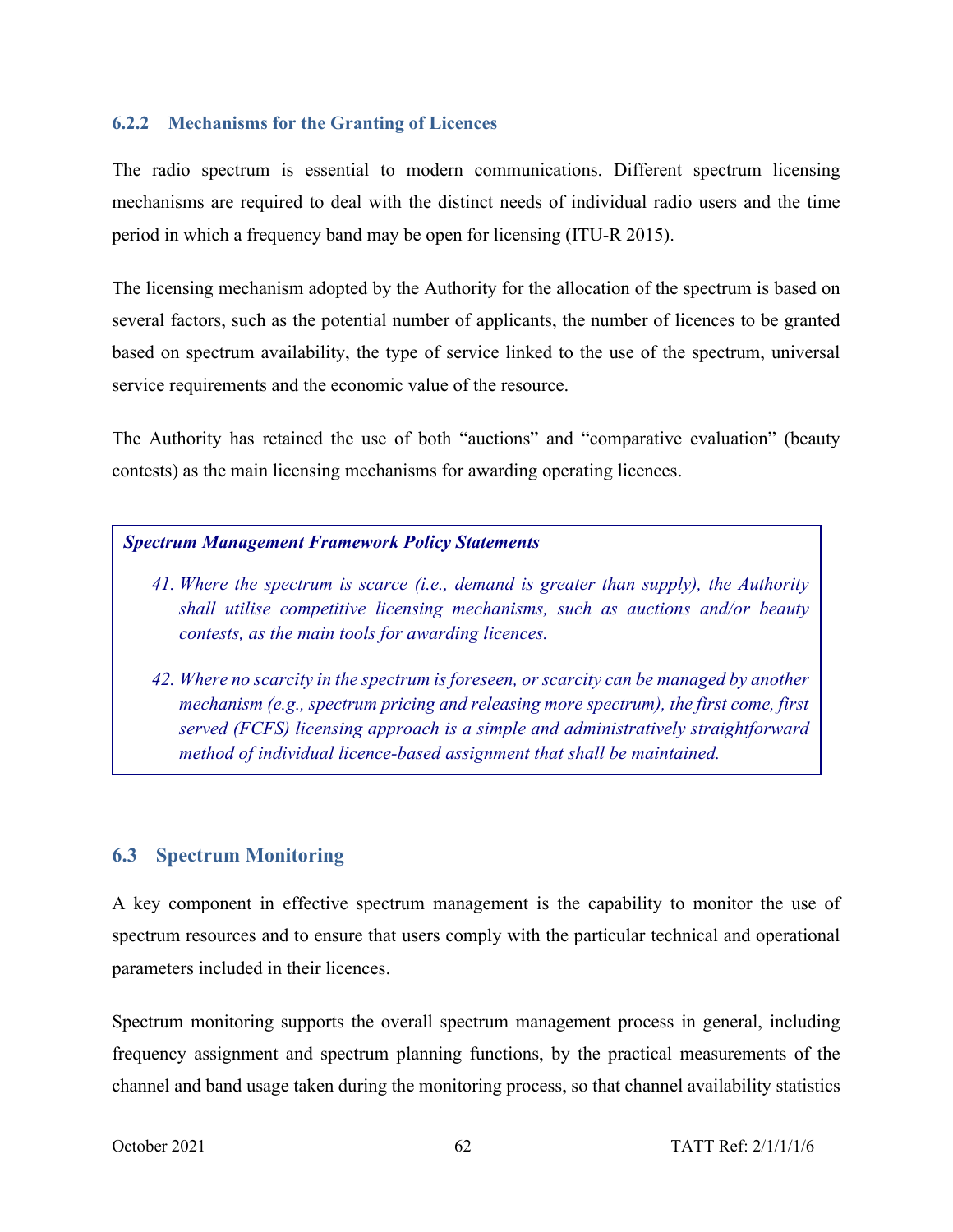may be derived and the effectiveness of spectrum use can be assessed [\(ITU-R Handbook on](http://www.itu.int/pub/R-HDB-21)  [National Spectrum Management\)](http://www.itu.int/pub/R-HDB-21).

The Authority's spectrum monitoring activities fall under two categories: responsive and scheduled.

### **6.3.1 Responsive Monitoring Activities**

Responsive monitoring is unplanned or ad hoc and is based either on internal or external triggers from the Authority's processes, or requests from the Authority's committees and departments. Responsive monitoring consists of the following activities:

i. Interference complaints. In order to accurately determine the location of interference, the Authority's spectrum monitoring system comprises both fixed and mobile units. It has the capability of performing interference analysis for all potential system(s) as well as monitoring to detect cases of interference among existing systems. Responsive monitoring to investigate interference complaints may span several weeks, consisting of one or more types of spectrum monitoring activities, depending on the complexity of the complaint.

Additionally, in accordance with its objective to manage the national spectrum resource and act to deter or eliminate any harmful interference, the Authority maintains oversight of all licensed users' sites of operation. This oversight includes reviewing the maintenance of all radio-transmitting equipment facilities.

ii. Consumer technical complaints. These responsive monitoring activities, like those undertaken to investigate interference complaints, are focused on the collection of data to investigate complaints, submitted by the public, about the quality of service (QoS) and coverage received from public fixed wireless and mobile telecommunications and broadcasting services that use spectrum.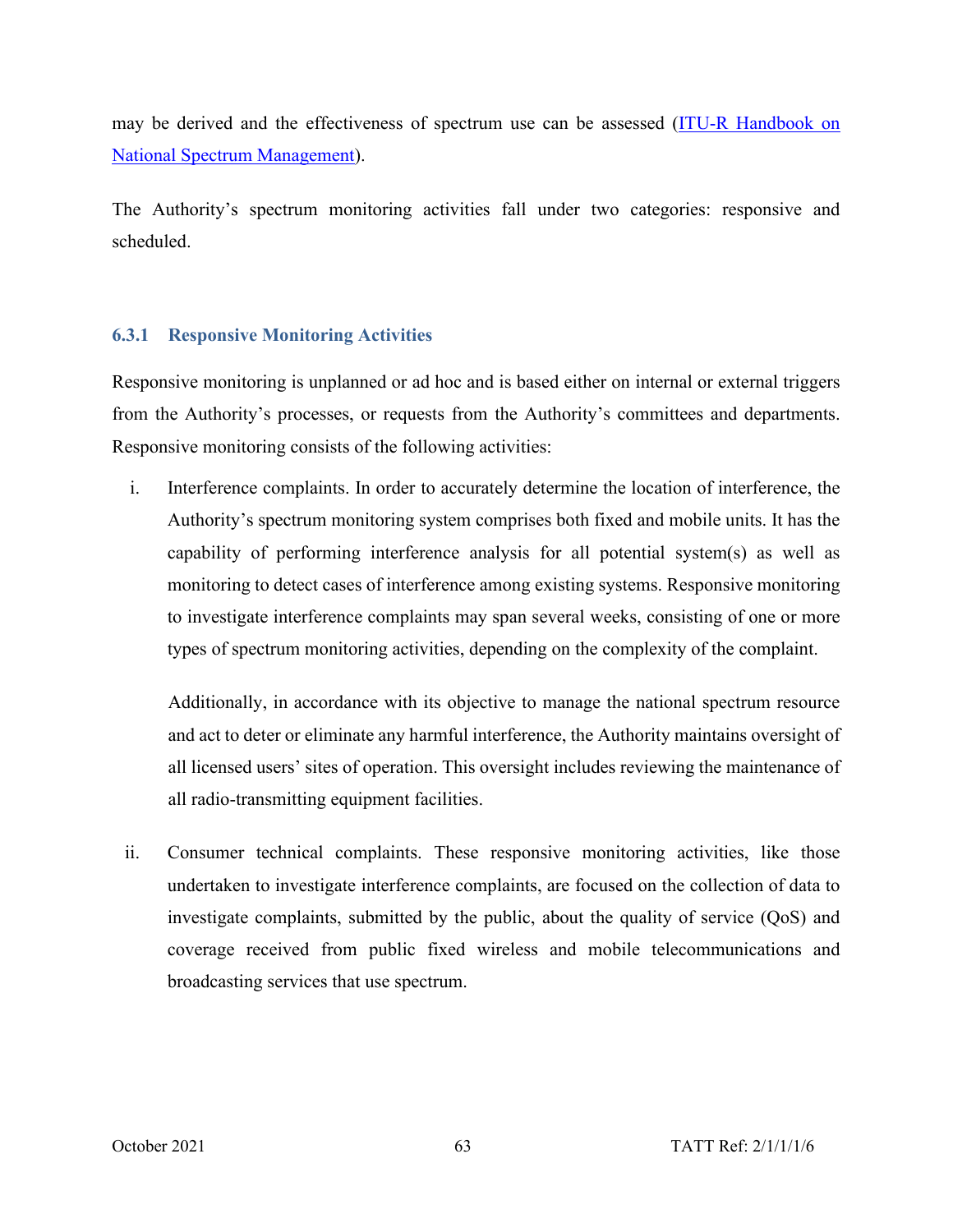#### **6.3.2 Scheduled Monitoring Activities**

Schedules monitoring activities are planned and take the form of spectrum audits and proactive spectrum monitoring exercises. These activities take considerable time and resources and are critical, both from an operational and planning perspective. Schedule monitoring consists of the following activities:

- i. Spectrum planning and management. Scheduled monitoring is used to determine the level of occupancy of the various frequency bands and the availability of spectrum to potential users, and informs the Authority's spectrum planning process.
- ii. Licensing. Prior to the assignment of frequencies in the granting of licences, monitoring is conducted to ensure that the frequencies to be assigned to a new system will not create any interference to existing users and that the new system is not subjected to interference from existing users. Scheduled monitoring also provides data that verify spectrum utilisation for expired and surrendered licences.
- iii. Compliance with technical parameters. It is mandatory that licensees adhere to the terms and conditions of their licences. The Authority's scheduled monitoring activities are critical in the detection of non-compliance with respect to technical parameters, e.g., power levels and frequency drift.

One area of particular concern is the level of RF activity, i.e., electromagnetic radiation in the vicinity of radio transmitting equipment which should, at all times, conform to the limits established by the International Commission on Non-Ionizing Radiation Protection (ICNIRP) vis-à-vis exposure to the public.

iv. Spectrum audits to identify the unauthorised use of spectrum. The unauthorised use of spectrum poses interference problems for existing users and translates to a loss of revenue for the Authority. Detection of such unauthorised use is of paramount importance. Scheduled monitoring is used to gather information to determine the unauthorised use of the spectrum.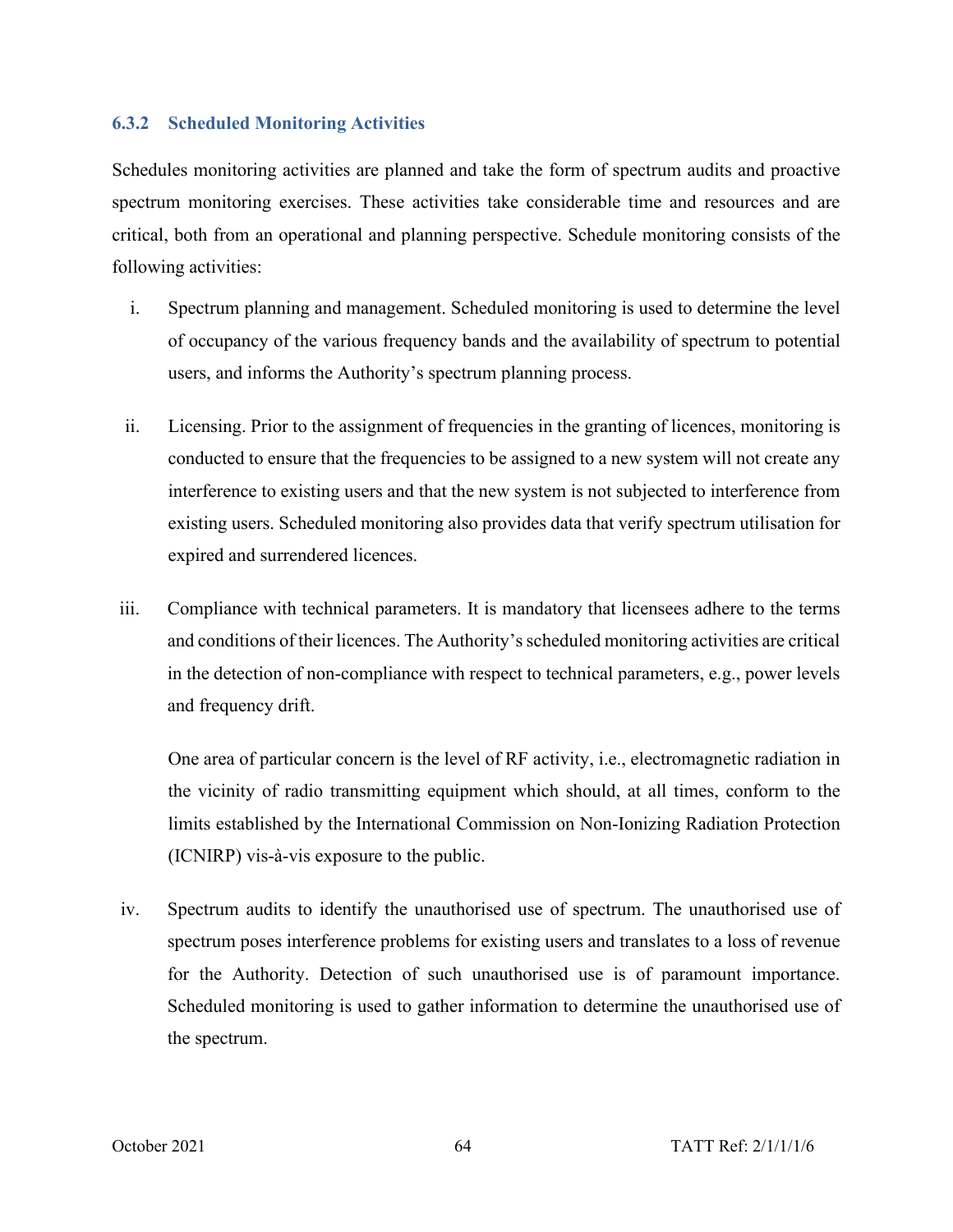## *Spectrum Management Framework Policy Statements*

- *43. The Authority shall perform both responsive and scheduled monitoring activities, in accordance with its objective to manage the national spectrum resource, and act to deter or eliminate any harmful interference.*
- *44. The Authority shall ensure that its "real-time" computerised spectrum monitoring and management system is effectively managing the use of the radio frequency spectrum resources in Trinidad and Tobago.*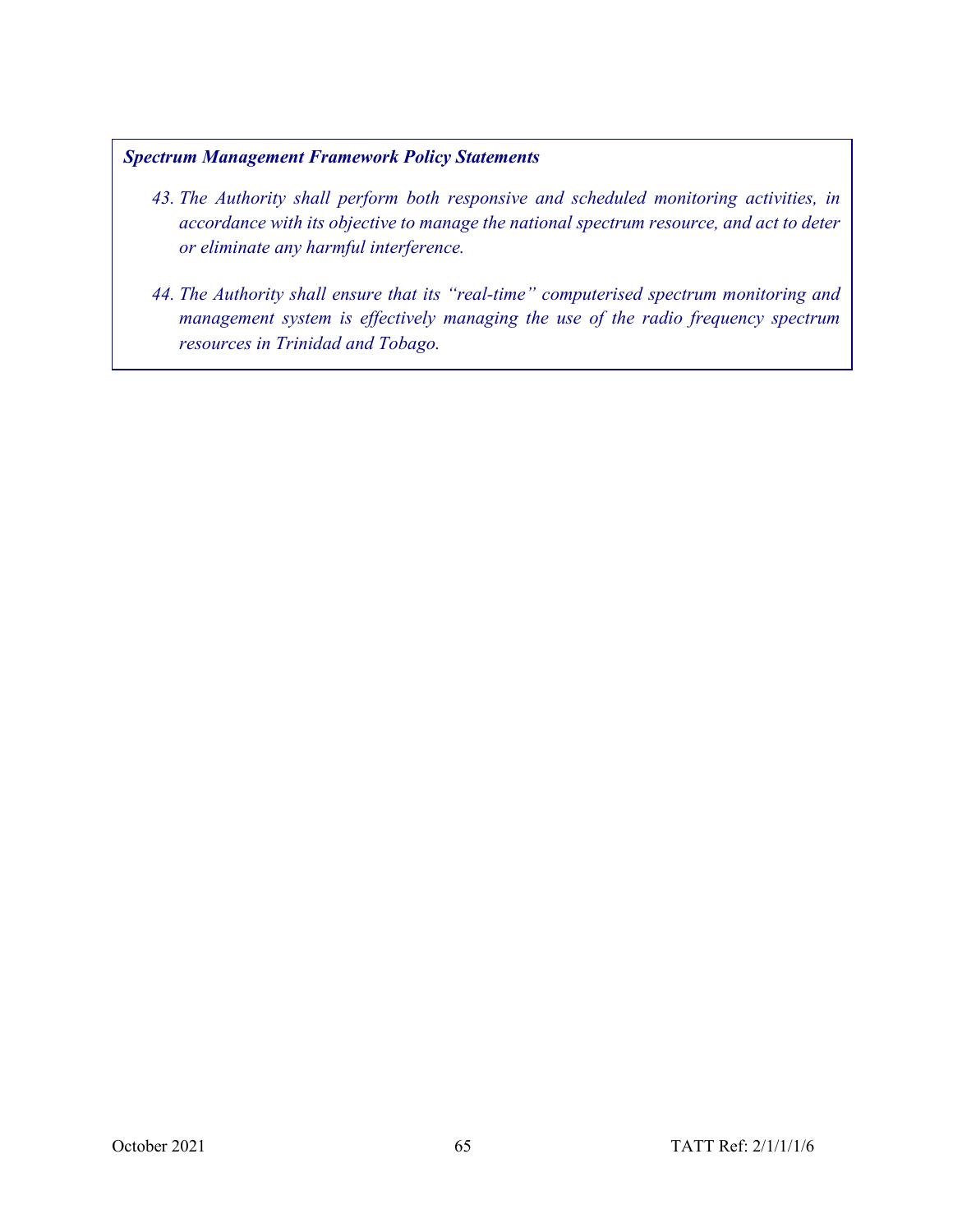## **References**

ACMA. n.d. *Australian Communications Authority.* Accessed 2021. http:///www.aca.gov.au.

—. 2007. "The Economics of Spectrum Management: A Review."

Bauer. 2002. *Spectrum Management: Private Property Rights or Commons.*

Benkler, Y. 2002. *Some Economics of Wireless Communications.* Harvard Journal of Law and Technology.

Brito, J. 2006. "Spectrum Commons" Regulation ." *Spring.*

Bureau, ITU Telecommunication Development. 2018. "Setting the Scene for 5G: Opportunities & Challenges ." Accessed 2021. https://www.itu.int/dms\_pub/itu-d/opb/pref/D-PREF-BB.5G\_01- 2018-PDF-E.pdf.

Cave, M. 2006. "New Spectrum-Using Technologies and the Future of Spectrum Management."

- Commission, European. 2013. "Radio Spectrum Policy Group (RSPG) Opinion on Licensed Shared Access."
- Communications, IEEE Radio. 2004. "Spectrum Pooling: An innovative strategy for the enhancement of spectrum efficiency."

DCMS Barwise, Cave . 2015. "Incorporating Social Value into Spectrum Allocation Decisions."

DCMS Barwise, Cave. 2015. "Incorporating Social Value into Spectrum Allocation Decisions."

Farber, Faulhaber &. 2003. "Spectrum of Management: Property Rights, Markets and the Commons."

- Farber, G Faulhaber D. 2002. *Spectrum Management Property Rights, Markets and the Commons.* International Symposium of Advanced Radio Technologies.
- FCC. n.d. "FCC: 'Review of Spectrum Management Practice', —." Accessed 2021. http:// hraunfoos1.fcc.gov/edocs\_public/attachement/DOC-229047A1.pdf.
- —. n.d. *Federal Communications Commission.* Accessed 2020. https://www.fcc.gov/media/radio/digitalradio.
- GSMA. February 2013. "GSMA Public Policy Position, "Licensed Shared Access (LSA) and Authorised Shared ."

Holland, Oliver, et. al. 2012. *Pluralistic Licensing.* IEEE.

IGI Global . 2021. https://www.igi-global.com/dictionary/fundamentals-of-software-defined-radio-andcooperative-spectrum-sensing/46200.

n.d. *Industry Canada Spectrum Management Policy .* http://www.strategis.gc.ca/spectrum.

October 2021 66 TATT Ref: 2/1/1/1/6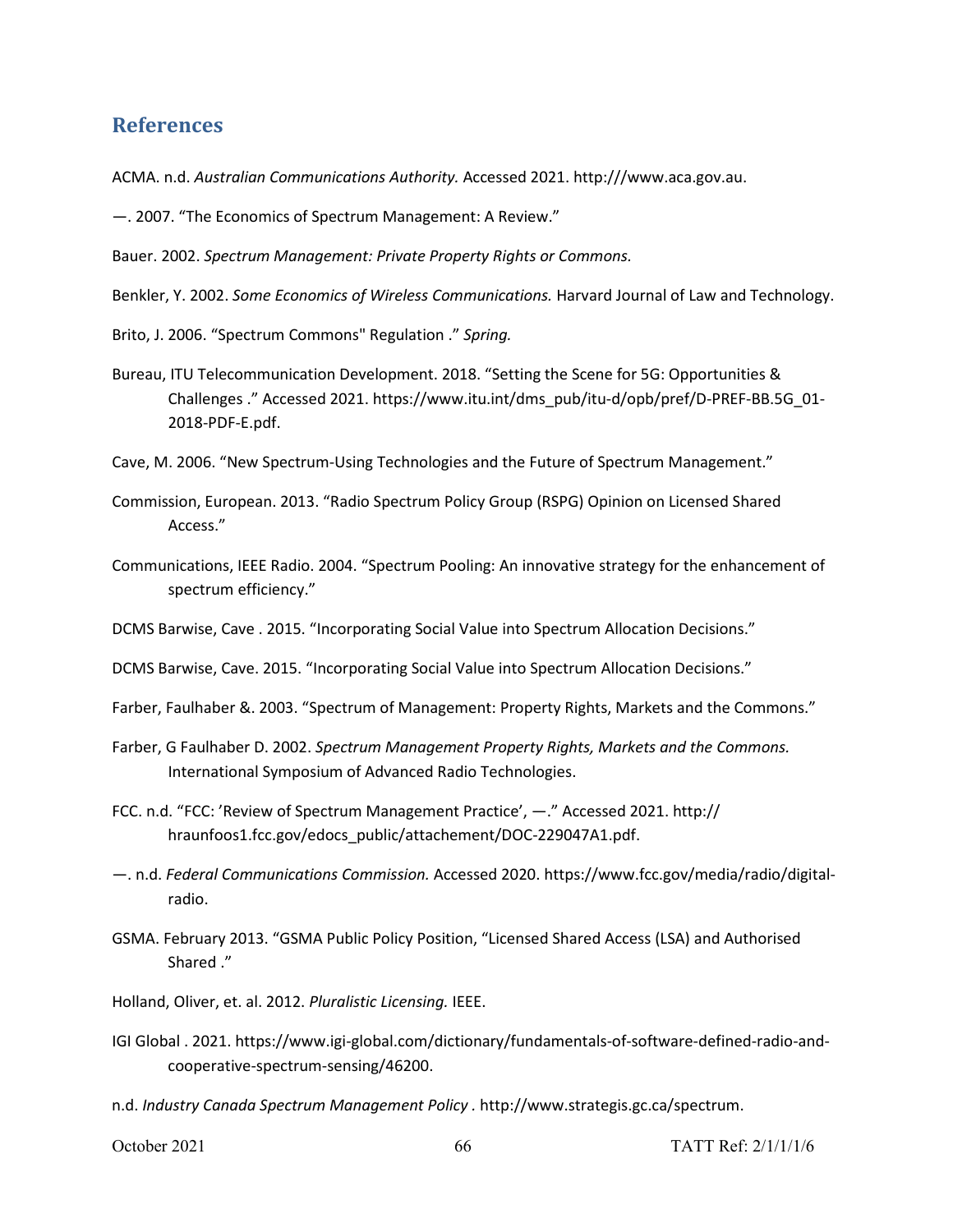- ITU. 2004. "Background Paper: Advanced Wireless Technologies and Spectrum Management."
- ITU. 2018. "Digital Dividend Insights for Spectrum Decisions."
- ITU. 2017. "Evolving spectrum management tools to support development needs."
- ITU. 2012. "ITU Recommendation ITU-T Y.2060, Global Information Infrastructure, Internet Protocol Aspects and Next-Generation Networks."
- —. February 2004. "Workshop on Radio Spectrum Management for a Converging World."
- ITU. 2014. "WTDC Resolution 9 (Rev. Dubai, 2014),."
- ITU-R . 2019. "Methods for determining national long-term strategies for spectrum utilization." REPORT ITU-R SM.2015-1.
- ITU-R. 2019. *Detailed specifications of the terrestrial radio interfaces of International Mobile Telecommunications Advanced (IMT-Advanced).* ITU-R M.2012-4.
- —. 2015. *Handbook on National Spectrum Management.*
- Milliger , M, and et al Eds. 2003. "Software Defined Radio: Architectures, Systems and Functions." Accessed 2020.
- Ministry of Public Administration and Digital Transformation. 2021. *National ICT and E-Government.* https://mpadt.gov.tt/National%20ICT.
- Mitola, J. 1999. "Cognitive radio for flexible mobile multimedia communications." *Sixth International Workshop on Mobile Multimedia Communications.* San Diego, CA.

NTIA, Brookings. 2011. "The Technical Basis for Spectrum Rights: Policy to Enhance Market Efficiency ."

- Oestges, C., B Clerckx, M Guillaud, and M Debbah. n.d. "Dual-polarized wireless communications: From propagation models to system performance evaluation ." In *IEEE Trans. Wireless Commun., vol. 7, no. 10, pp. 4019-4031, Oct. 2008.*
- Ofcom. n.d. *United Kingdom Office of Communications.* Accessed 2021. www.ofcom.org.uk.
- Parliament. n.d. "Telecommunications Act 2001 and Telecommunications Amendment Act of 2004." Accessed 2021. http://www.ttparliament.org/.
- Reynolds, T. February 2004. *Advanced wireless technologies and spectrum management.* Workshop on Radio Spectrum Management for a Converging World, ITU.
- TATT. 2020. https://tatt.org.tt/AboutTATT/SpectrumManagement/SpectrumPlanning.aspx.
- TRAI. n.d. *Telecommunications Regulatory Authority of India.* Accessed 2020. http://www.trai.gov.in.